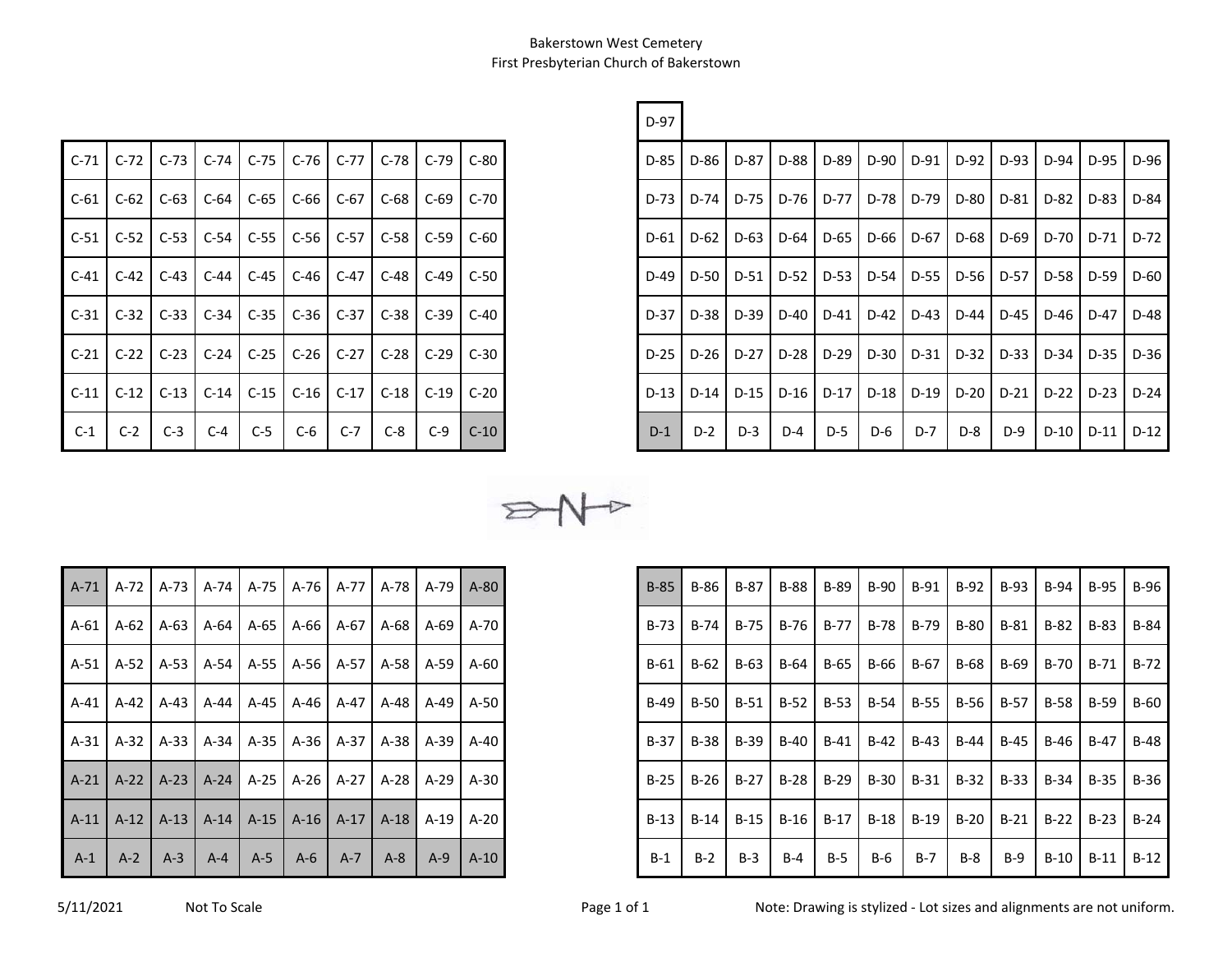



7/13/2021 Not To Scale Page 1 of 20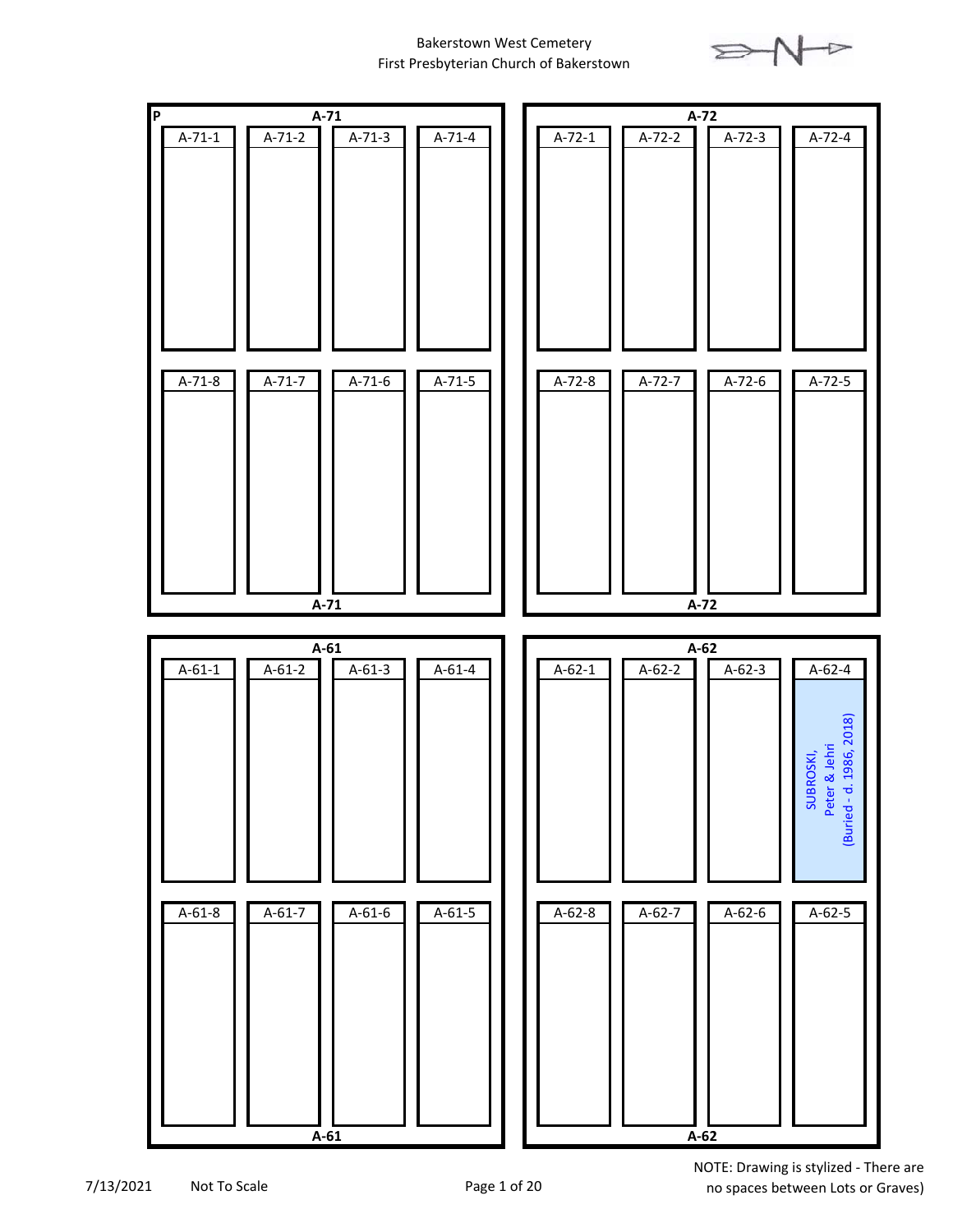



7/13/2021 Not To Scale Page 2 of 20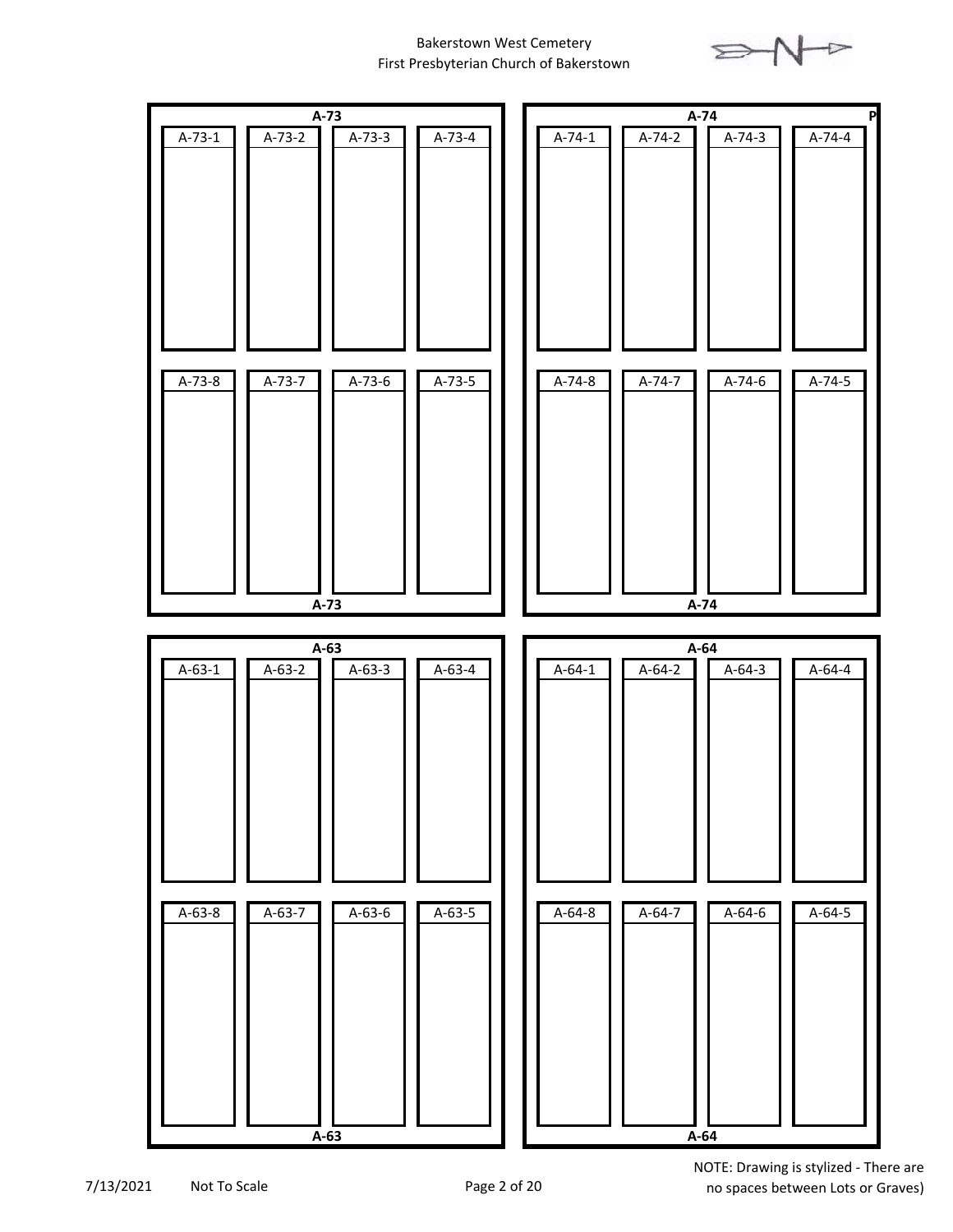



7/13/2021 Not To Scale Page 3 of 20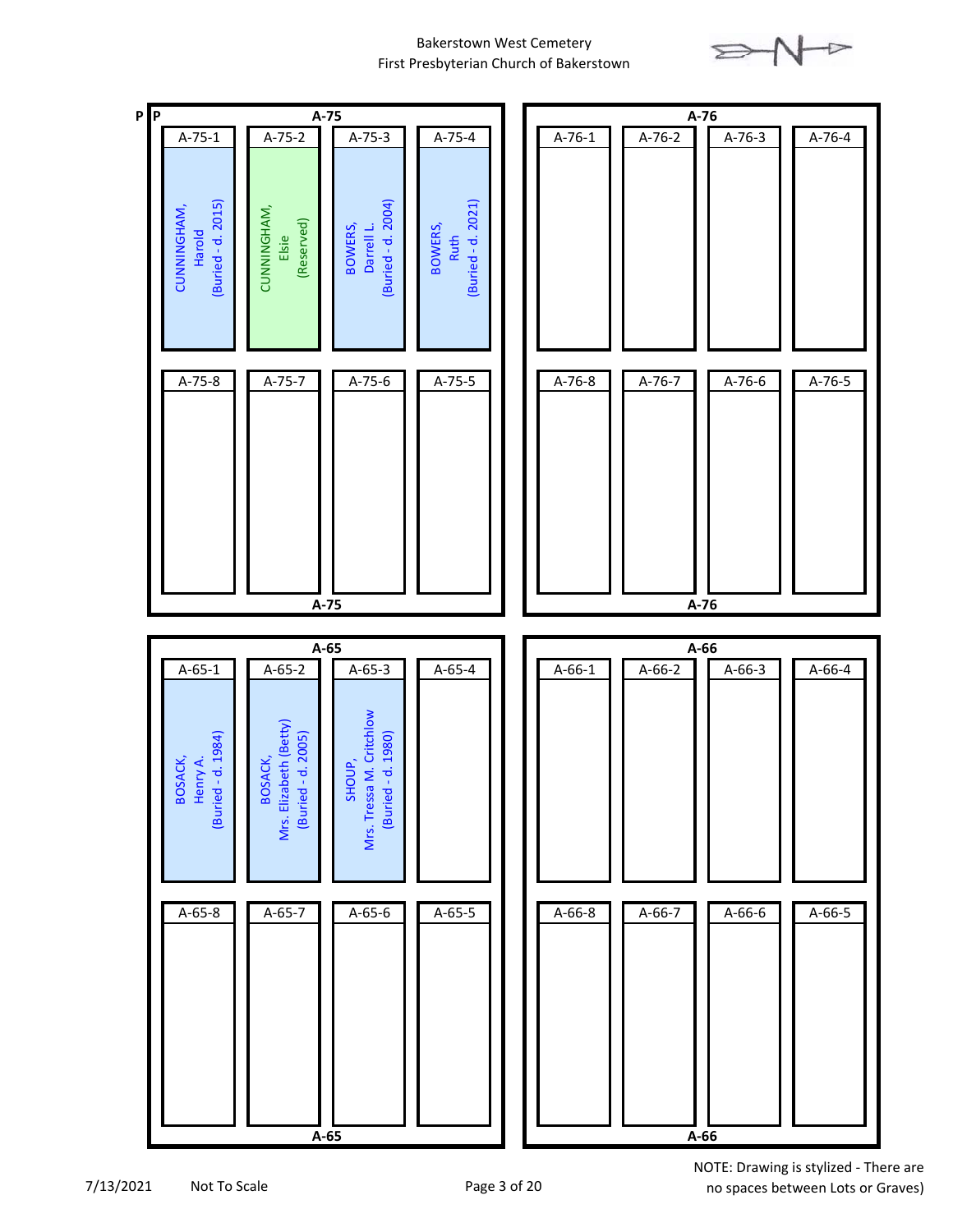

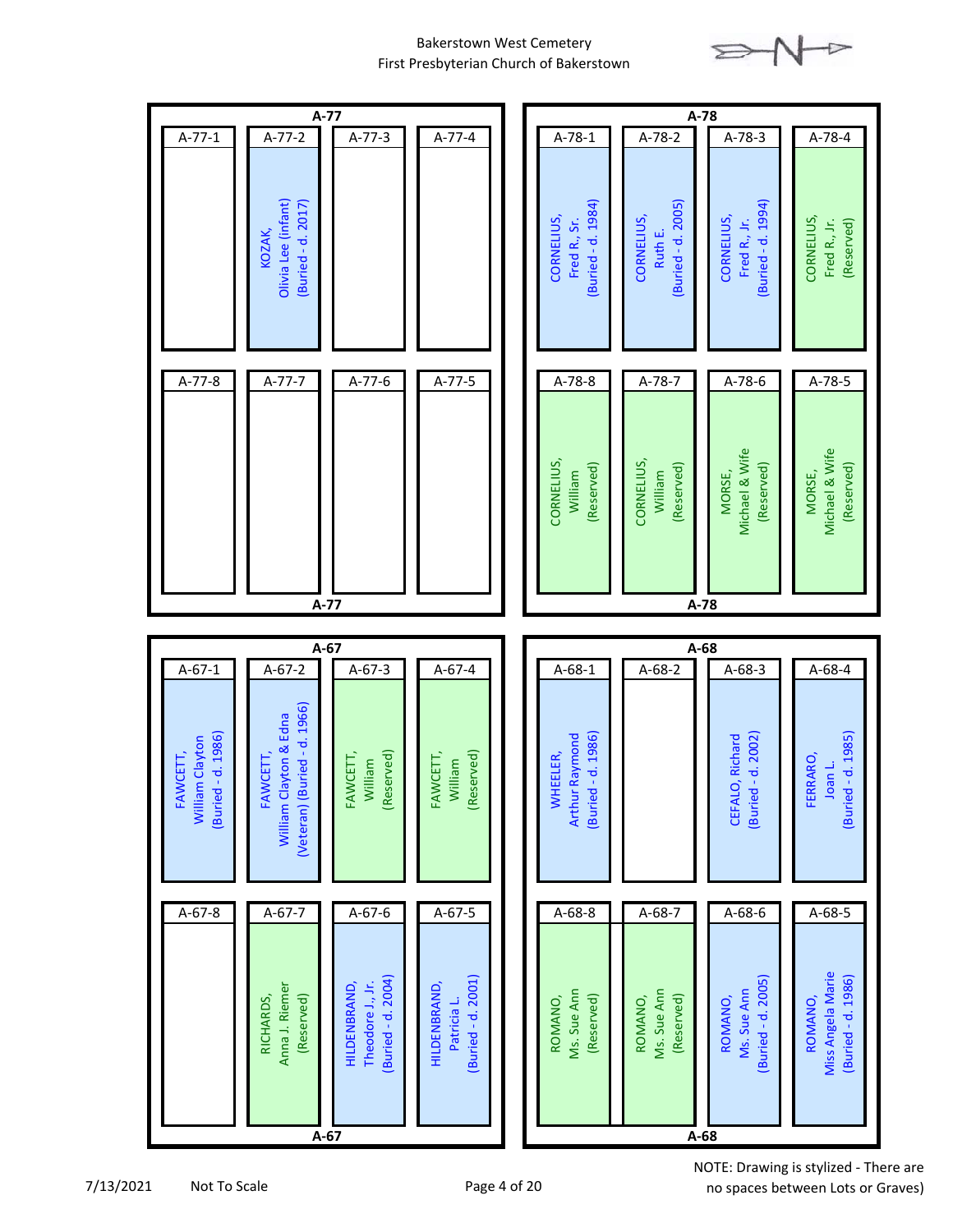

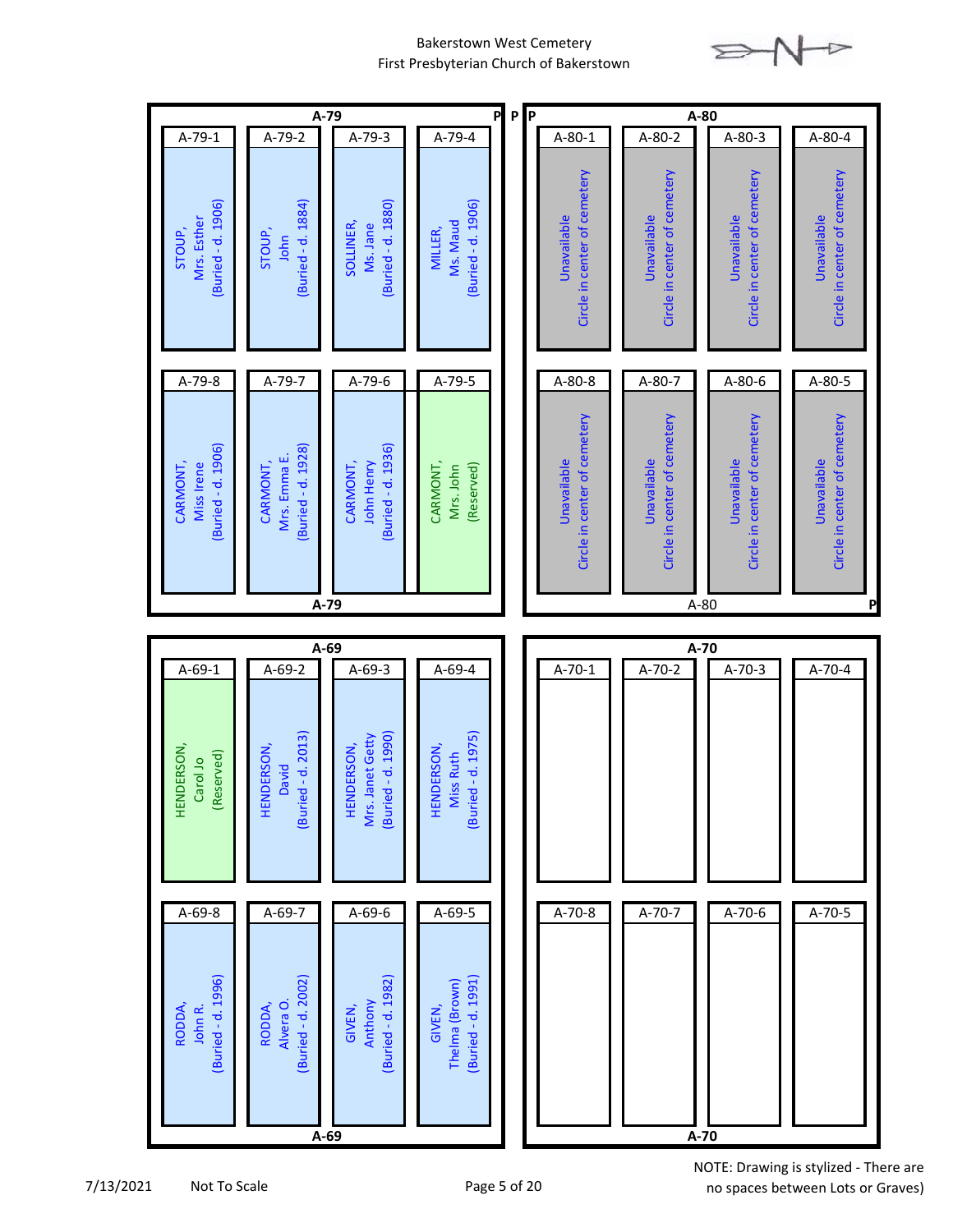



7/13/2021 Not To Scale Page 6 of 20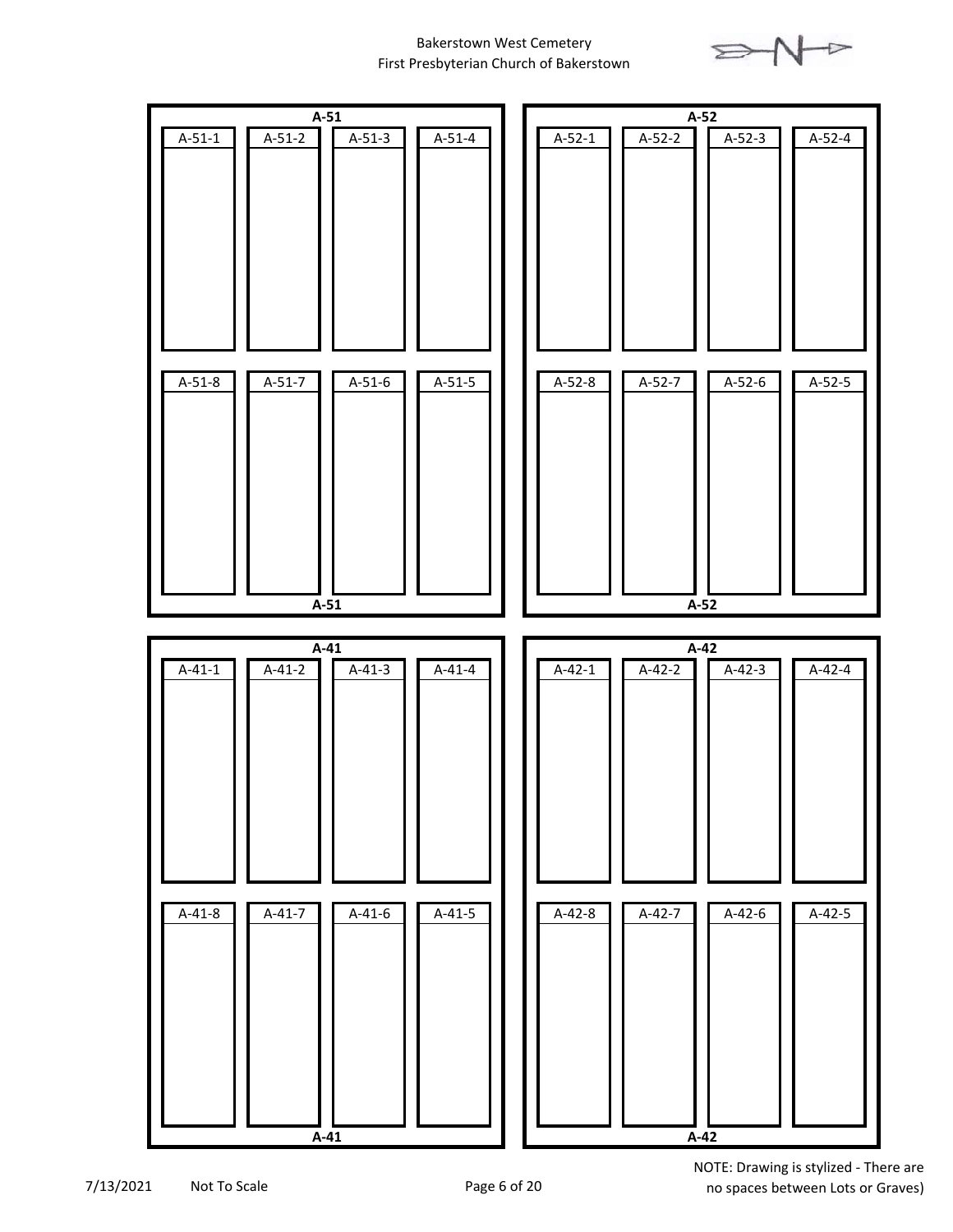

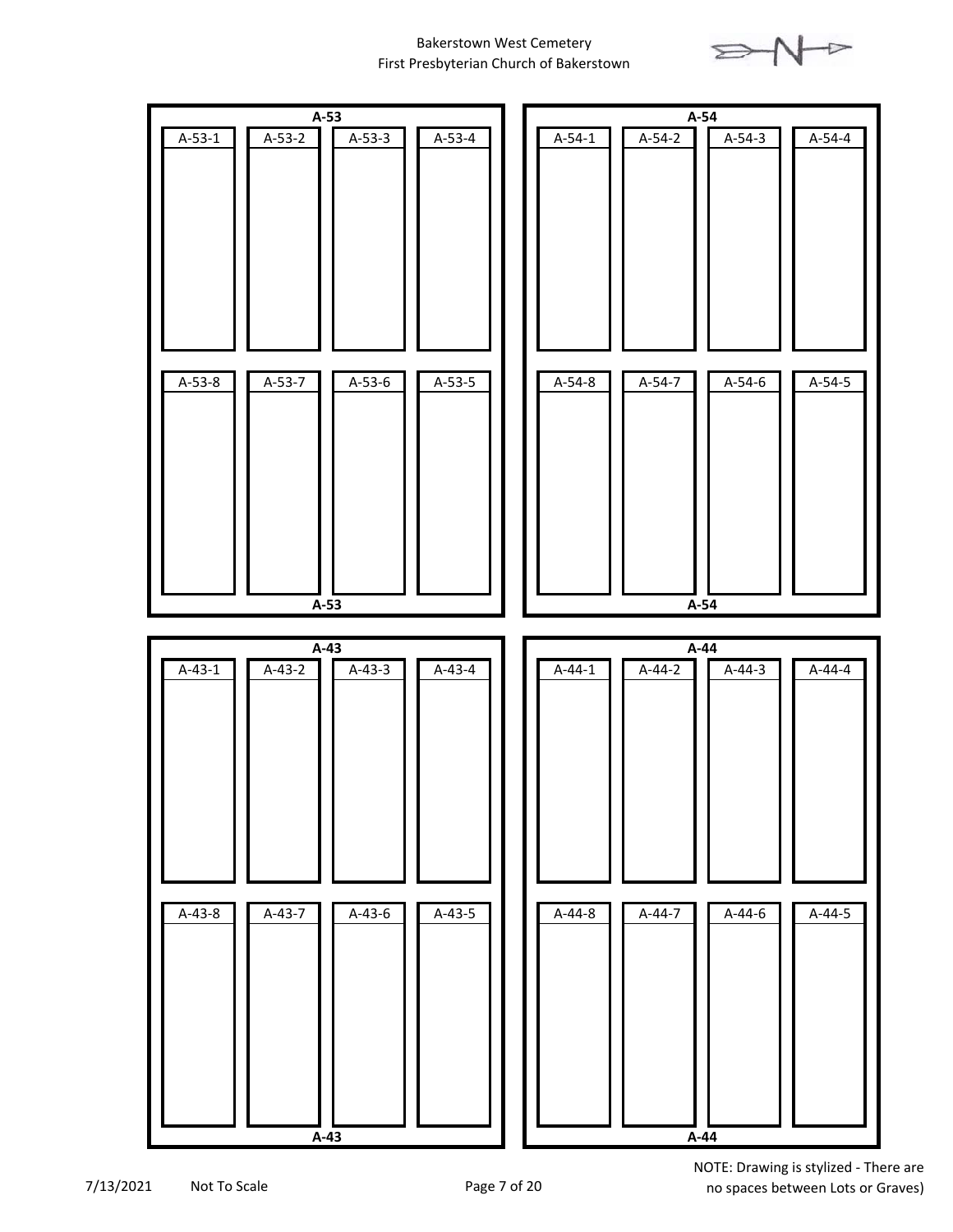



7/13/2021 Not To Scale Page 8 of 20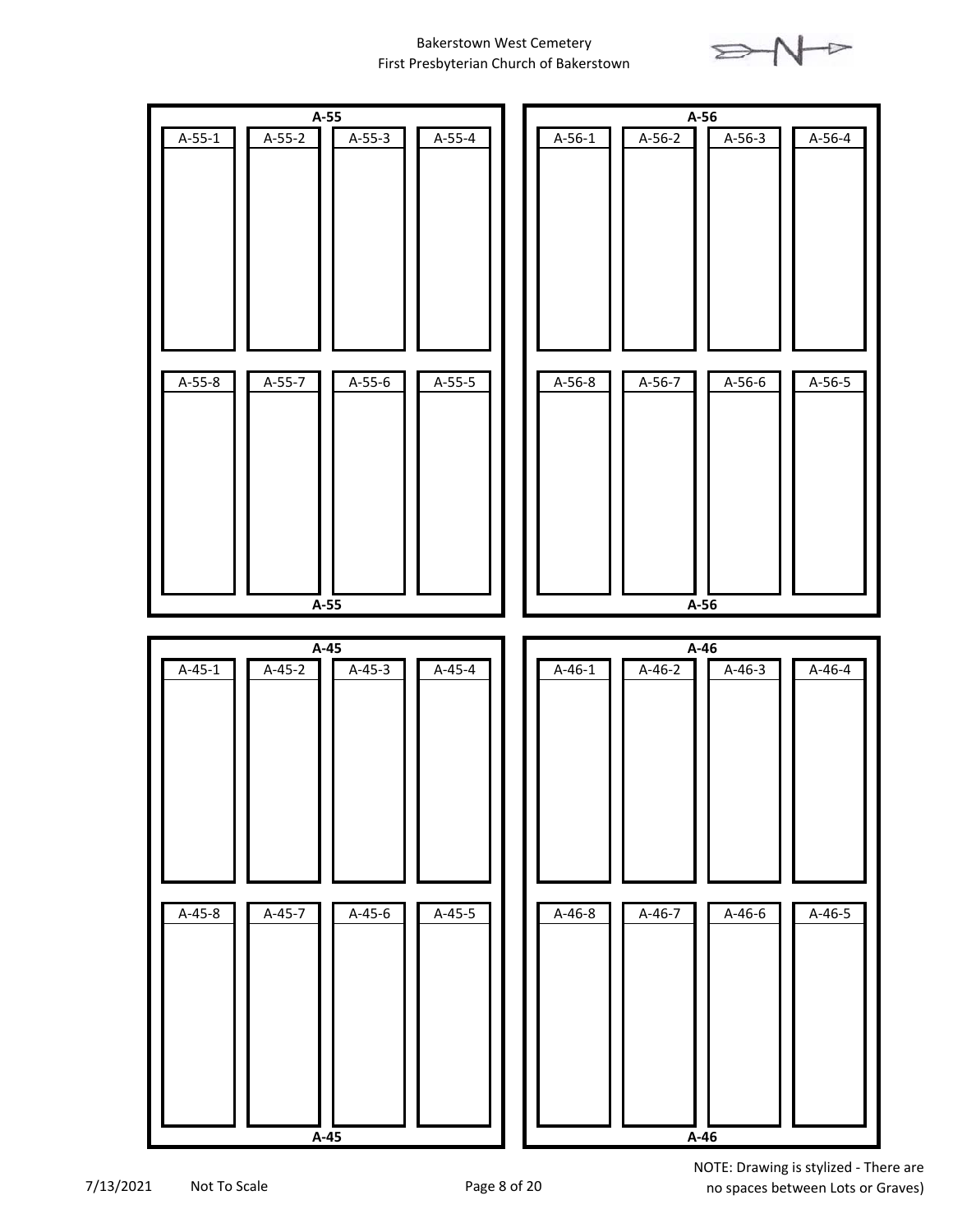



7/13/2021 Not To Scale Page 9 of 20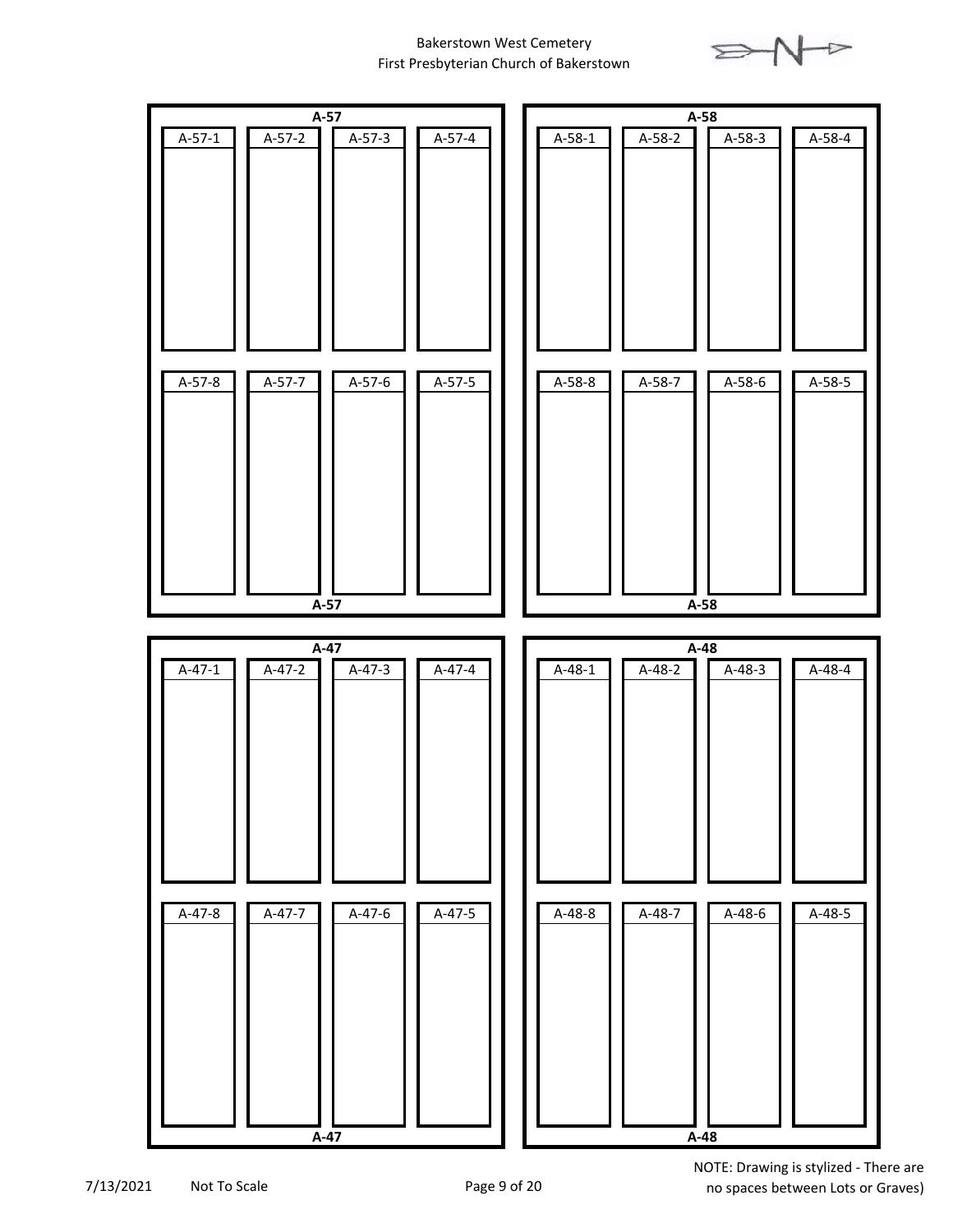

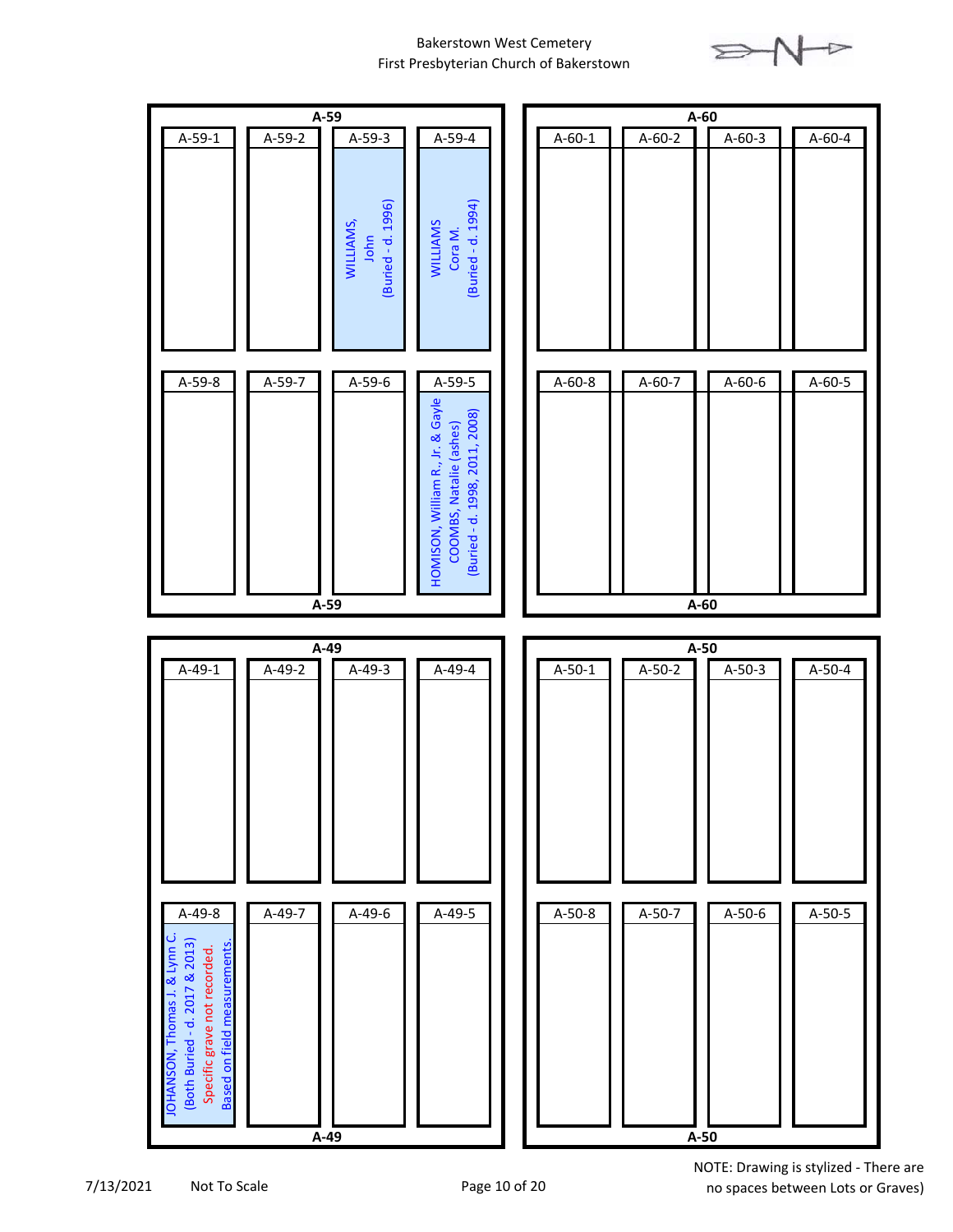



7/13/2021 Not To Scale Page 11 of 20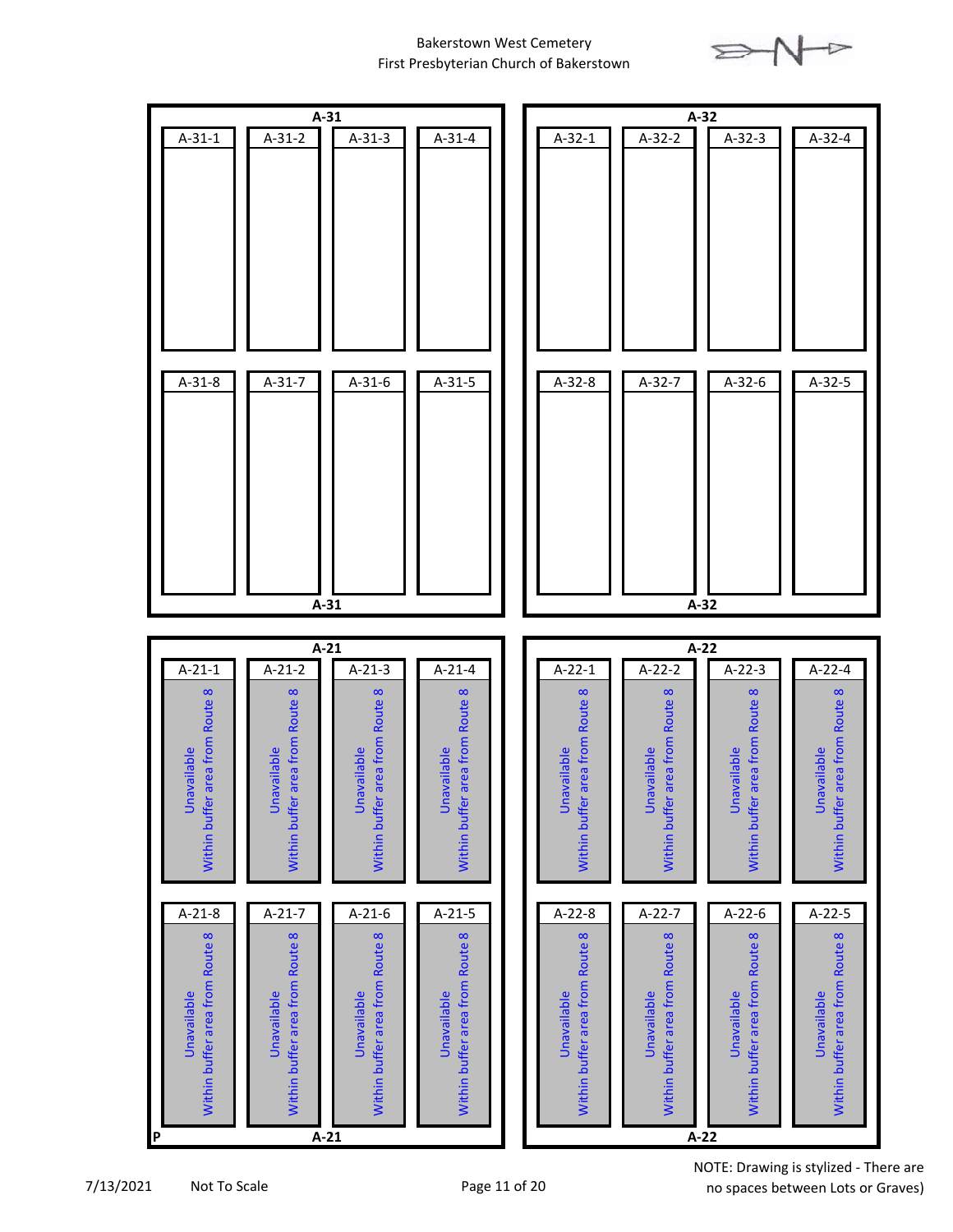

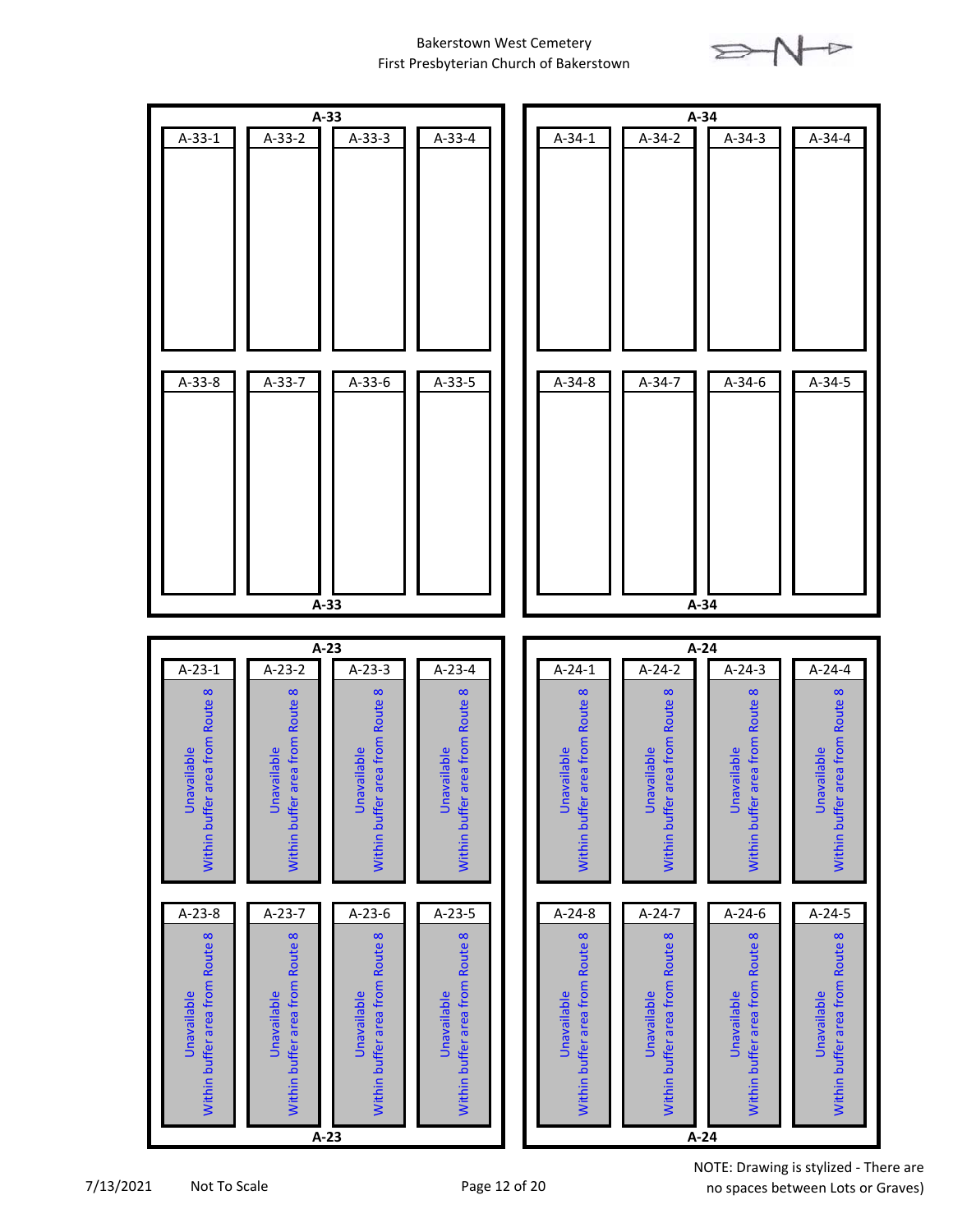



7/13/2021 Not To Scale Page 13 of 20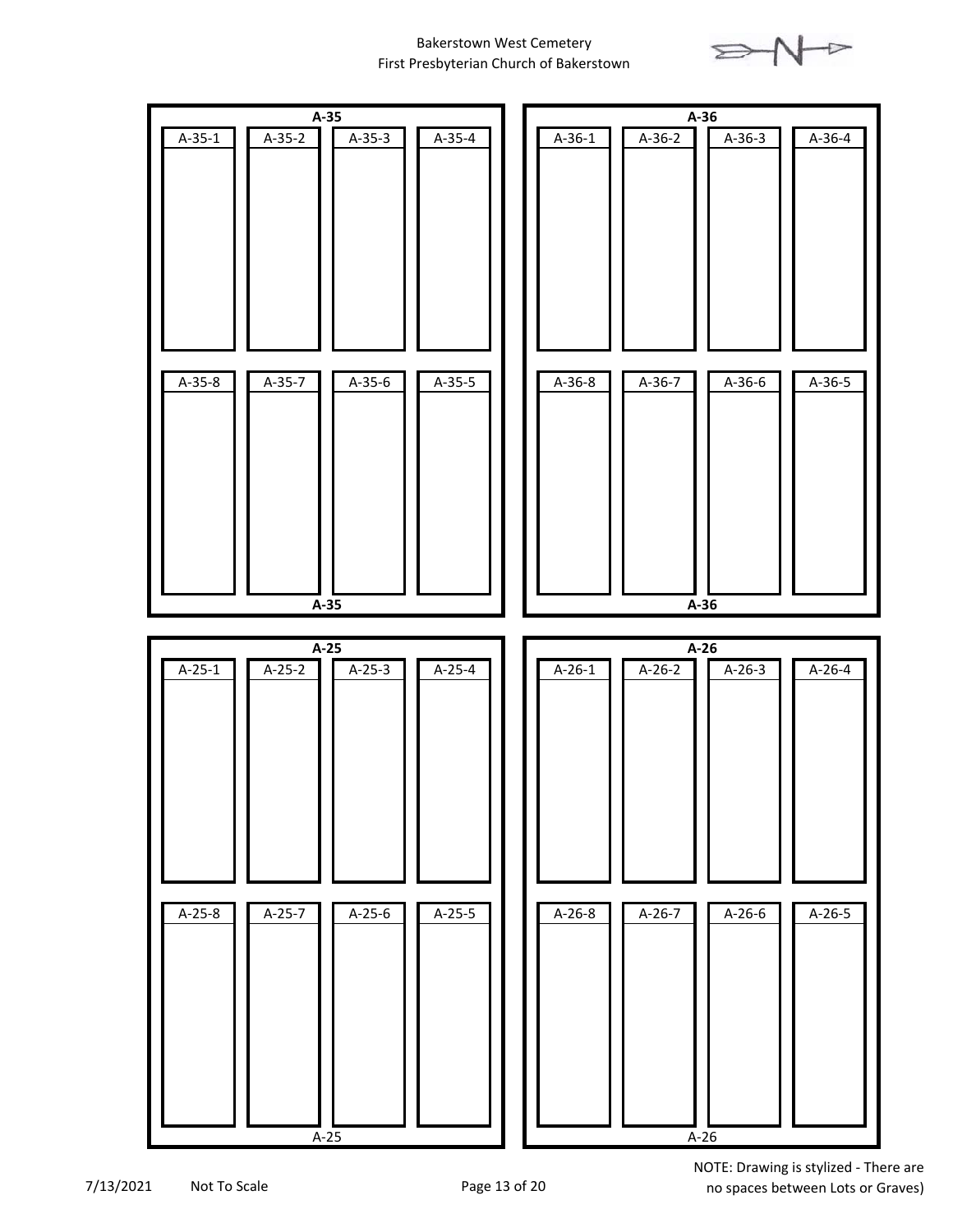



7/13/2021 Not To Scale Page 14 of 20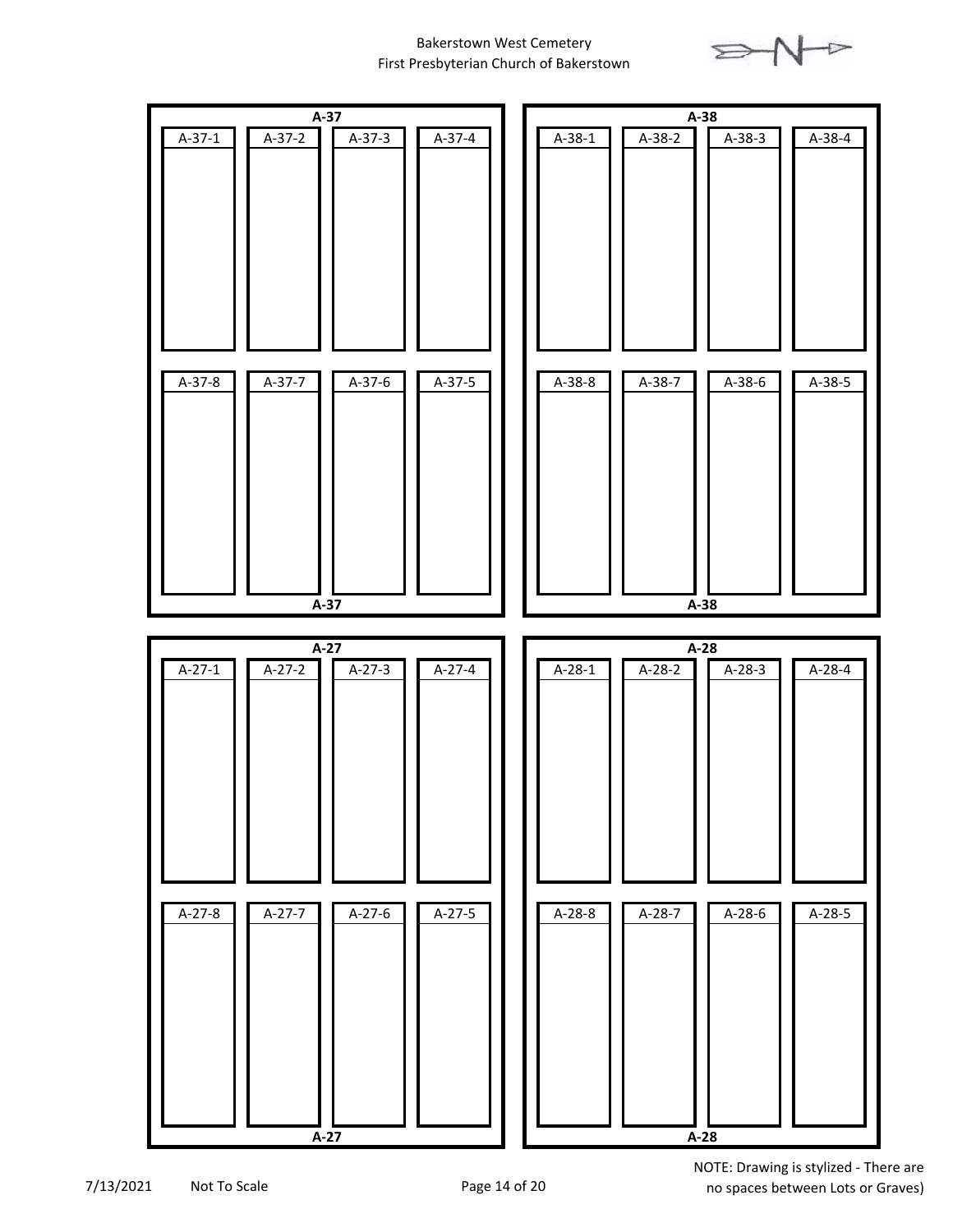

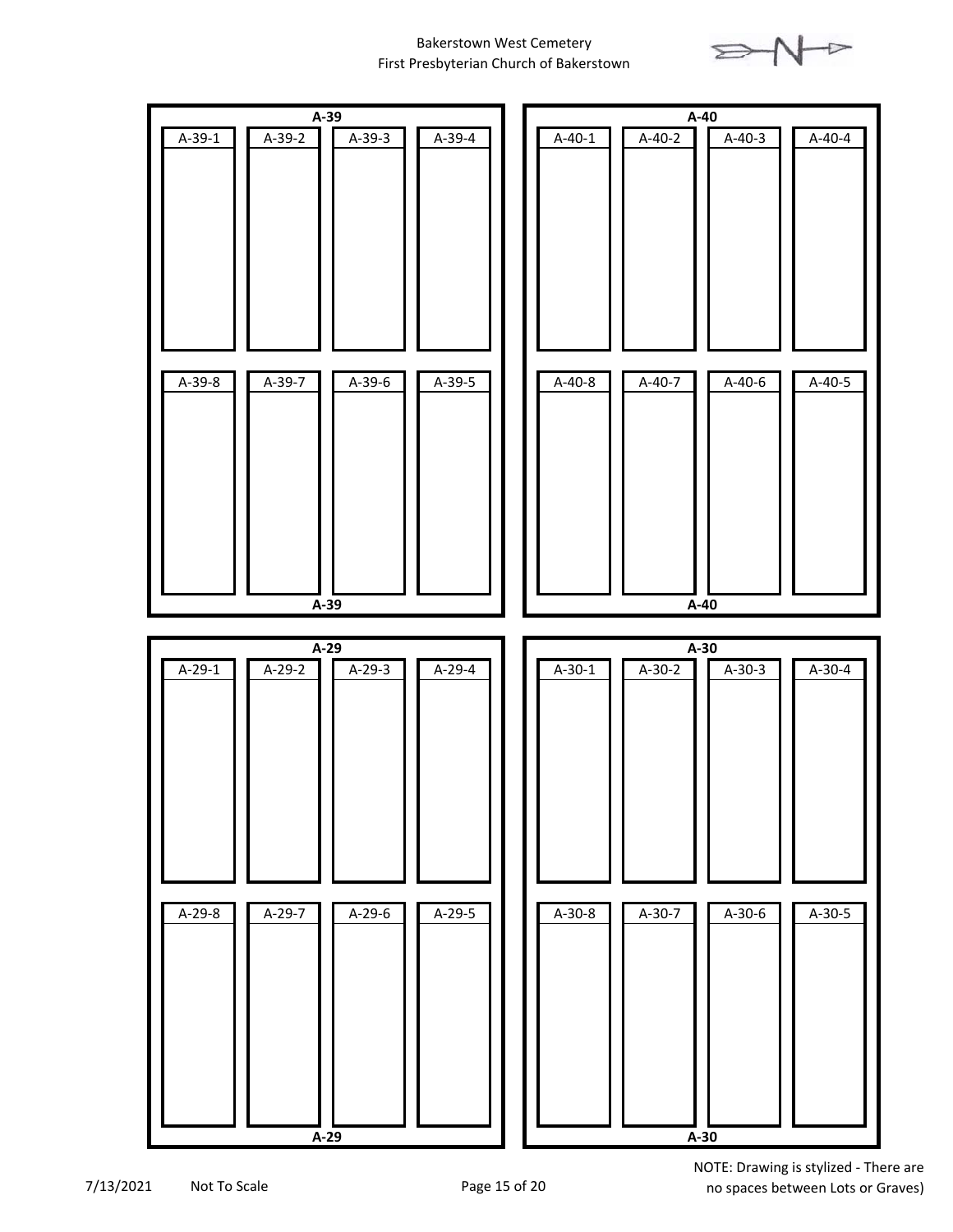

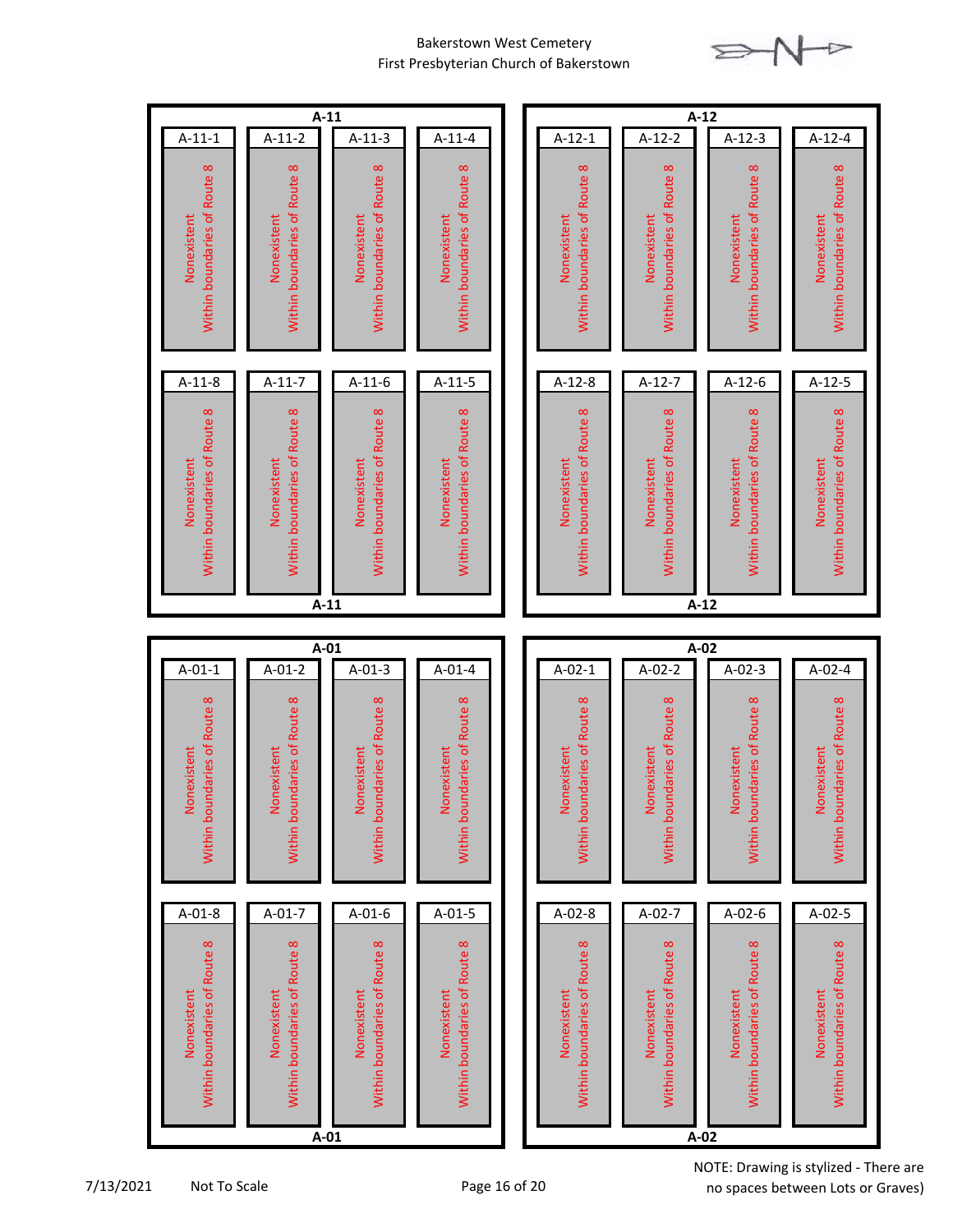

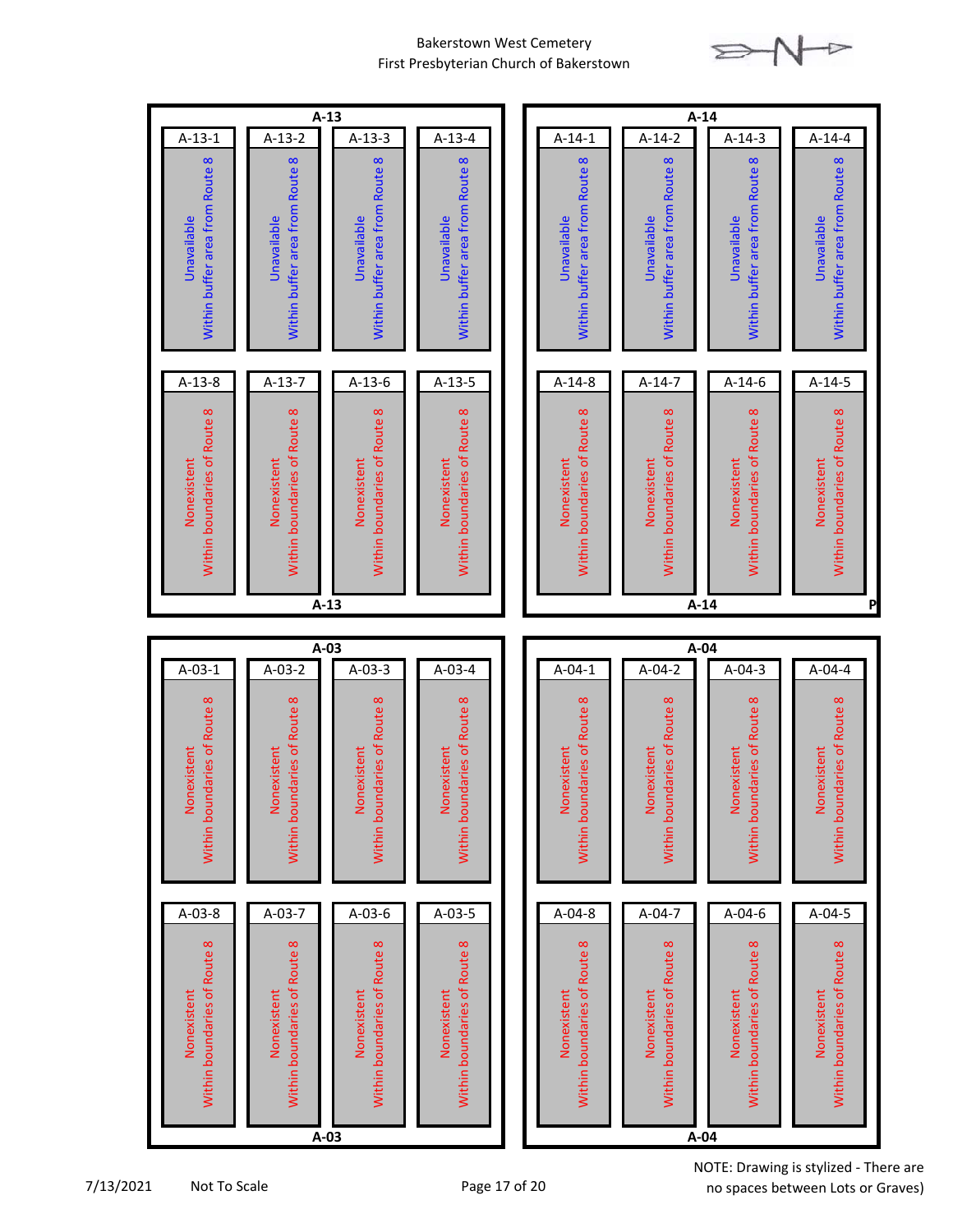



7/13/2021 Not To Scale Page 18 of 20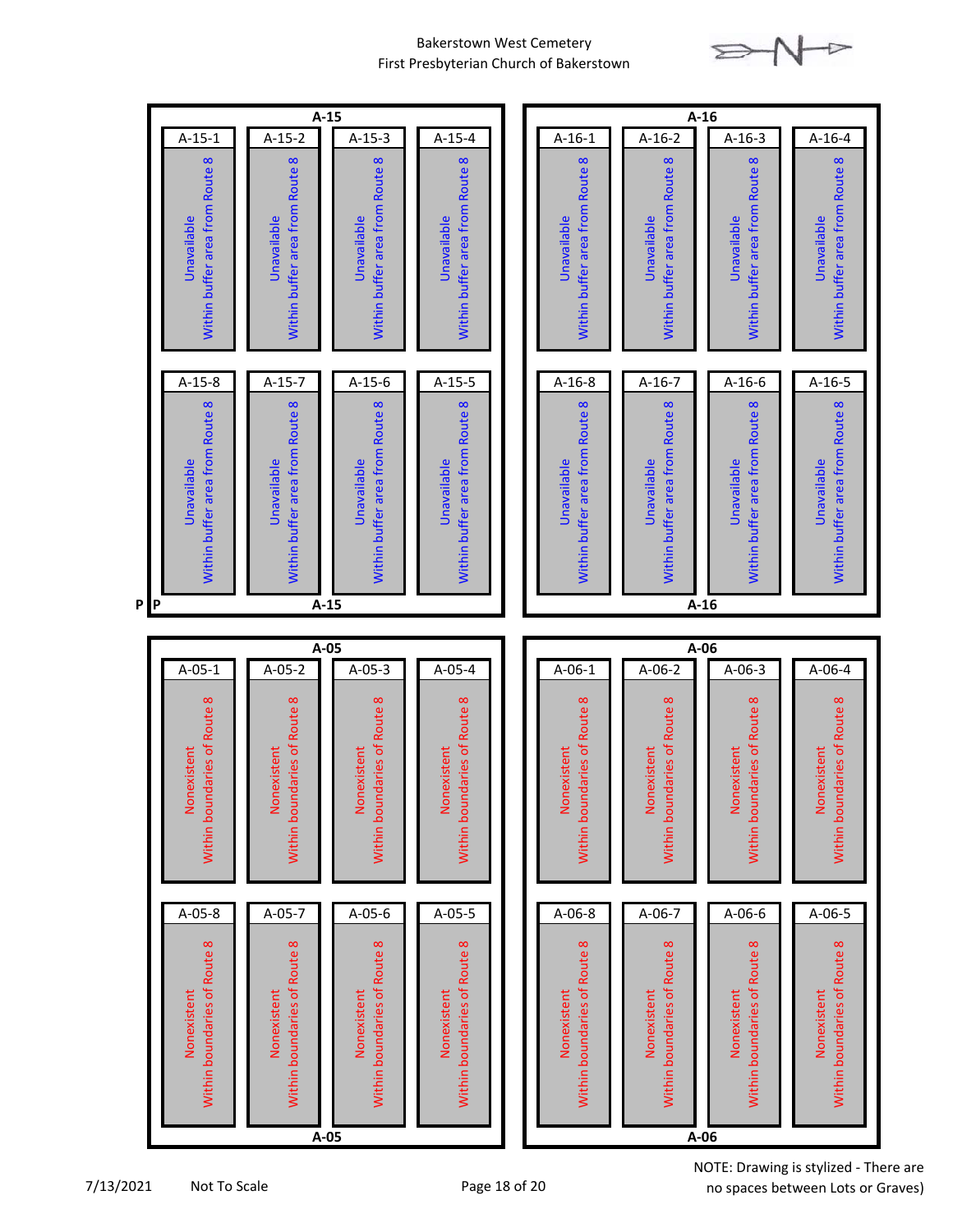

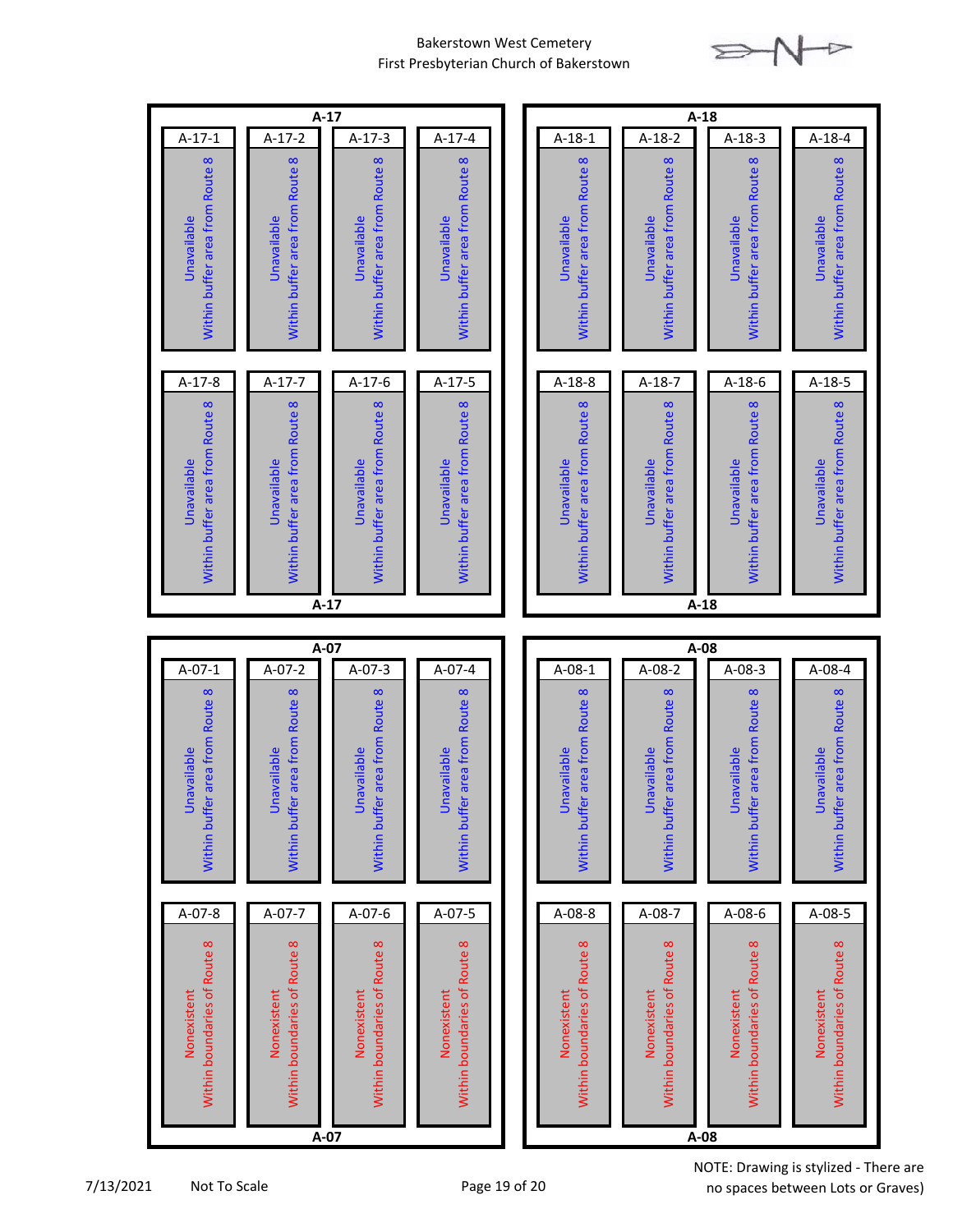



7/13/2021 Not To Scale Page 20 of 20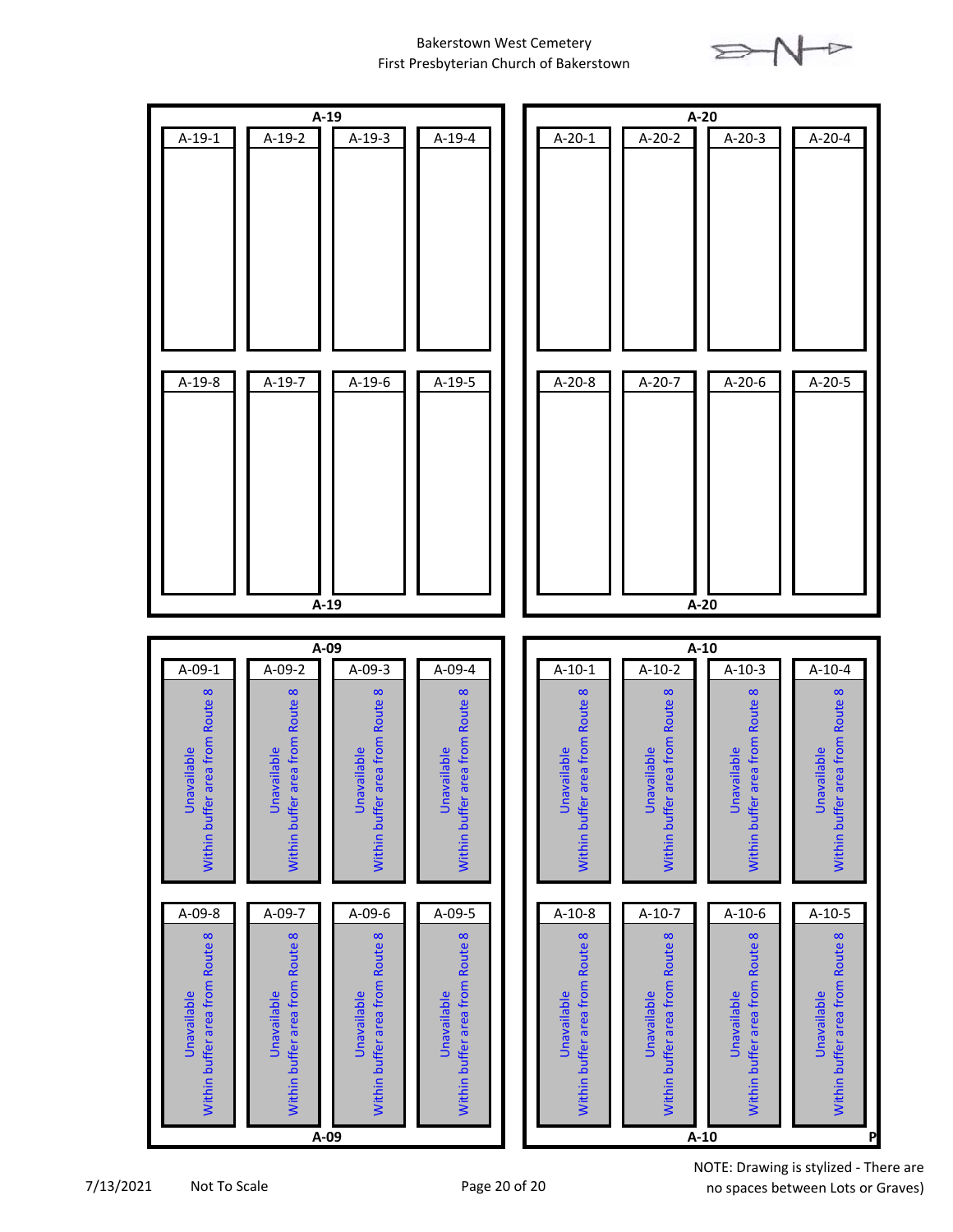

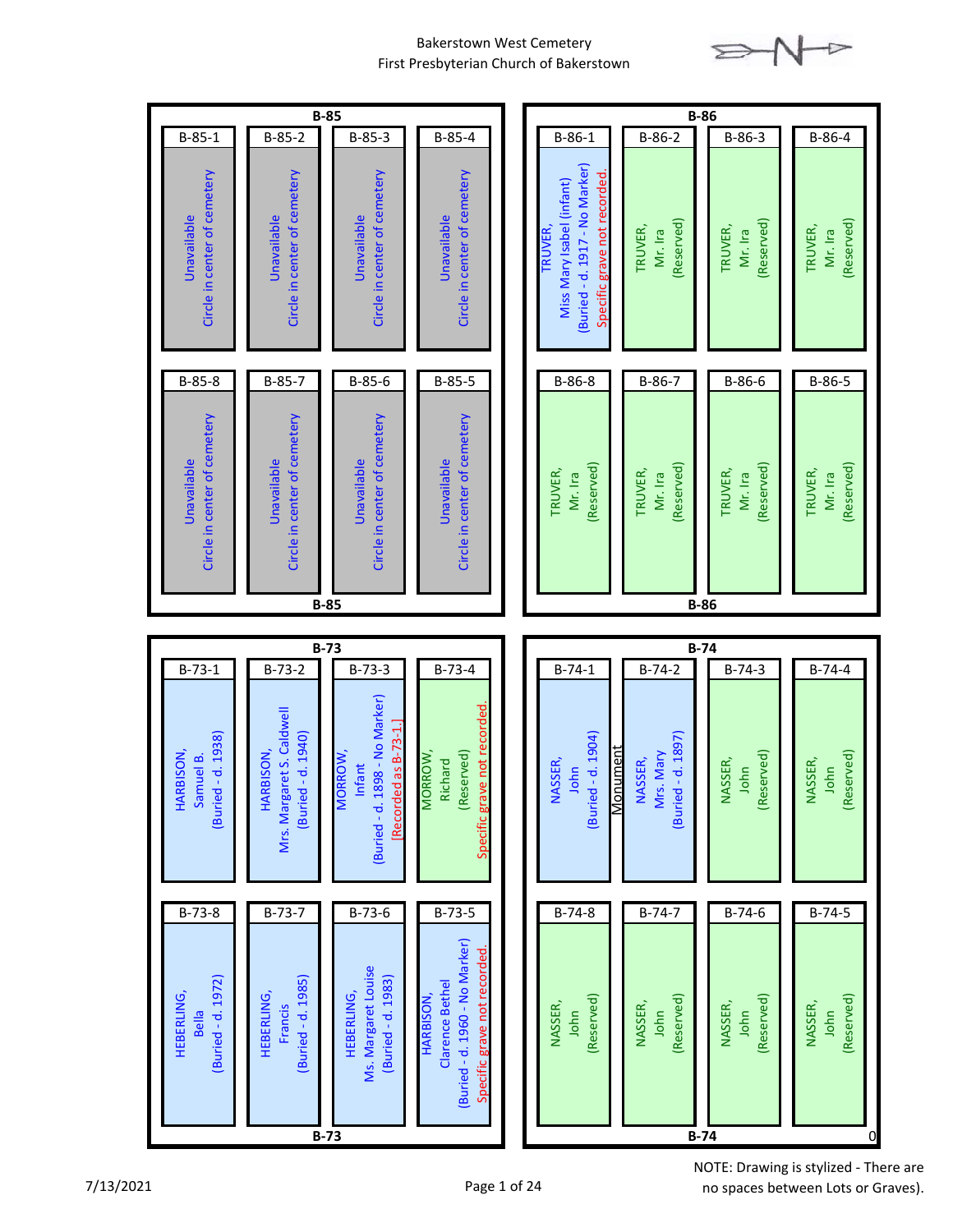

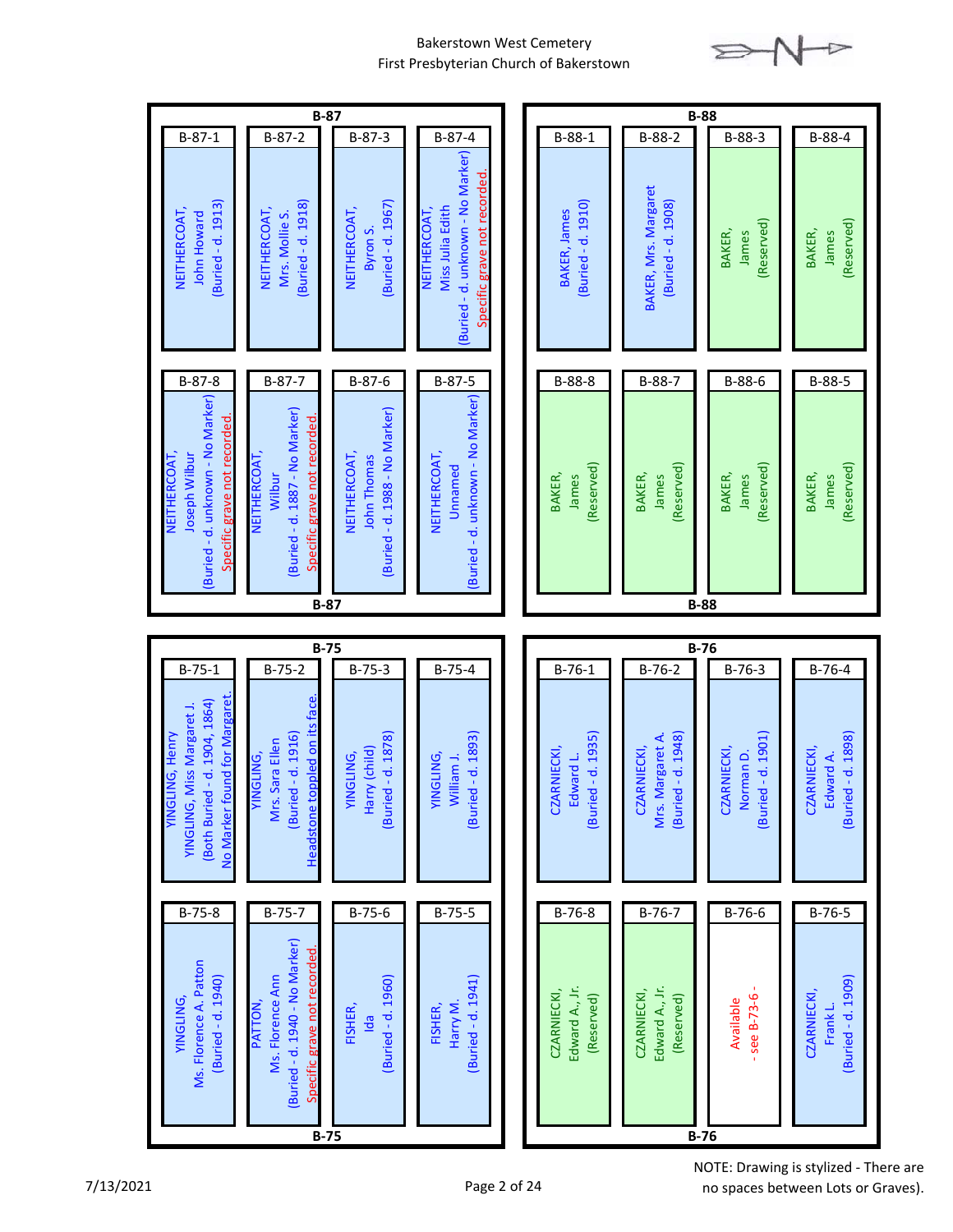

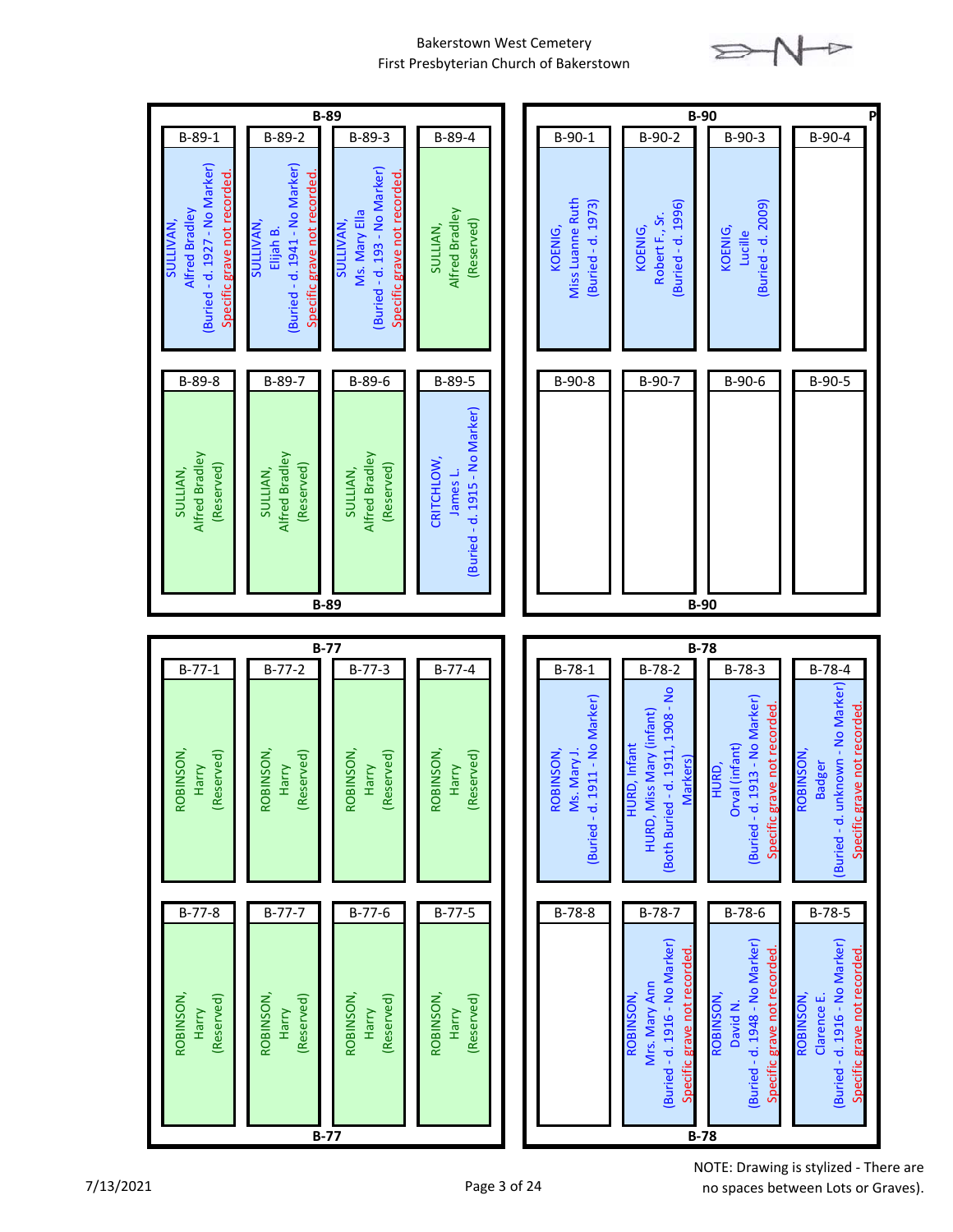

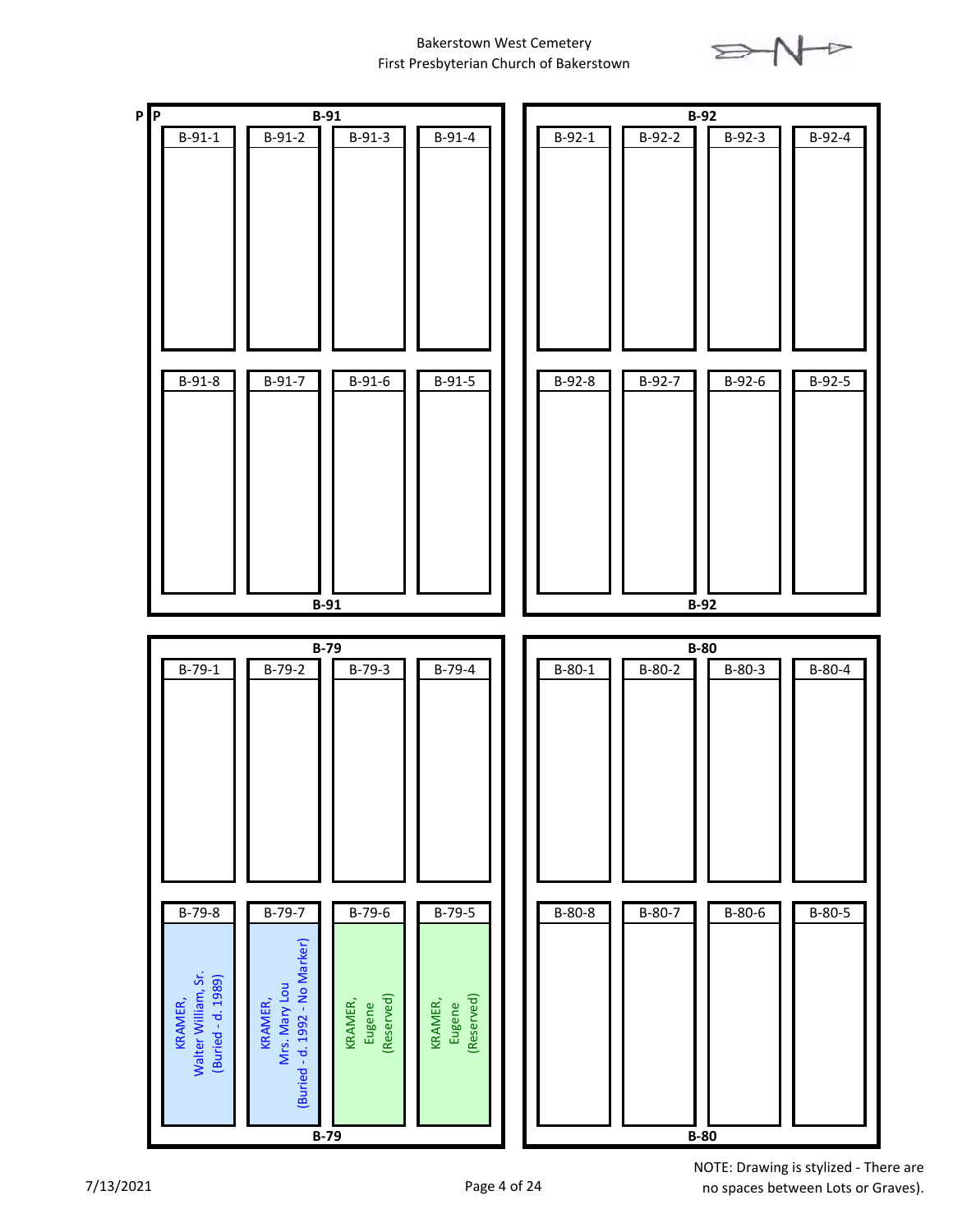

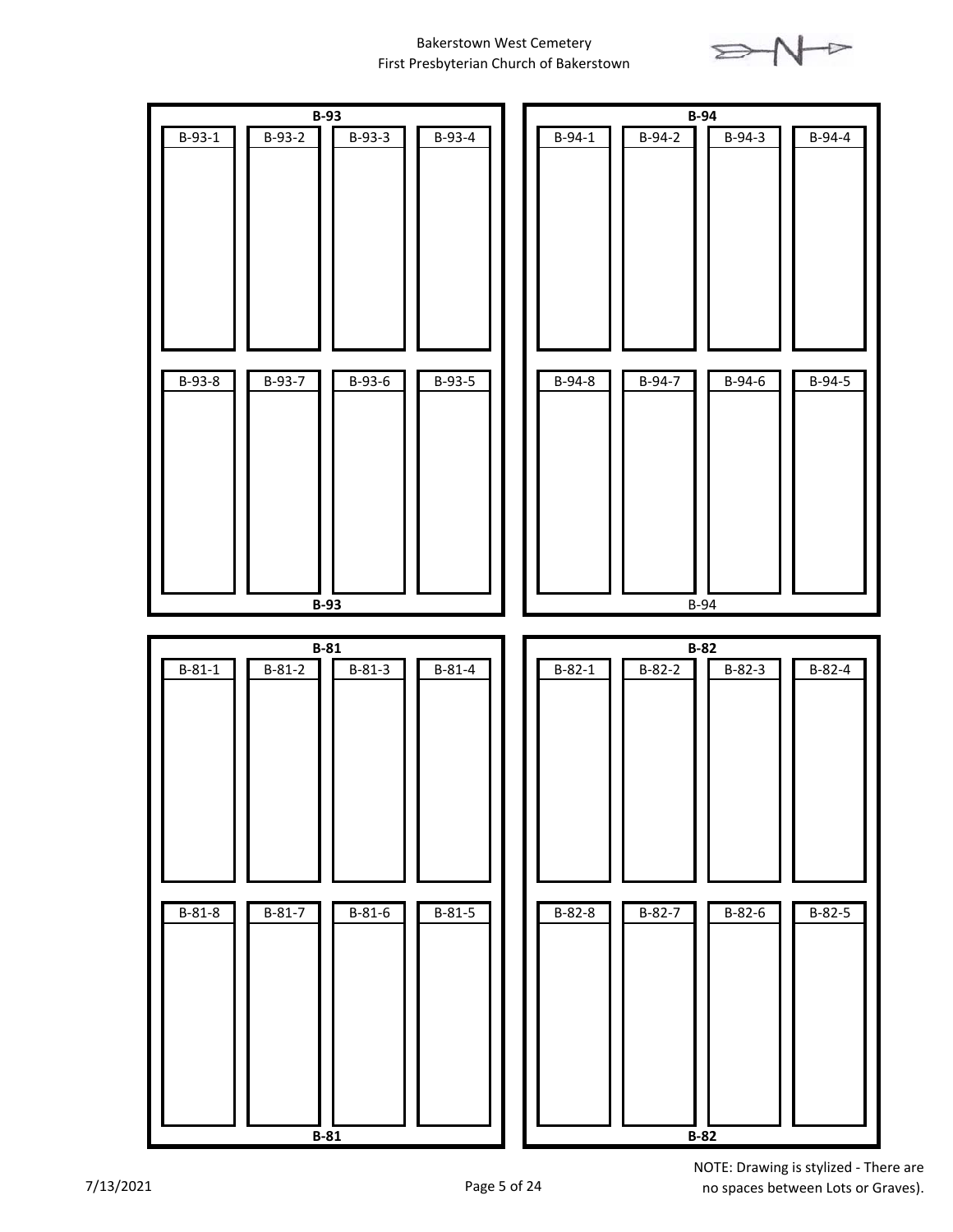

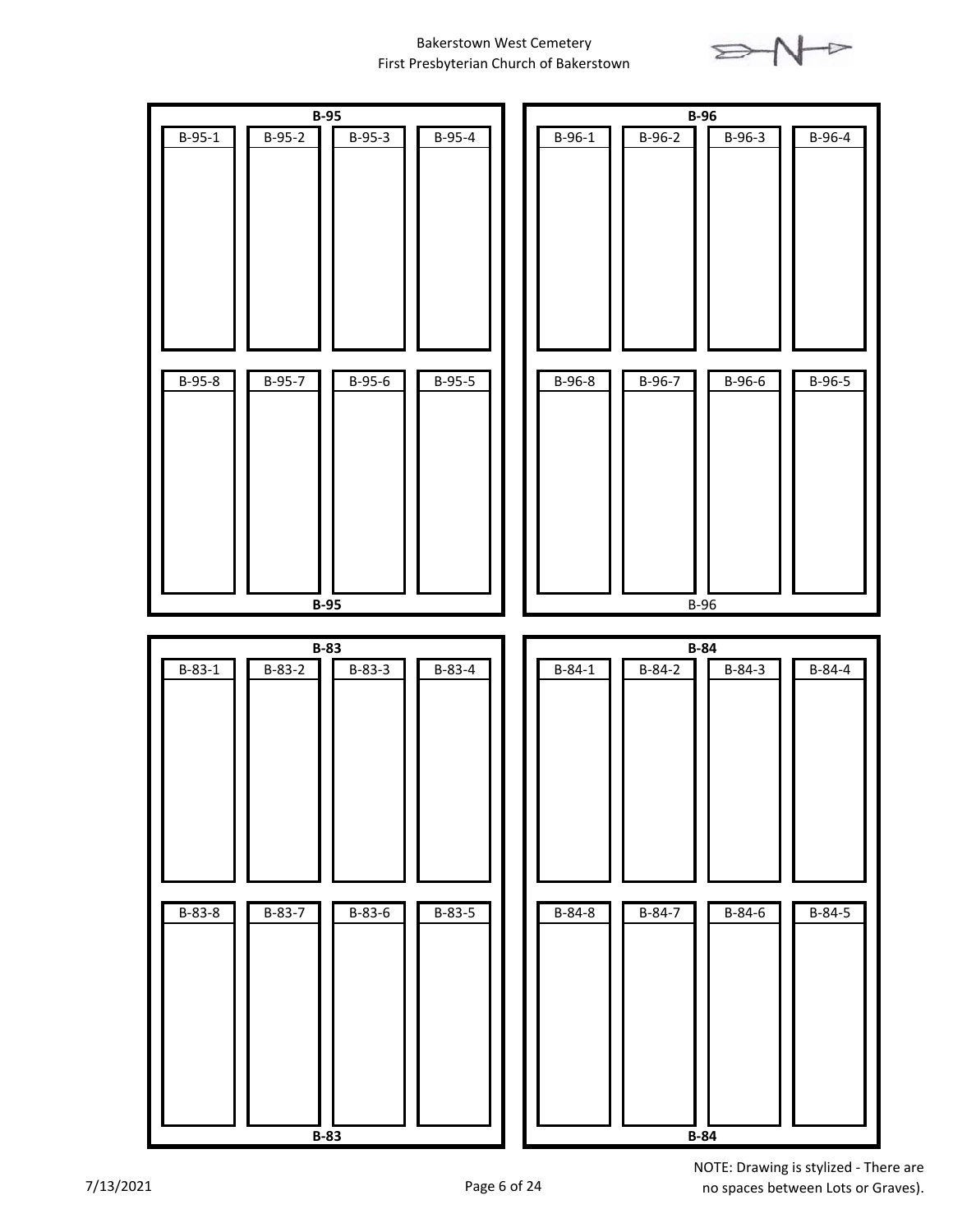

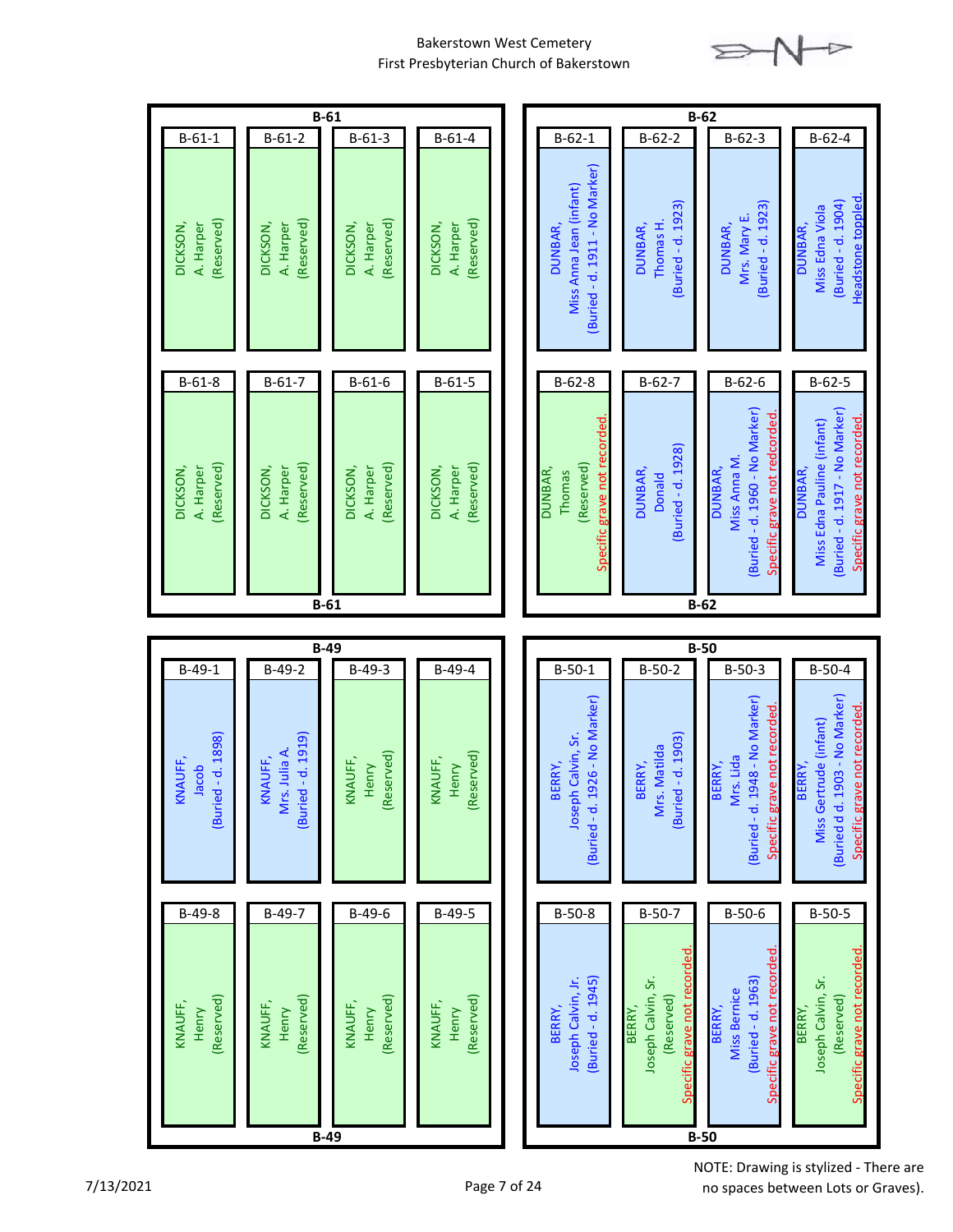

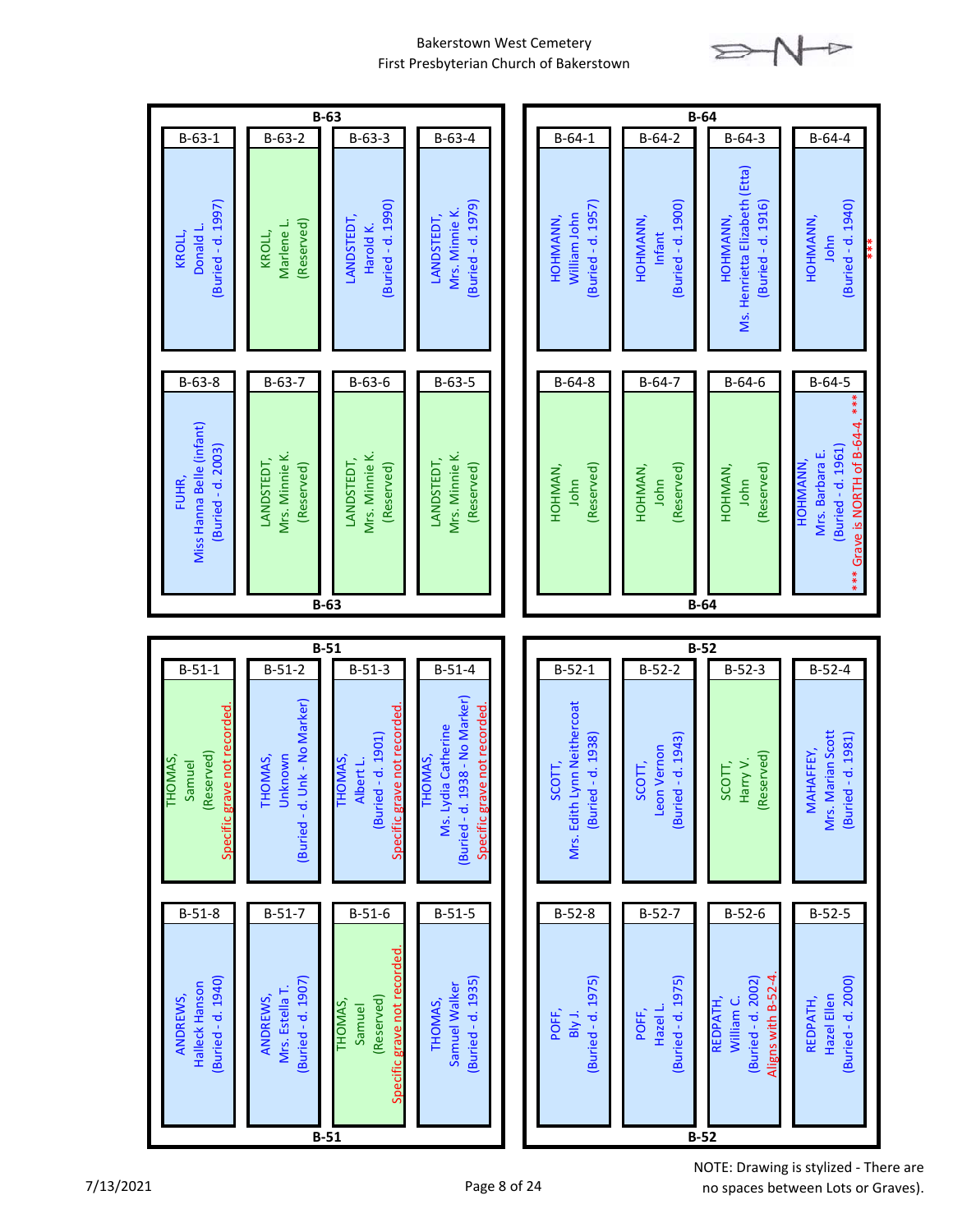

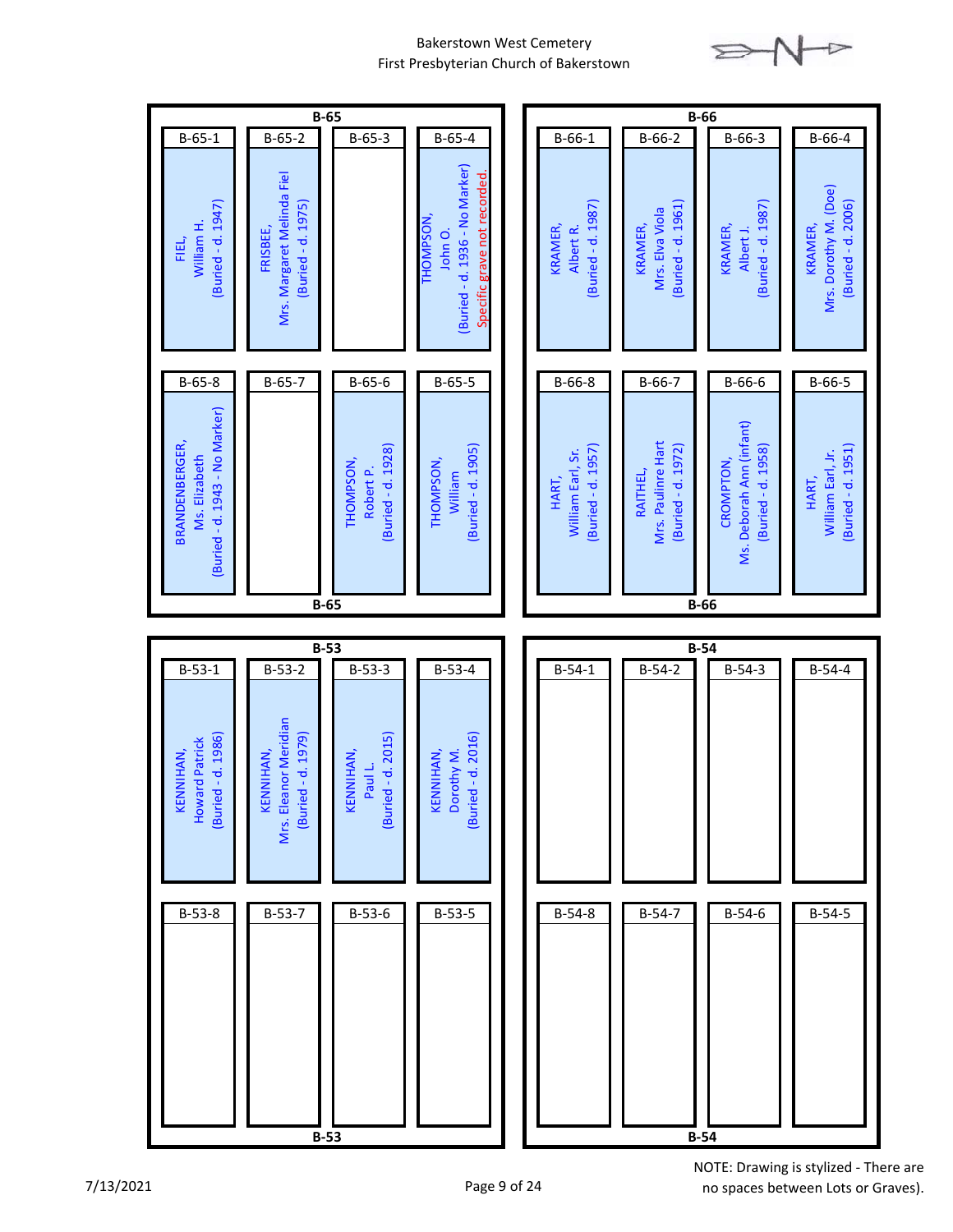



no spaces between Lots or Graves).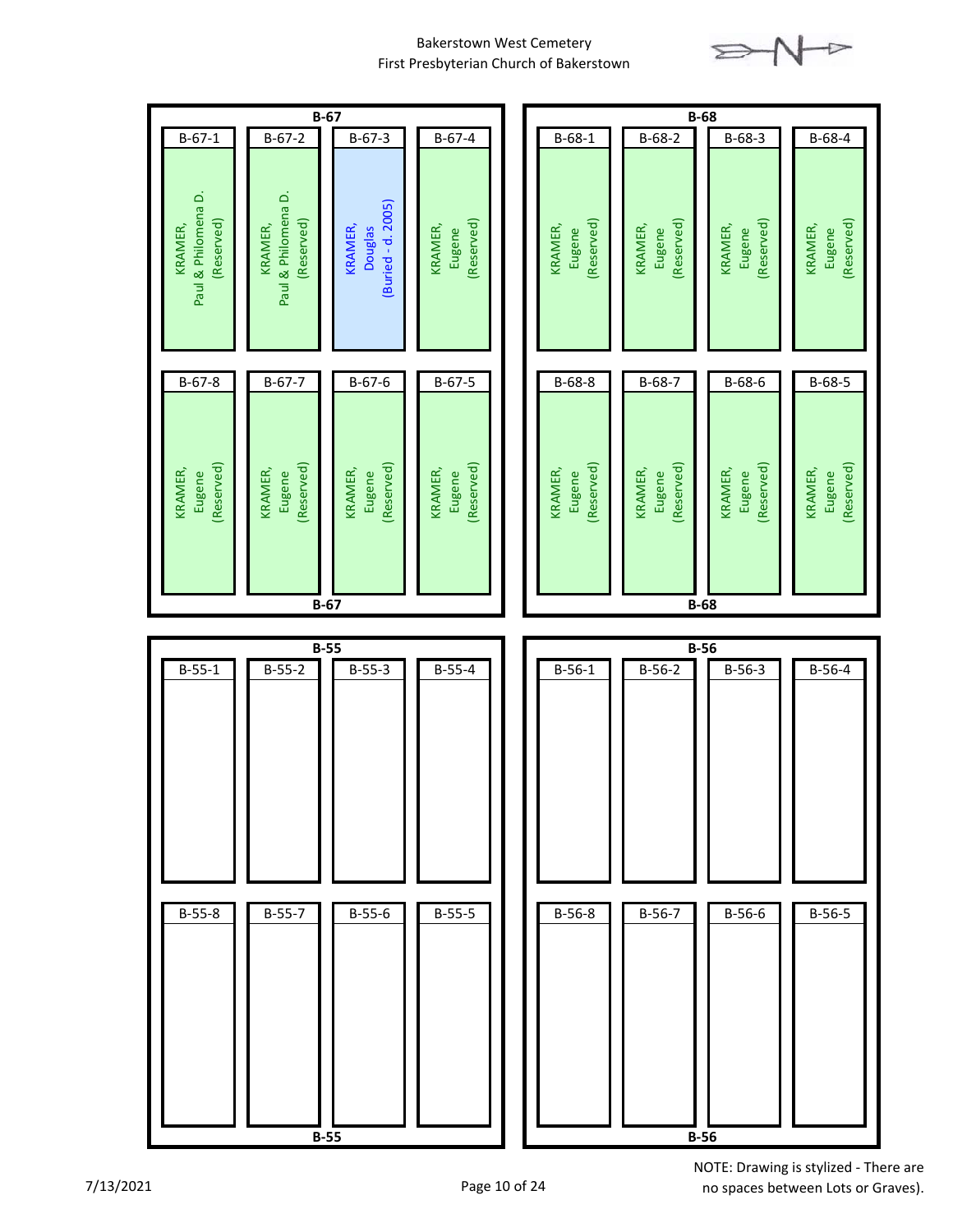

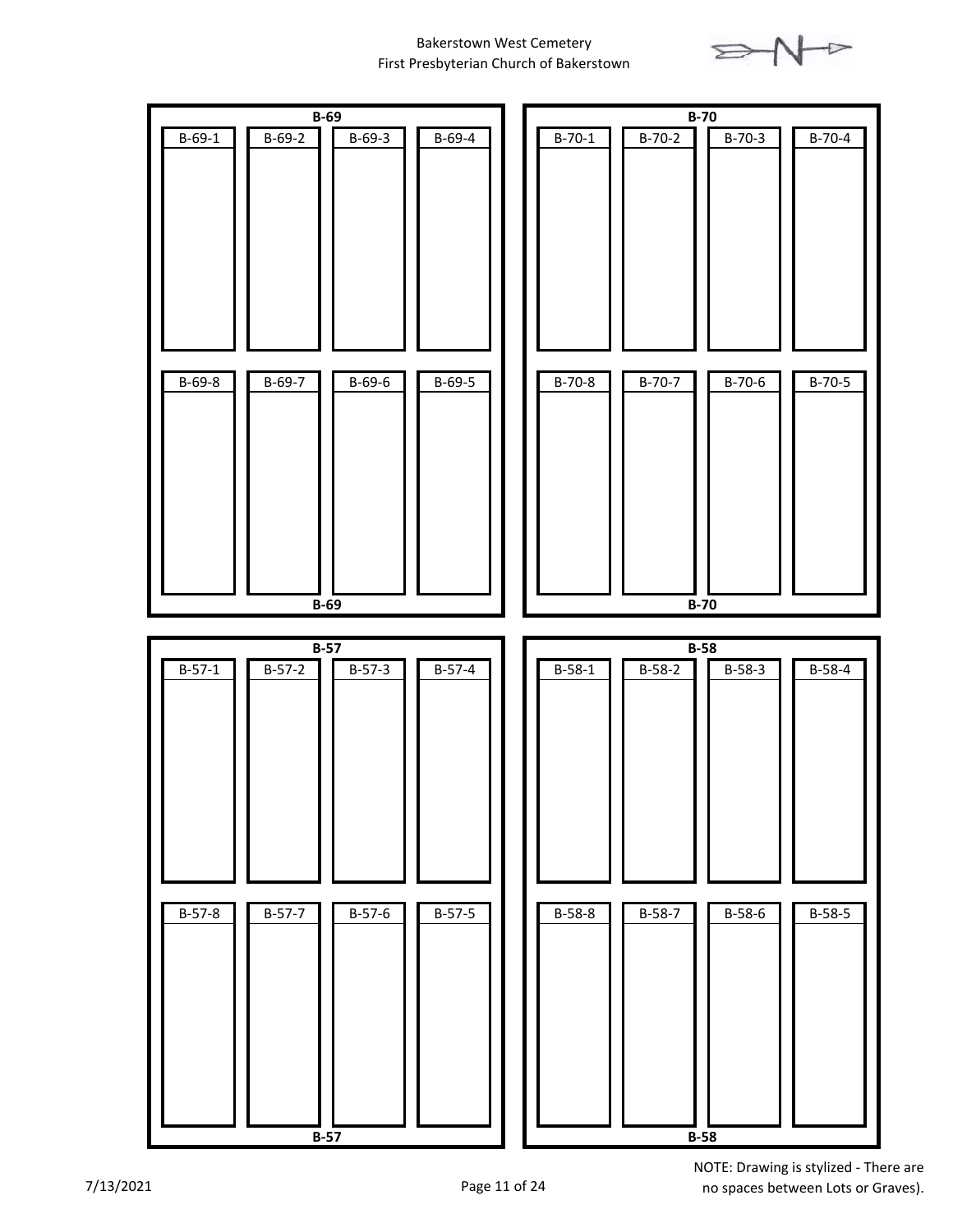

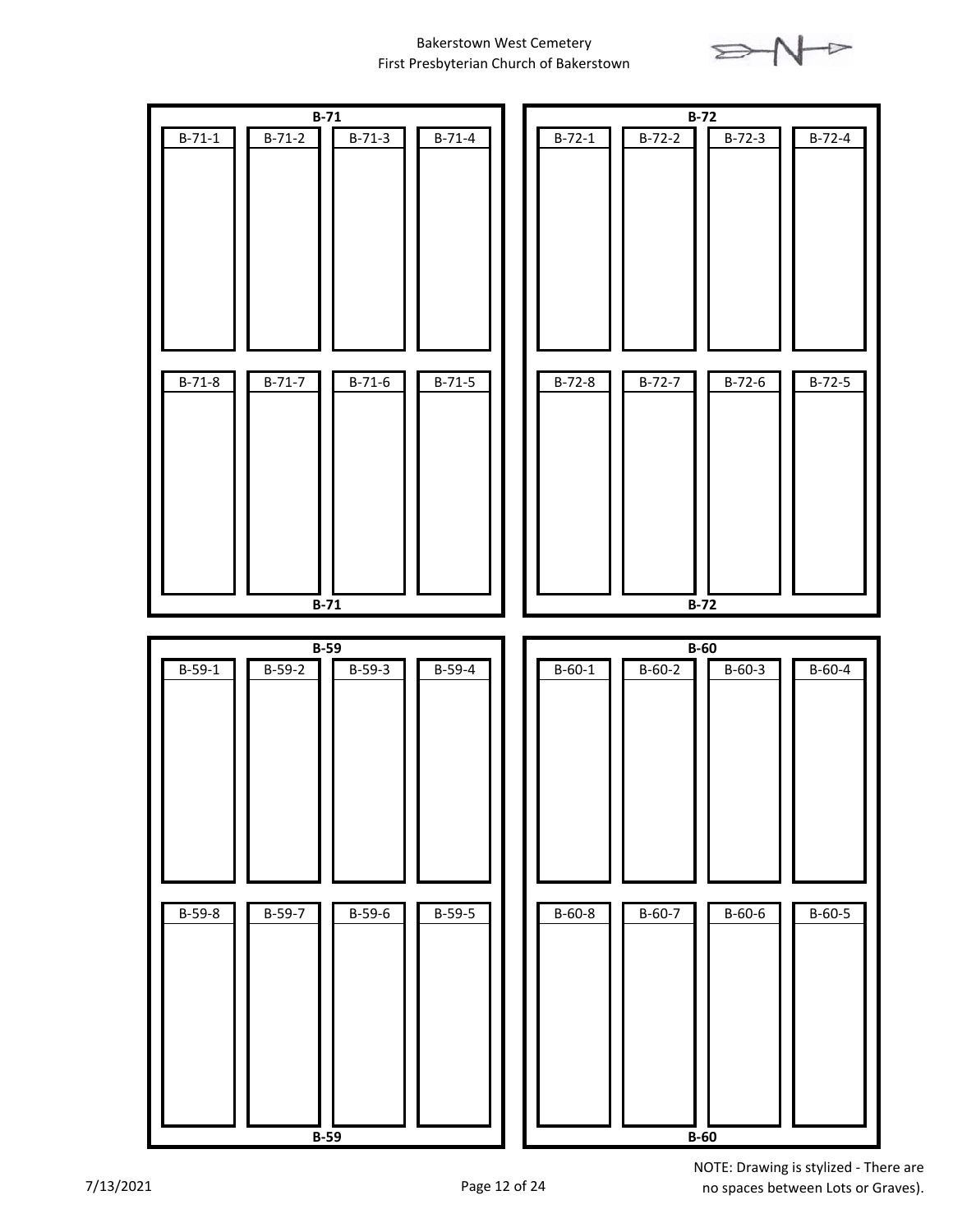

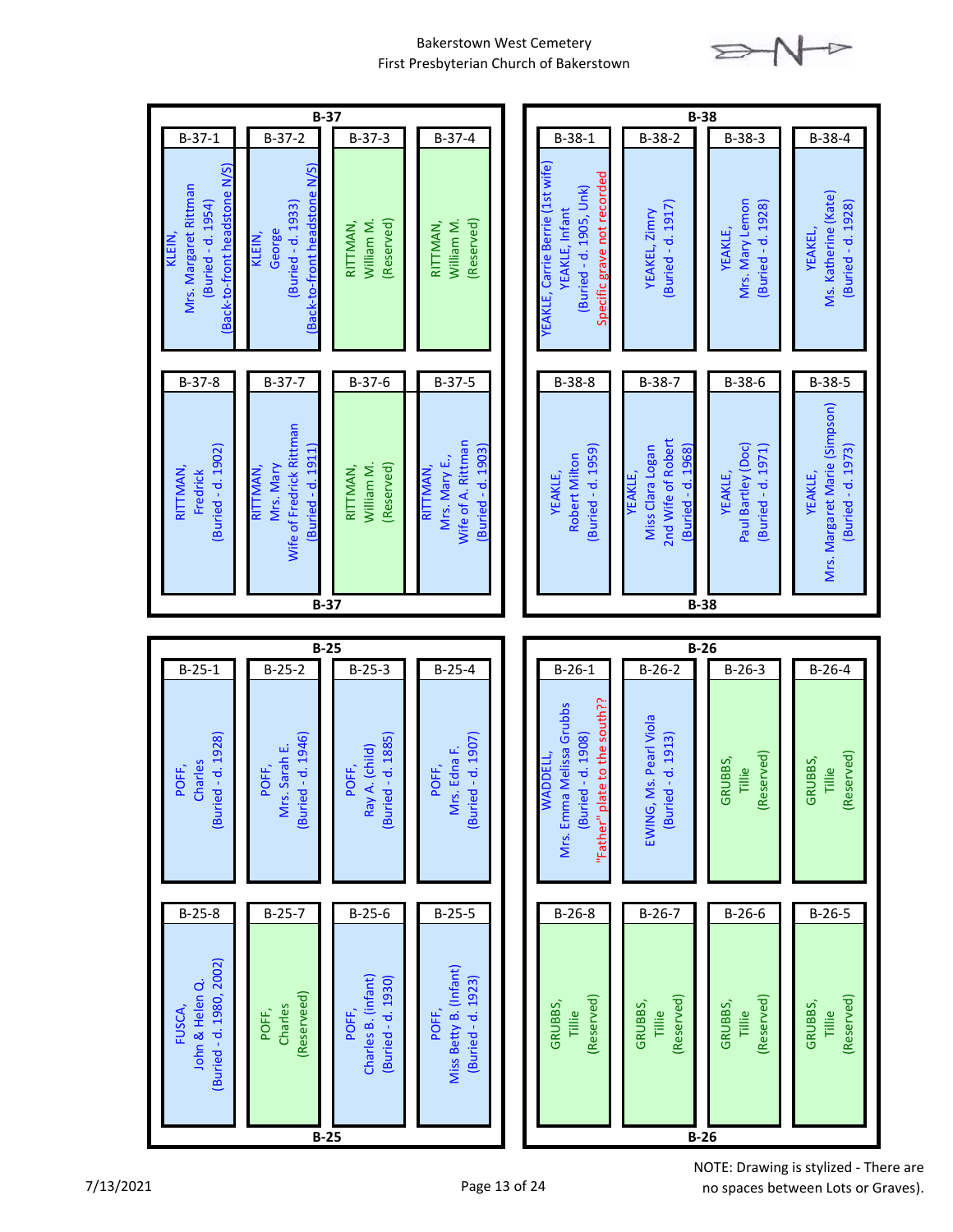

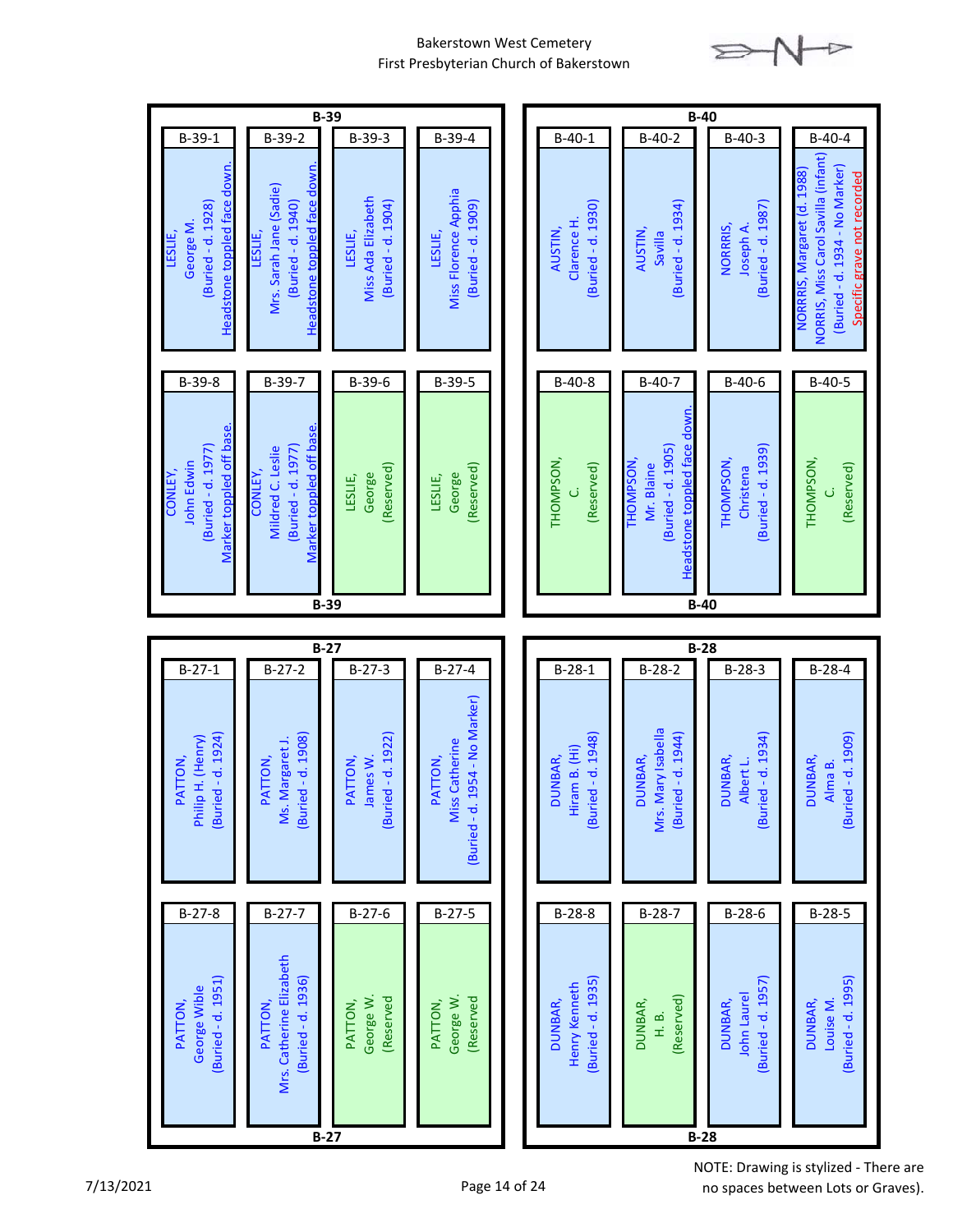

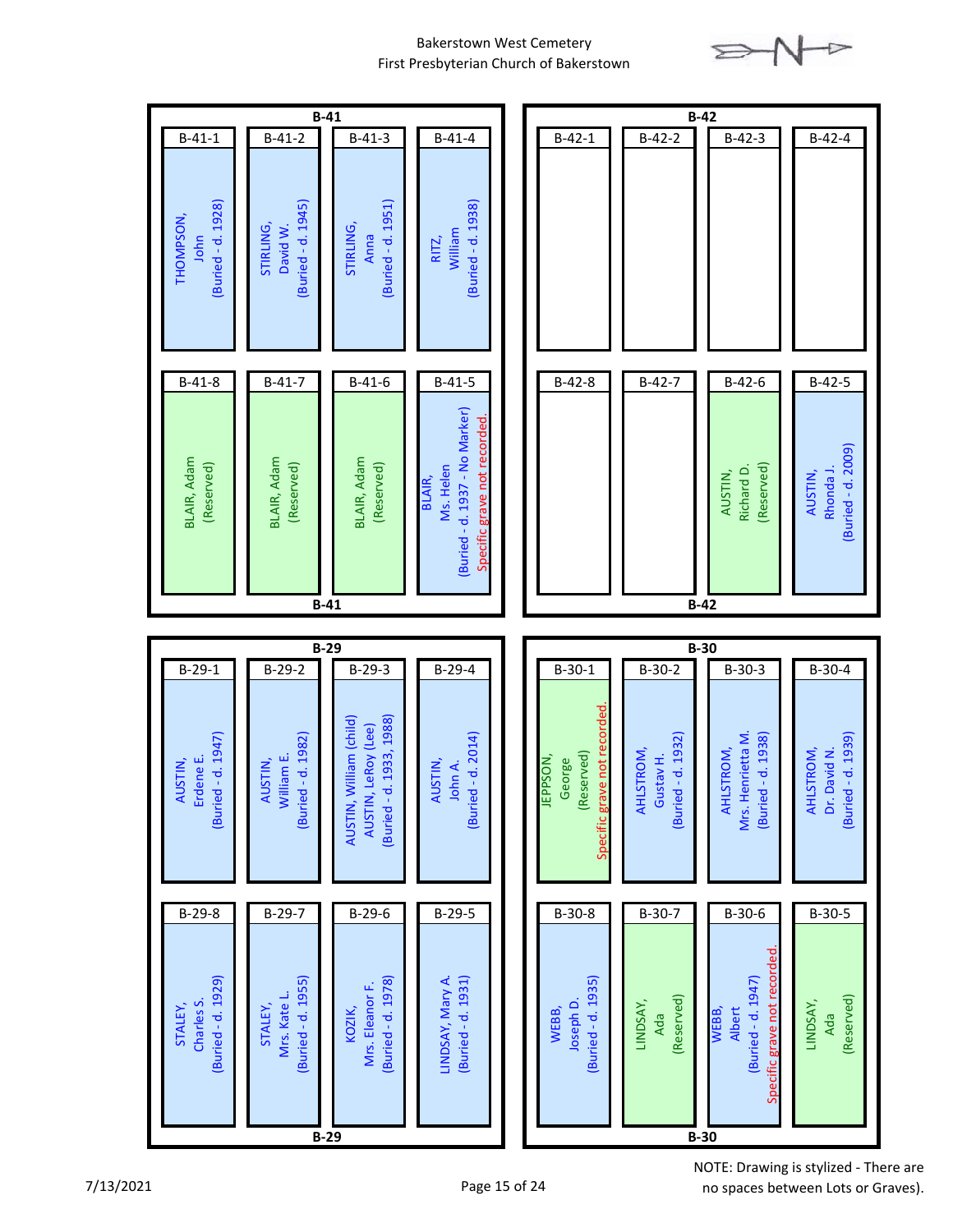

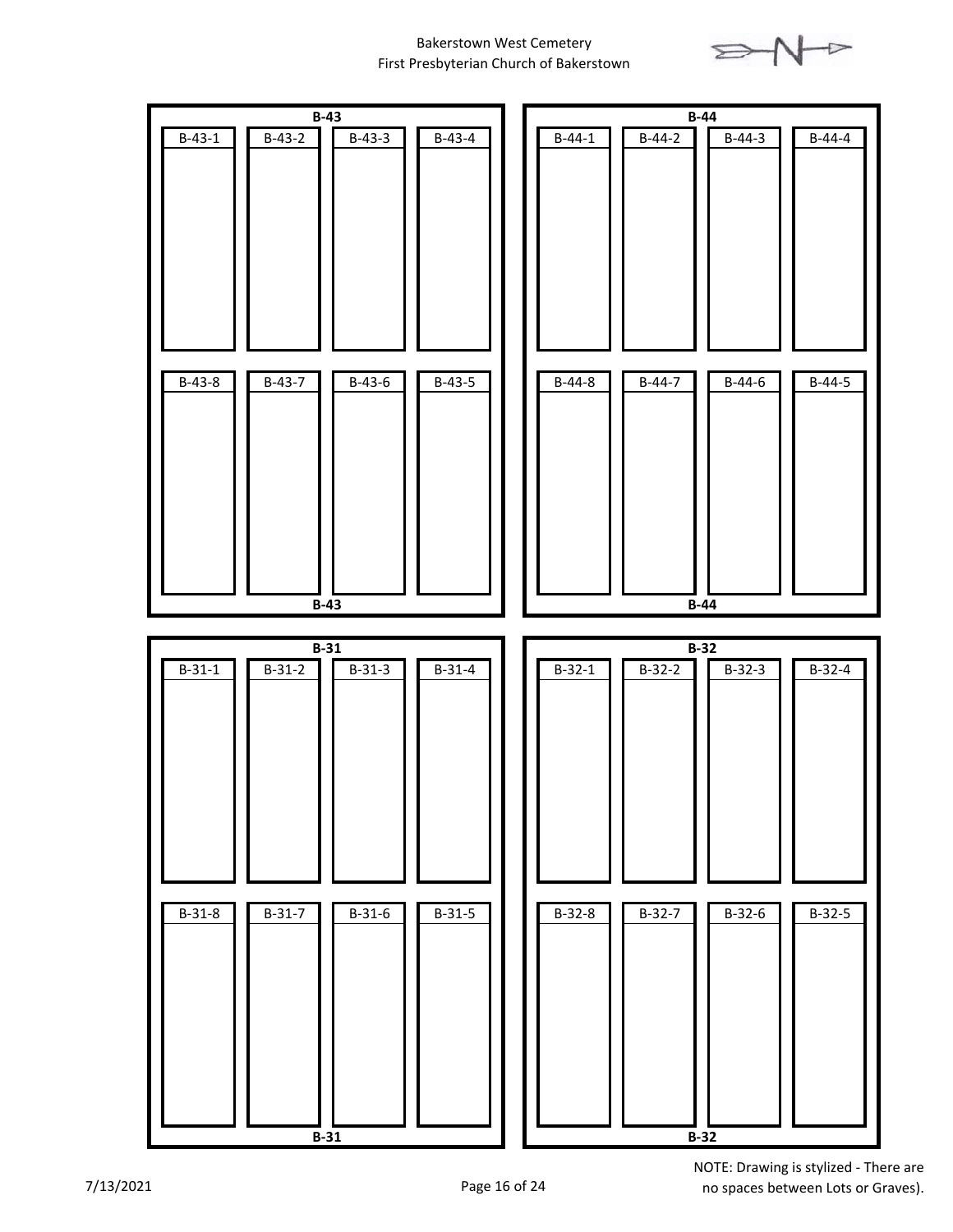

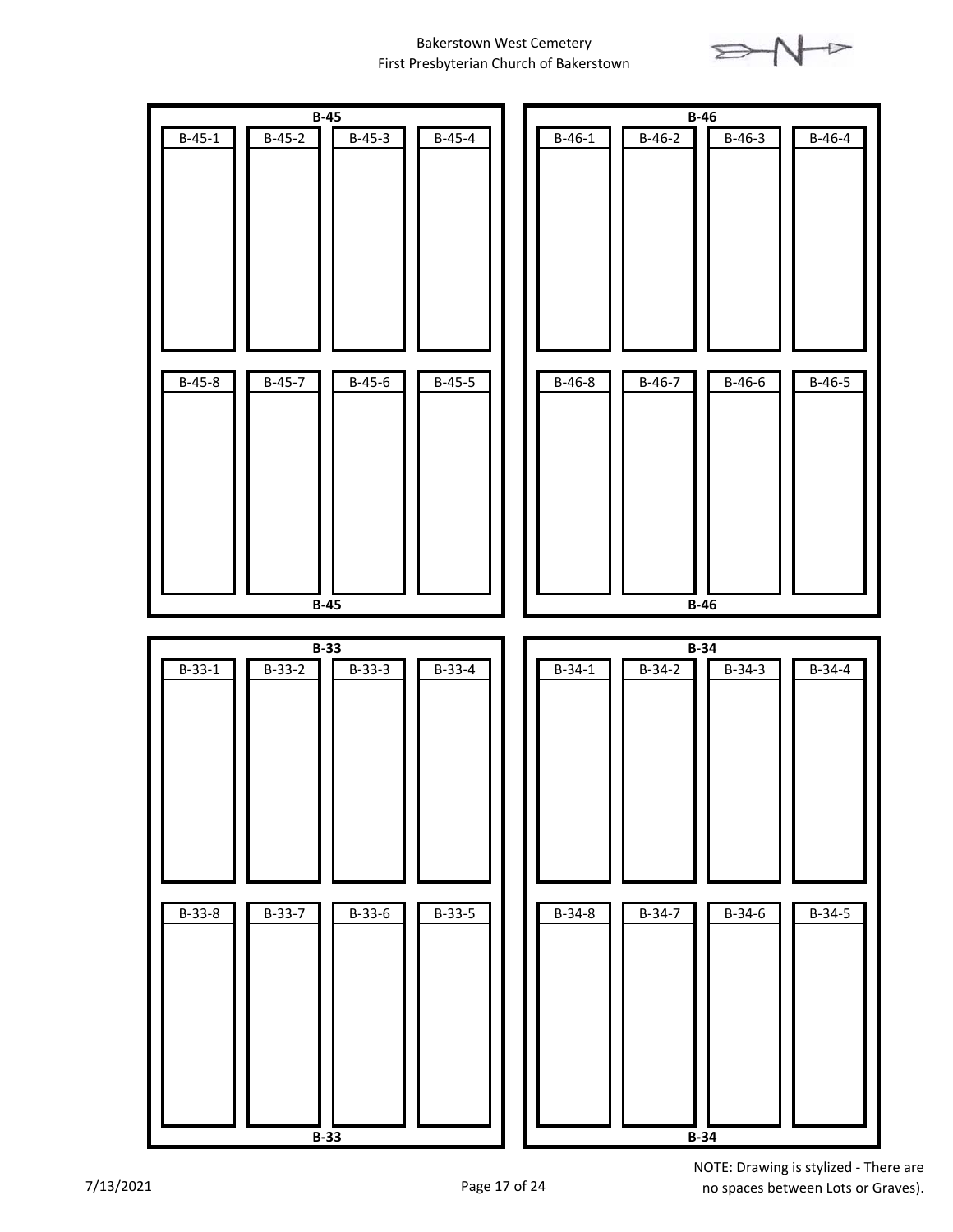

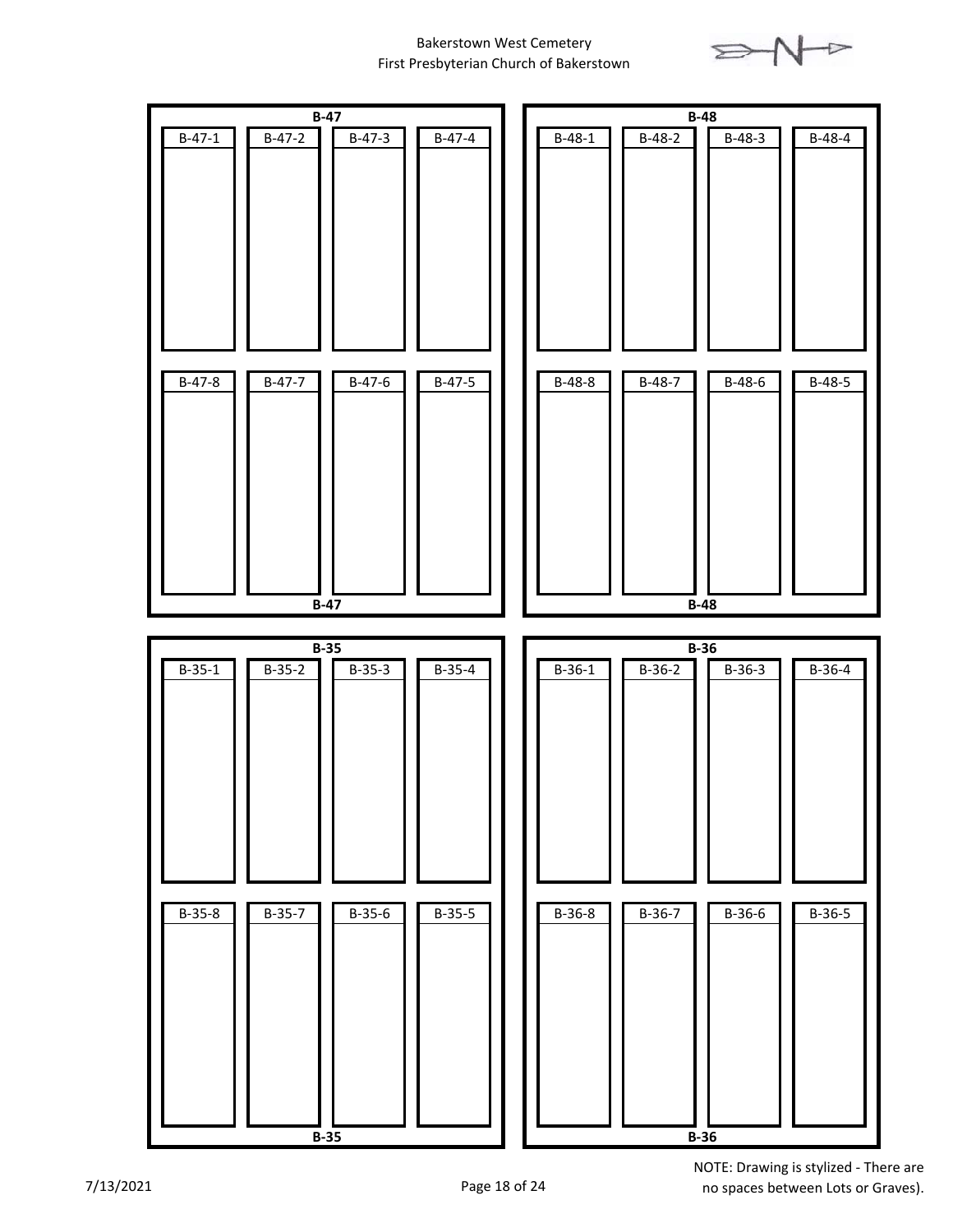

|                                                        |                                                           | $B-13$                                                        |                                                   | $B-14$                                                                                                                                                                                                                                                                                                                                            |
|--------------------------------------------------------|-----------------------------------------------------------|---------------------------------------------------------------|---------------------------------------------------|---------------------------------------------------------------------------------------------------------------------------------------------------------------------------------------------------------------------------------------------------------------------------------------------------------------------------------------------------|
| $B-13-1$<br>Buried - d. 1909)<br>Charles J.<br>TRUVER, | $B-13-2$<br>Buried - d. 1920)<br>Mrs. Leona B.<br>TRUVER, | $B-13-3$<br>Miss Elizabeth M.<br>Buried - d. 1921)<br>TRUVER, | $B-13-4$<br>Mrs. Leona B<br>(Reserved)<br>TRUVER, | $B-14-2$<br>$B-14-1$<br>$B-14-3$<br>$B-14-4$<br>Ms. Mary Matilda (Tillie)<br>Buried - d. 1900)<br>Buried - d. 1902)<br>Buried - d. 1909)<br>Buried - d. 1855)<br>Cylinder toppled<br>Cylinder toppled<br>Cylinder toppled<br>Margaret Jane<br><b>MCCANDLESS,</b><br>MCCANDLESS,<br><b>MCCANDLESS,</b><br>Miss Sarah J.<br><b>DOBSON</b><br>Robert |
| $B-13-8$                                               | $B-13-7$                                                  | $B-13-6$                                                      | $B-13-5$                                          | $B-14-7$<br>$B-14-6$<br>$B-14-5$<br>$B-14-8$                                                                                                                                                                                                                                                                                                      |
| Mrs. Leona B.<br>(Reserved)<br>TRUVER,                 | Mrs. Leona B.<br>(Reserved)<br>TRUVER,                    | Mrs. Leona B.<br>(Reserved)<br>TRUVER,                        | Mrs. Leona B.<br>(Reserved)<br>TRUVER,            | (All Buried - d. 1924, 1937, 1912)<br>DOBSON, Charles E. & Cyrus,<br>MCCANDLESS, Mary Matilda<br>Headstone broken in half<br>Buried - d. 1920)<br>Buried - d. 1949)<br>Buried - d. 1911)<br>Howard Clifton<br>Miss Angie R.<br>Katie Ann<br>DOBSON,<br>DOBSON,<br><b>DOBSON</b>                                                                   |
|                                                        |                                                           |                                                               |                                                   |                                                                                                                                                                                                                                                                                                                                                   |
|                                                        |                                                           | $B-13$                                                        |                                                   | $B-14$                                                                                                                                                                                                                                                                                                                                            |
|                                                        |                                                           |                                                               |                                                   |                                                                                                                                                                                                                                                                                                                                                   |
| $B-01-1$                                               | $B-01-2$                                                  | $B-01$<br>$B-01-3$                                            | $B - 01 - 4$                                      | $B-02$<br>$B-02-1$<br>$B-02-2$<br>$B-02-3$<br>$\overline{B} - 02 - 4$                                                                                                                                                                                                                                                                             |
| (Buried - d. 1908)<br>Mrs. Olive E.<br>CRUMMY,         | (Buried - d. 1908)<br>Miss Alta R.<br>CRUMMY,             | (Reserved)<br>CRUMMY,<br>Henry                                | (Reserved)<br>CRUMMY,<br>Henry                    | Buried - d. Unknown - No Marker)<br>(Buried - d. 1921 - No Marker)<br>ve not recorded<br>Specific grave not recorded<br>(Buried - d. 1948)<br>(Buried - d. 1910)<br>Mrs. Cora B.<br>William H.<br>Ms. Cora<br>YEAKEL,<br>EAKEL,<br>Francis<br><b>YEAKEL,</b><br>EAKEL,<br>Specific grav                                                           |
| $B-01-8$                                               | $B-01-7$                                                  | $B-01-6$                                                      | $B-01-5$                                          | $B-02-7$<br>$B-02-8$<br>$B-02-6$<br>$B-02-5$                                                                                                                                                                                                                                                                                                      |
| (Reserved)<br>CRUMMY,<br>Henry                         | (Reserved)<br>CRUMMY,<br>Henry                            | (Reserved)<br>CRUMMY,<br>Henry<br>$B-01$                      | (Reserved)<br>CRUMMY,<br>Henry                    | (Buried - d. 1950 - No Marker)<br>Specific grave not recorded<br>Buried - d. 1995)<br>Buried - d. 1976)<br>Mrs. Ruth Yeakel<br>Merle Eugene<br>GLASGOW,<br>GLASGOW,<br>(Reserved)<br>Ms. Nellie<br>YEAKLE,<br>William<br><b>YEAKEL,</b><br>$B-02$                                                                                                 |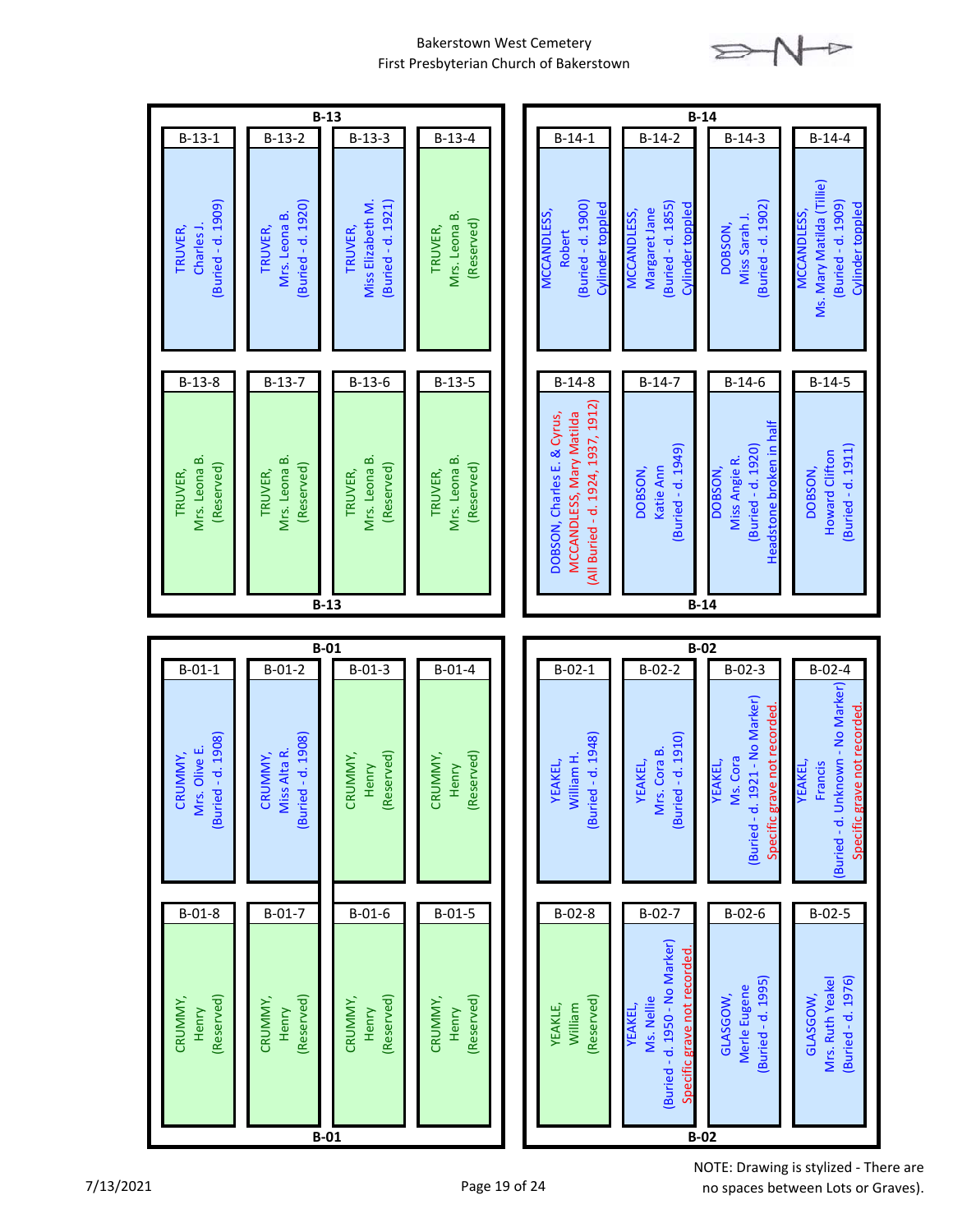

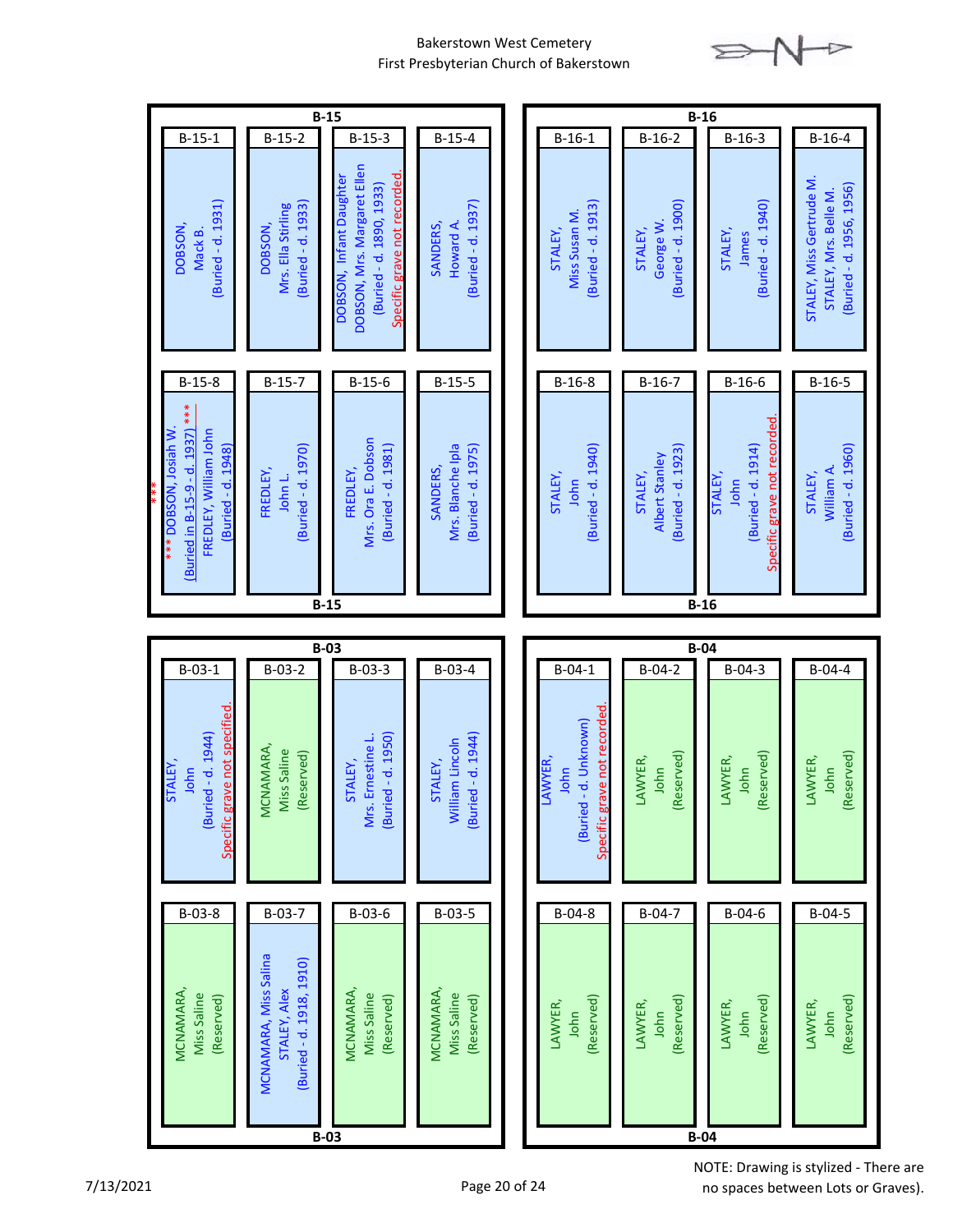

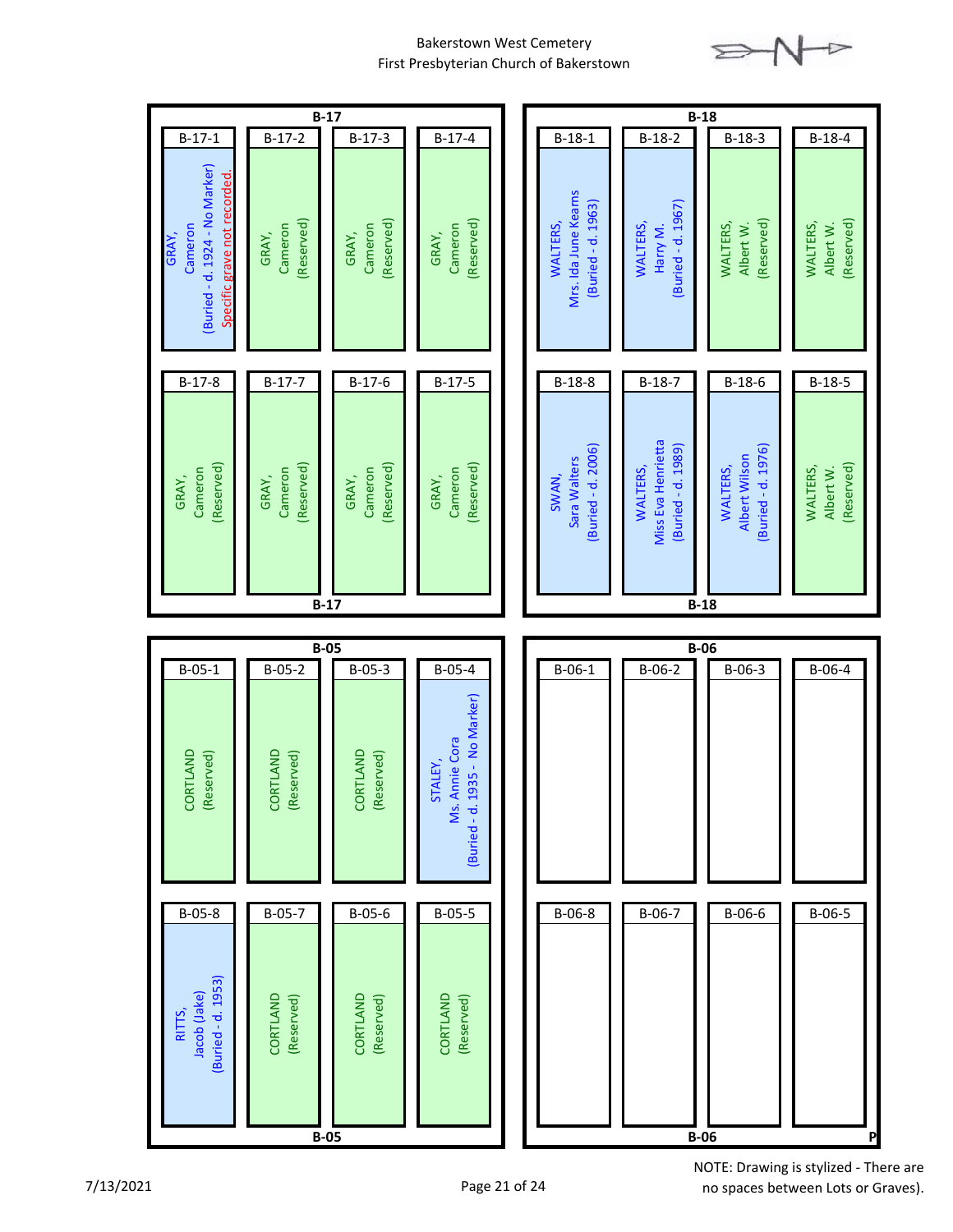

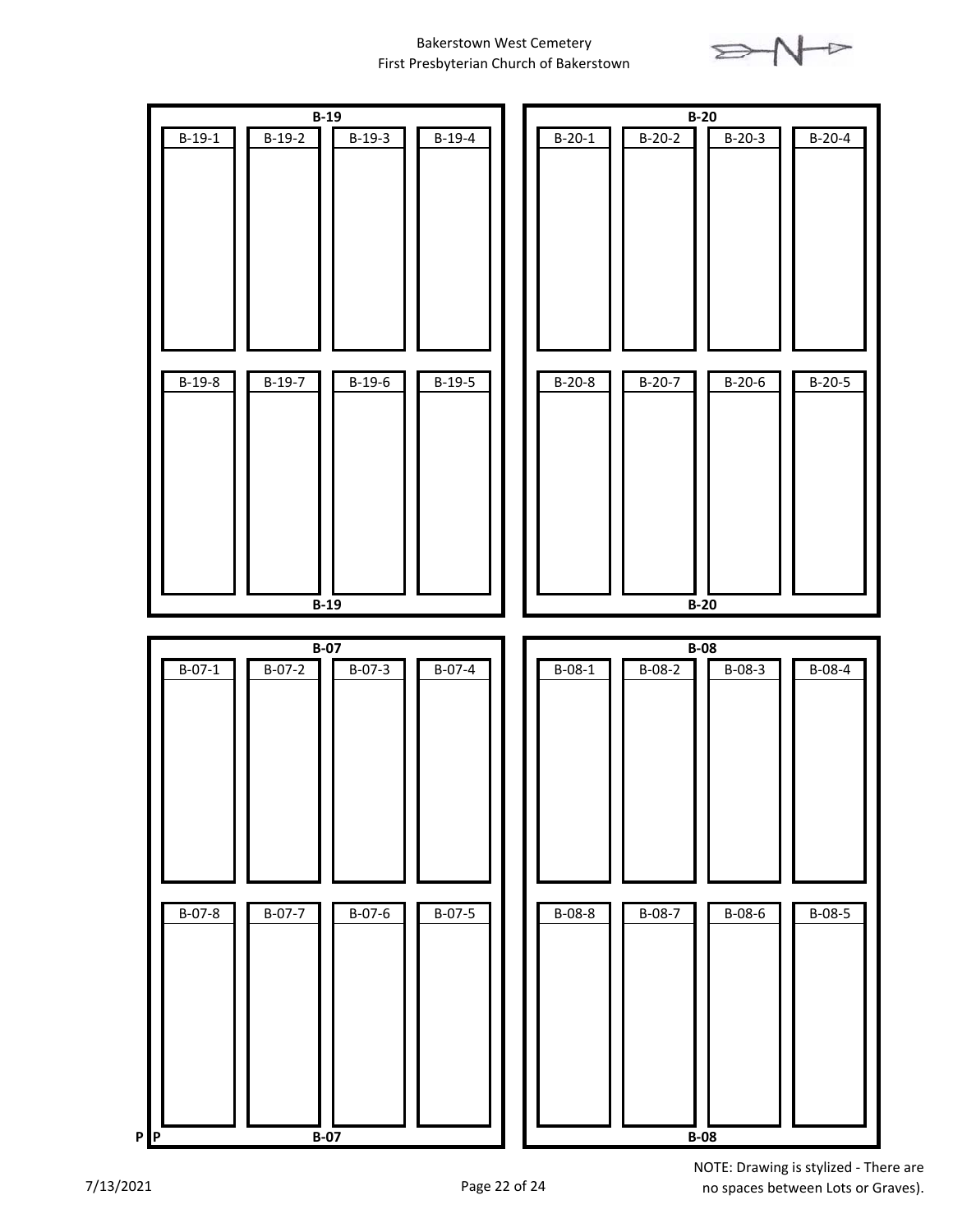

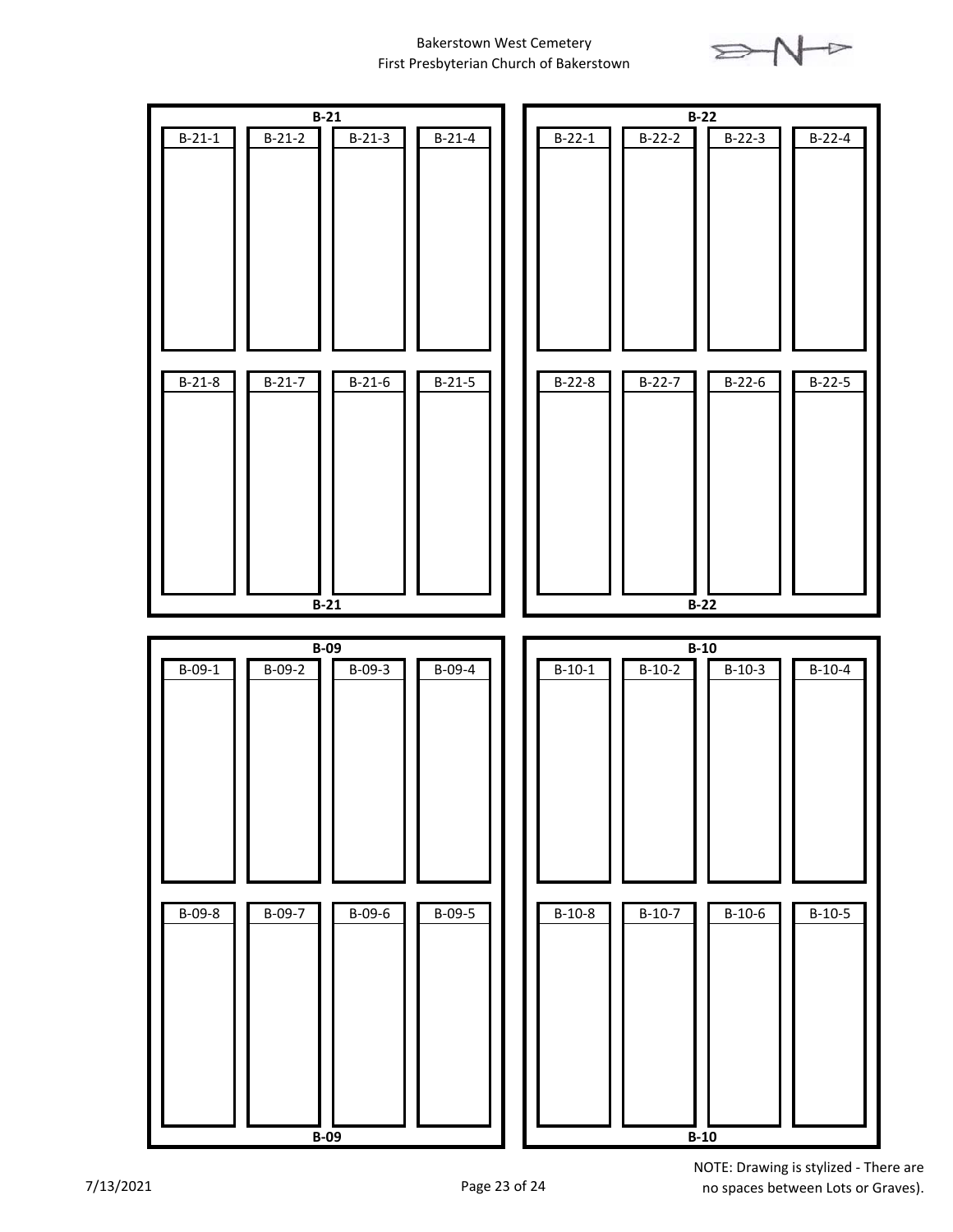

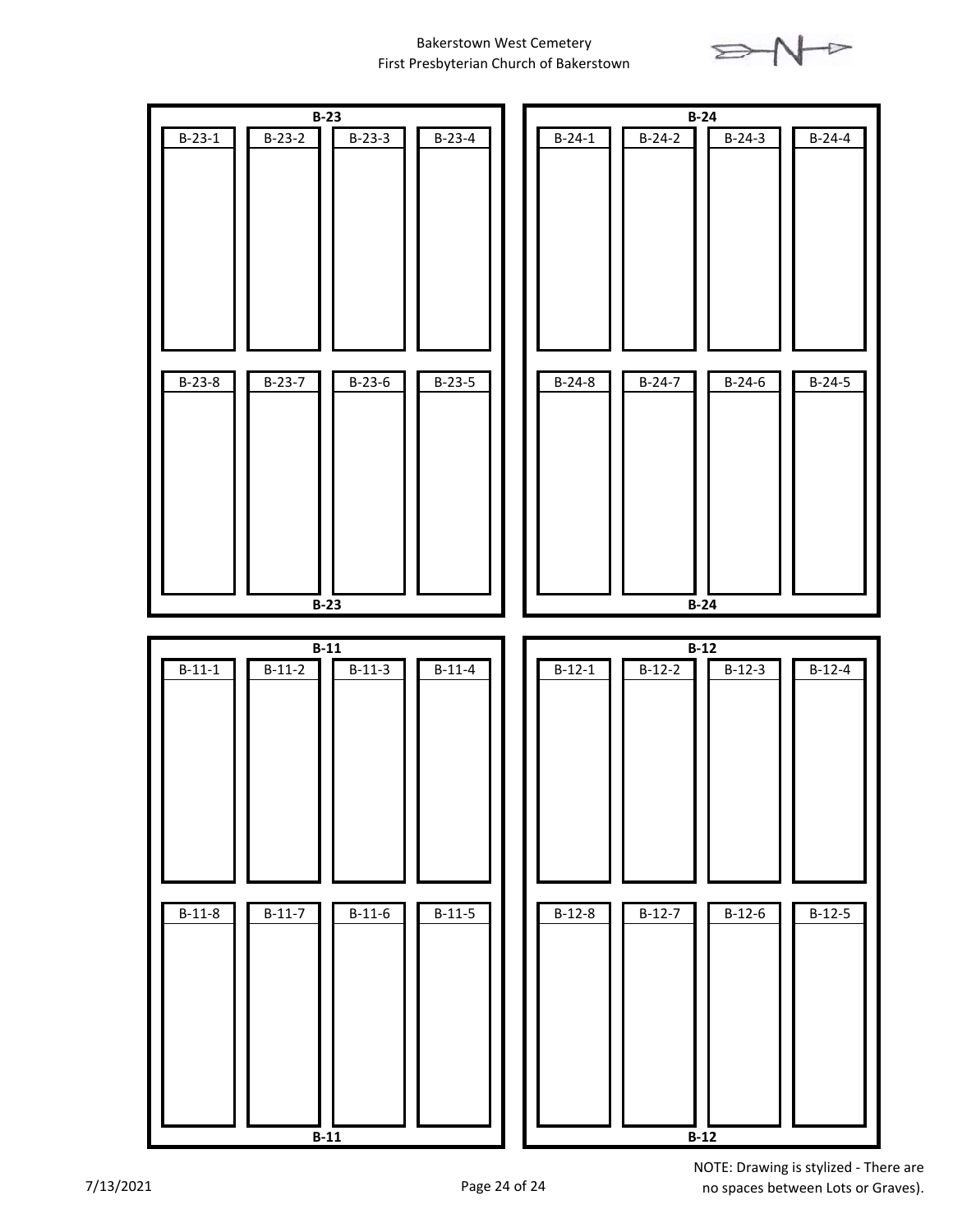

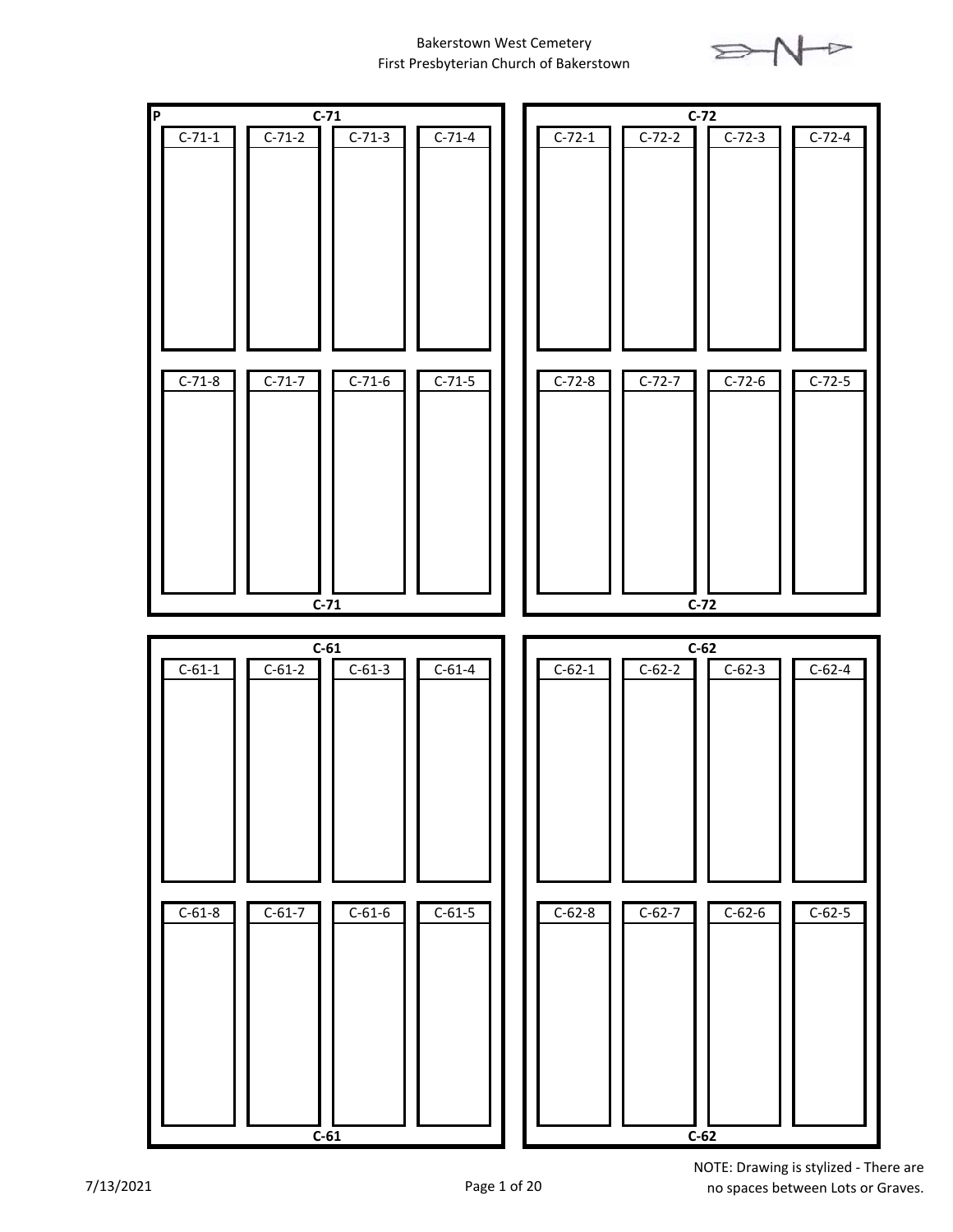

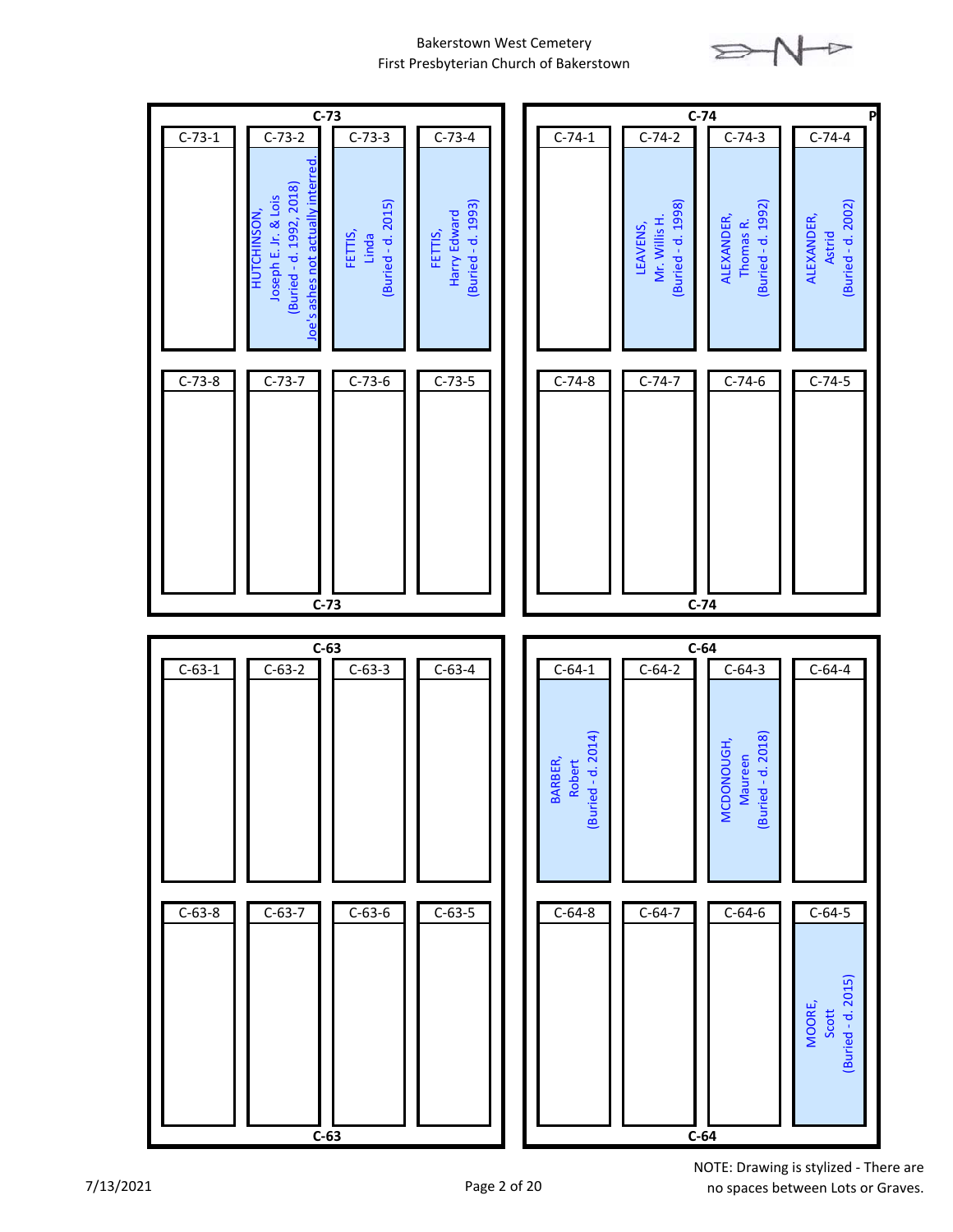

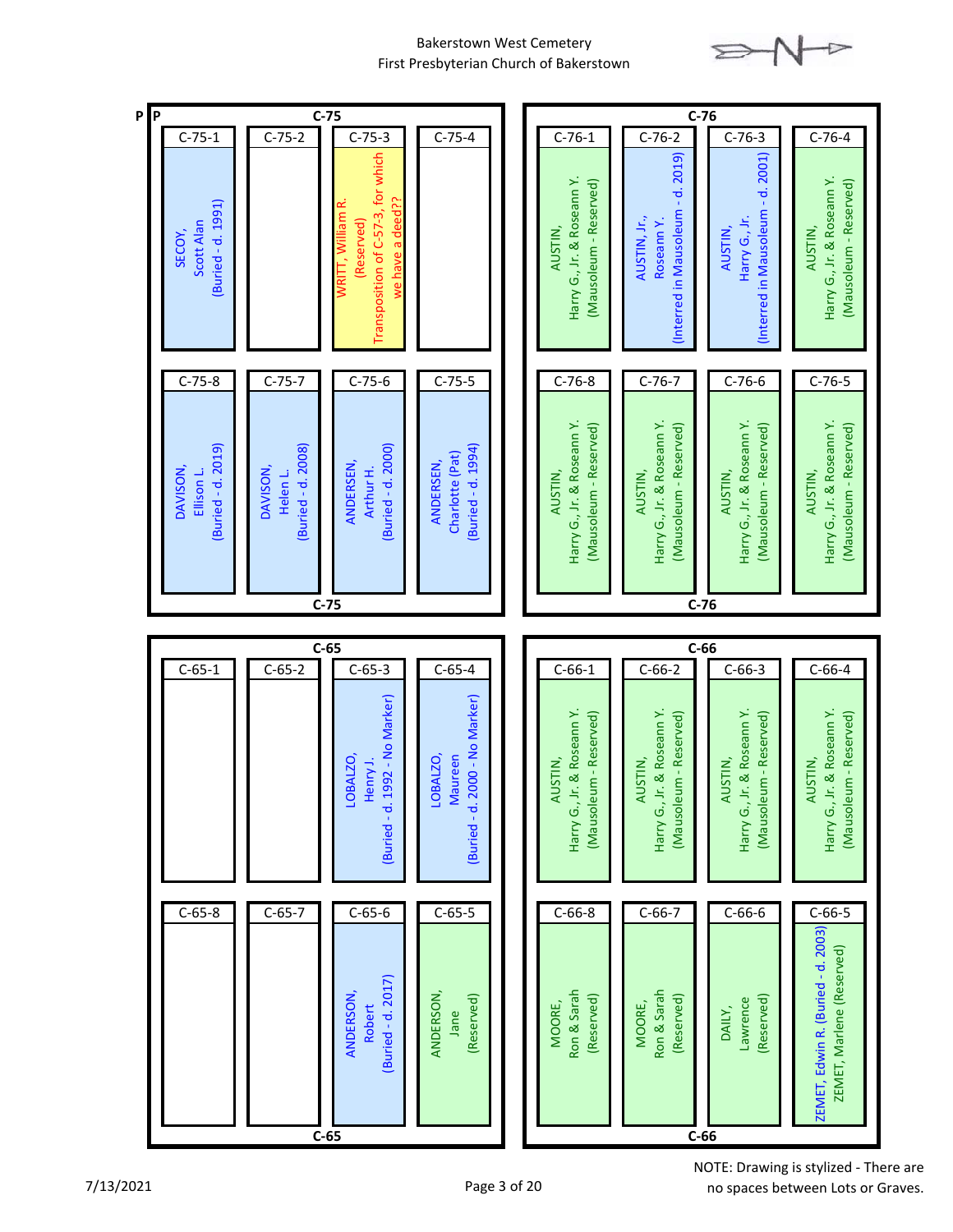

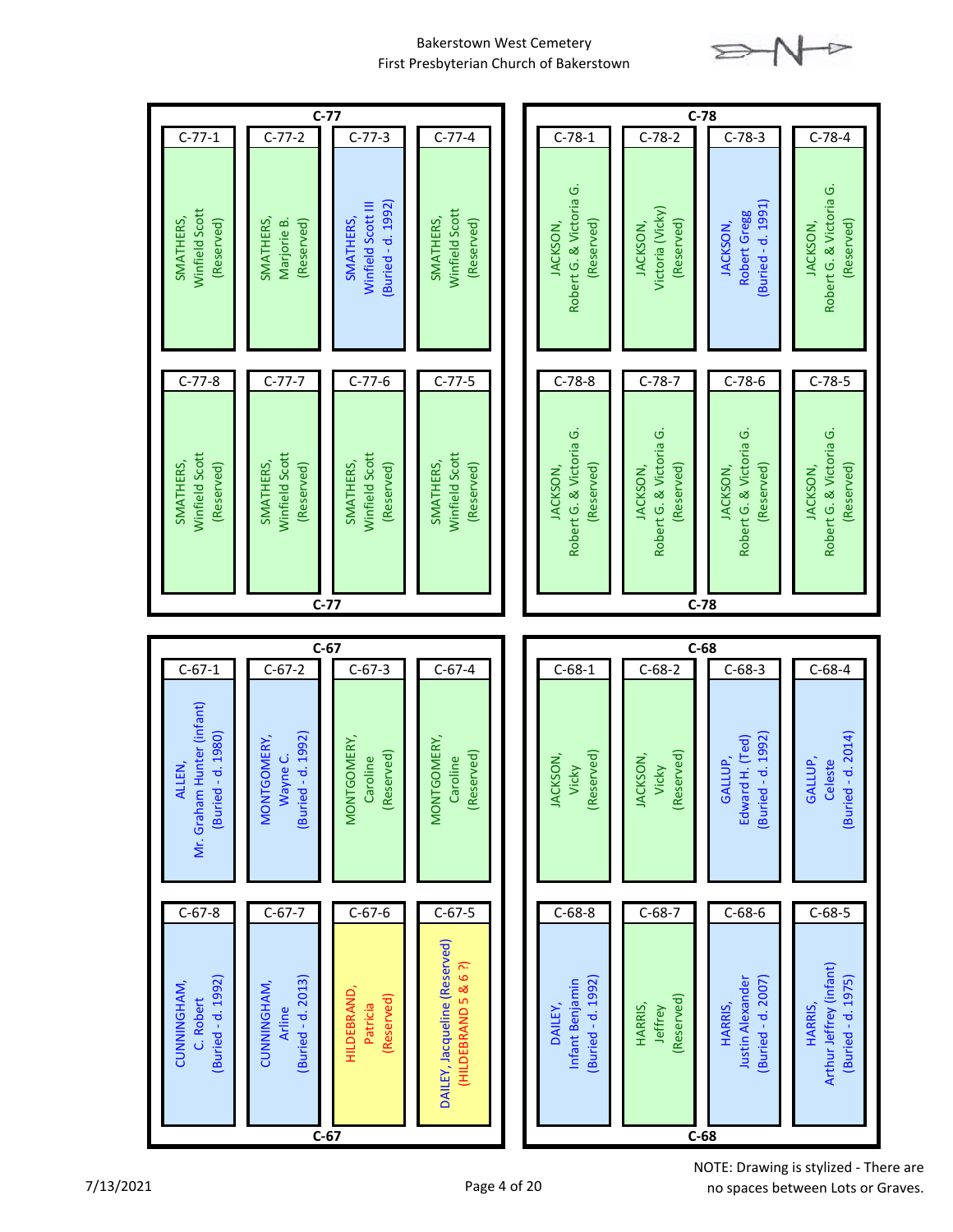

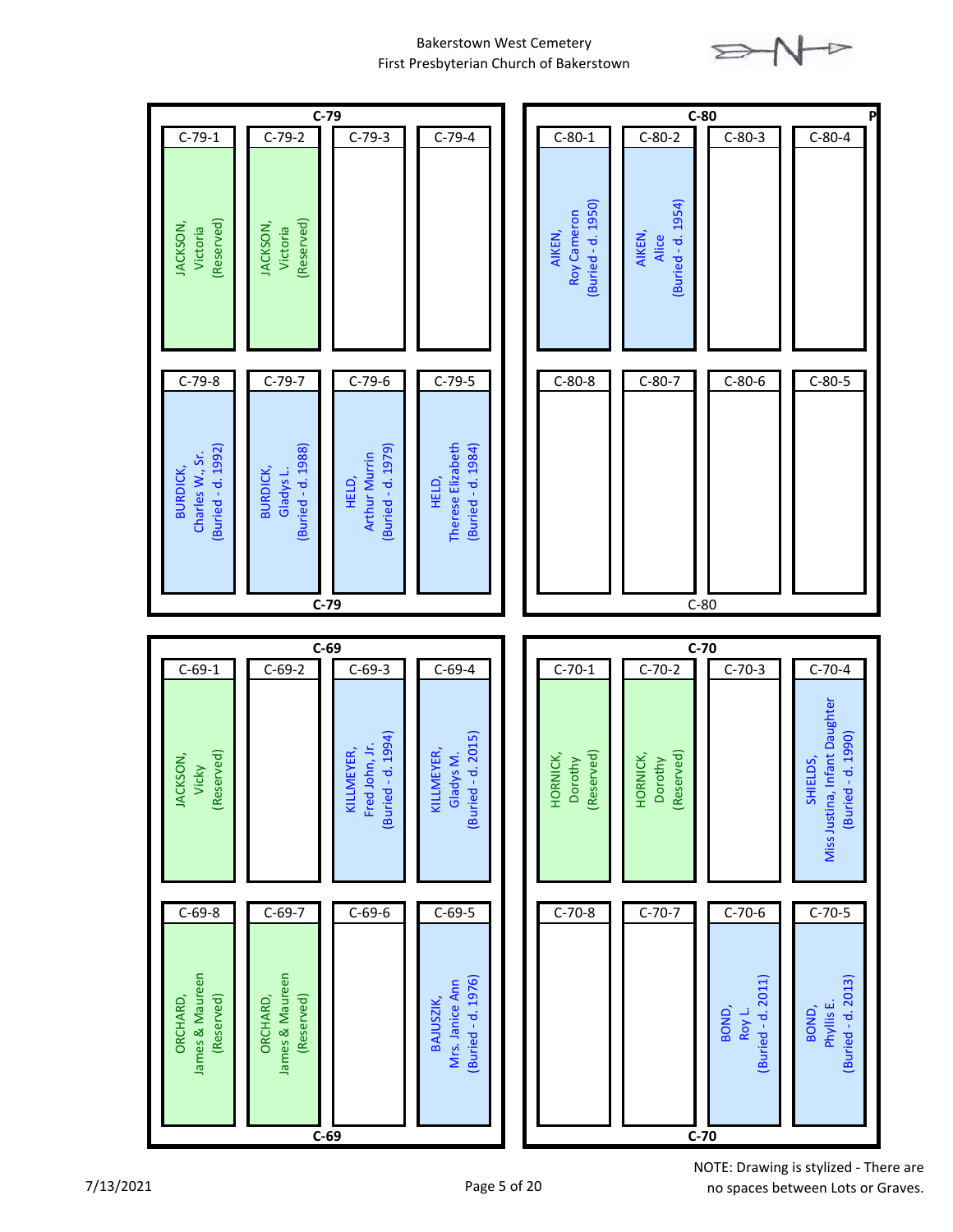

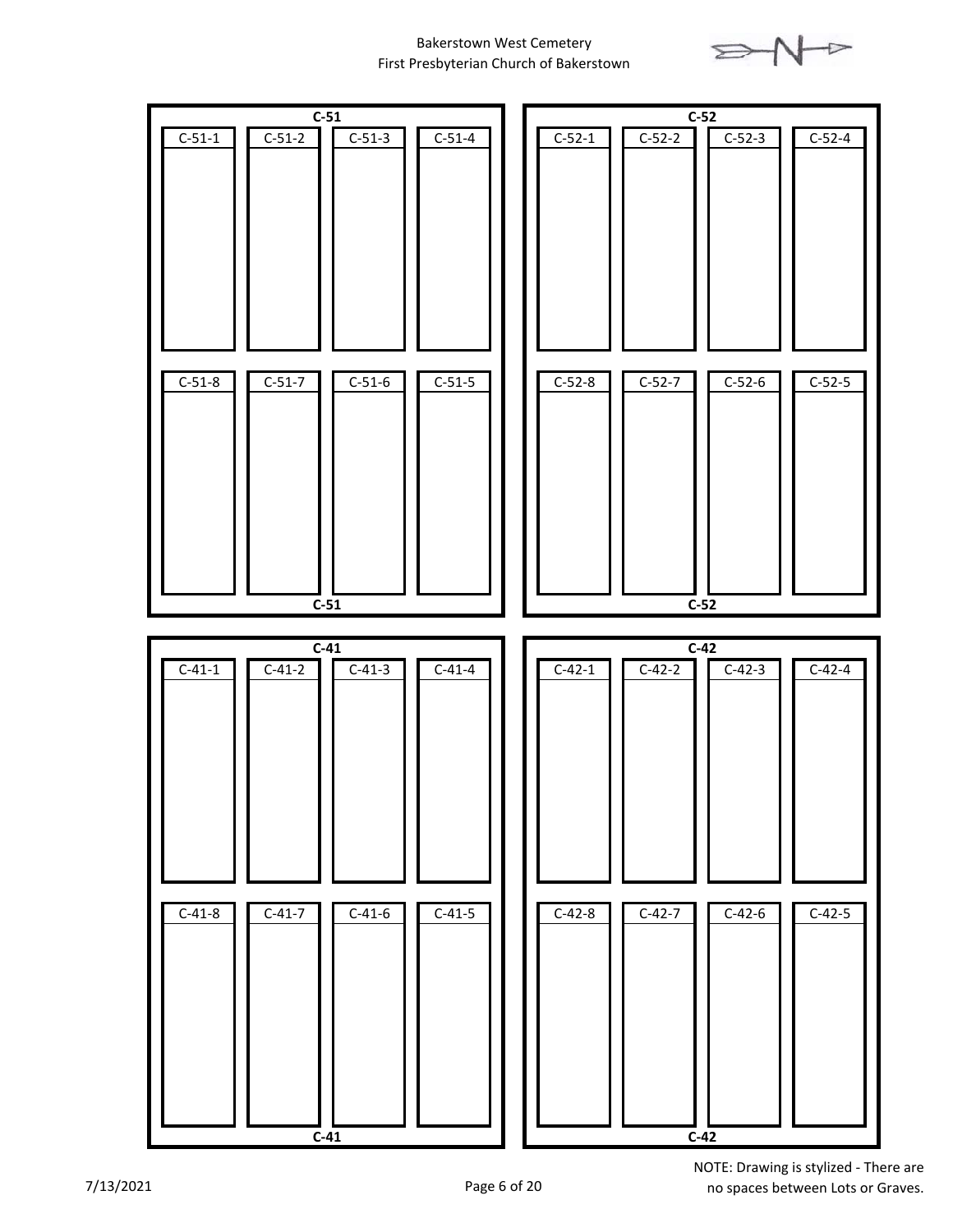

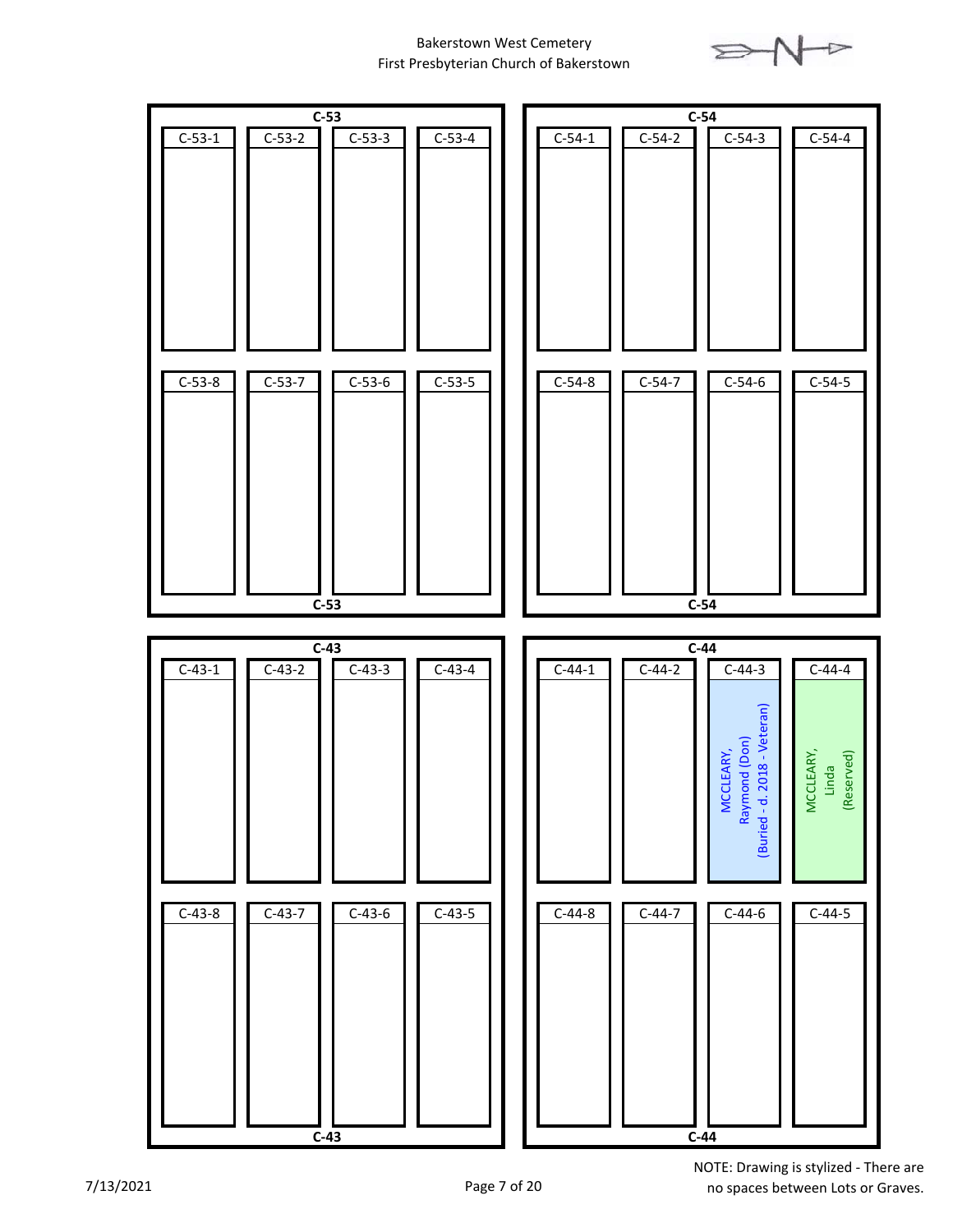



no spaces between Lots or Graves.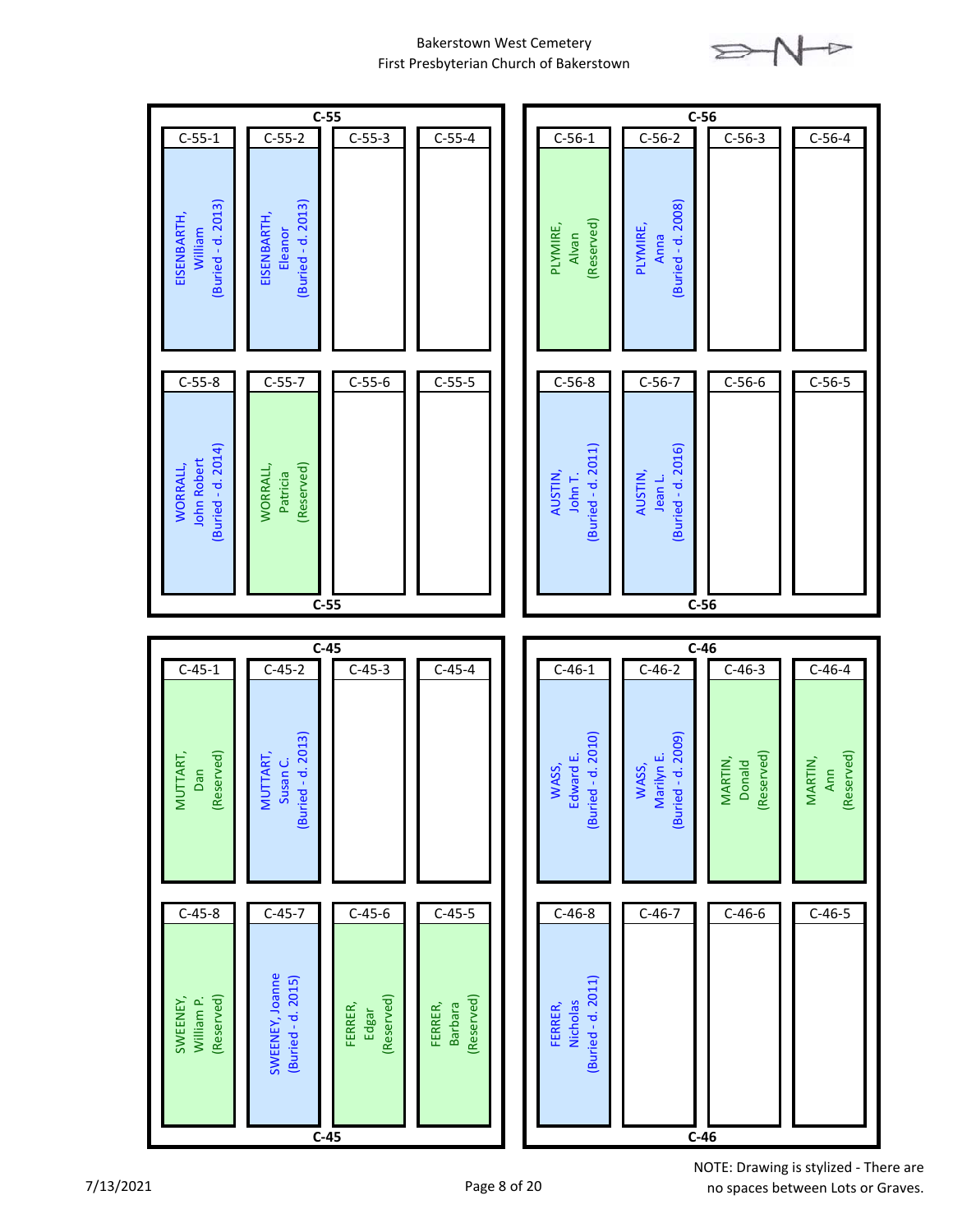

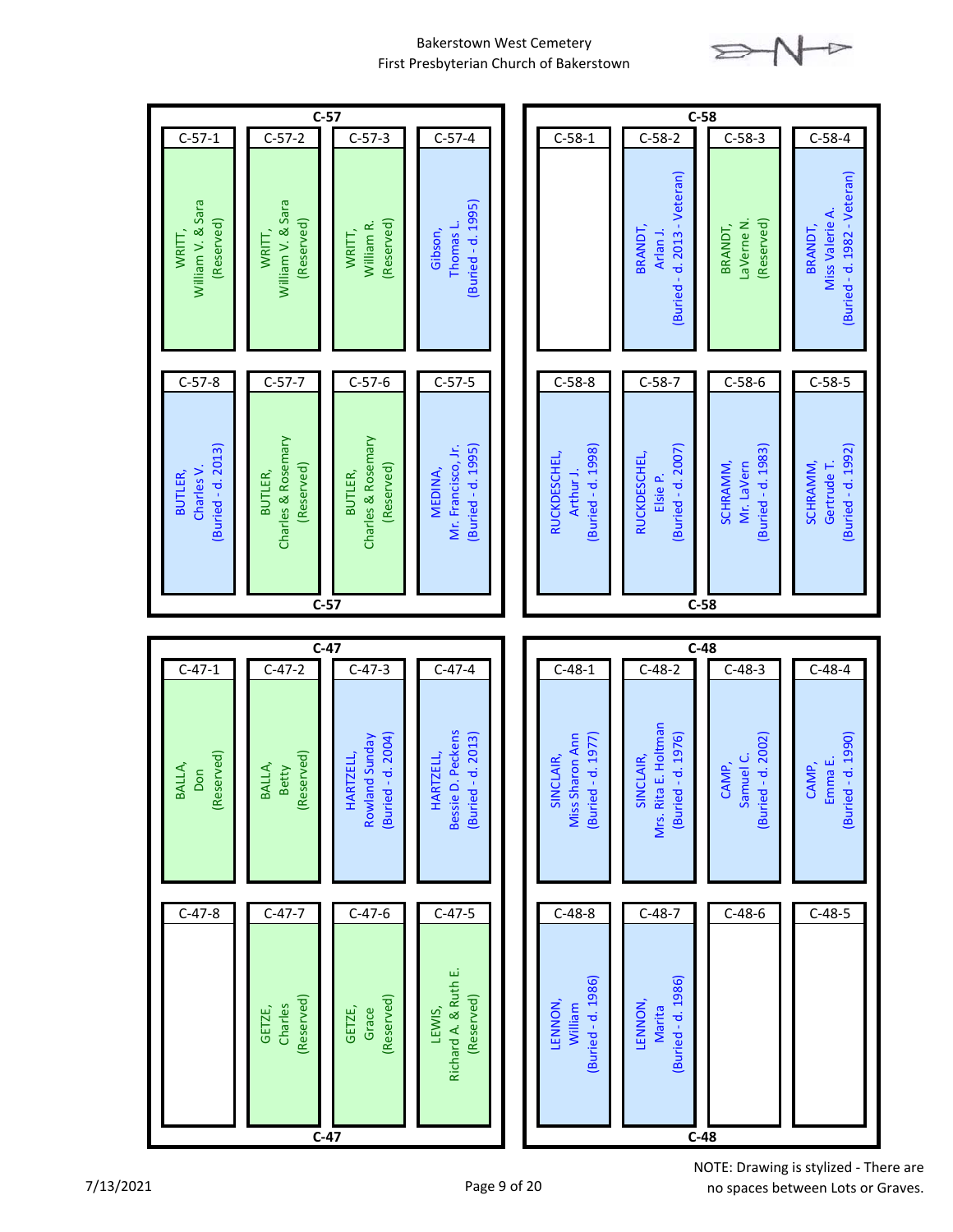

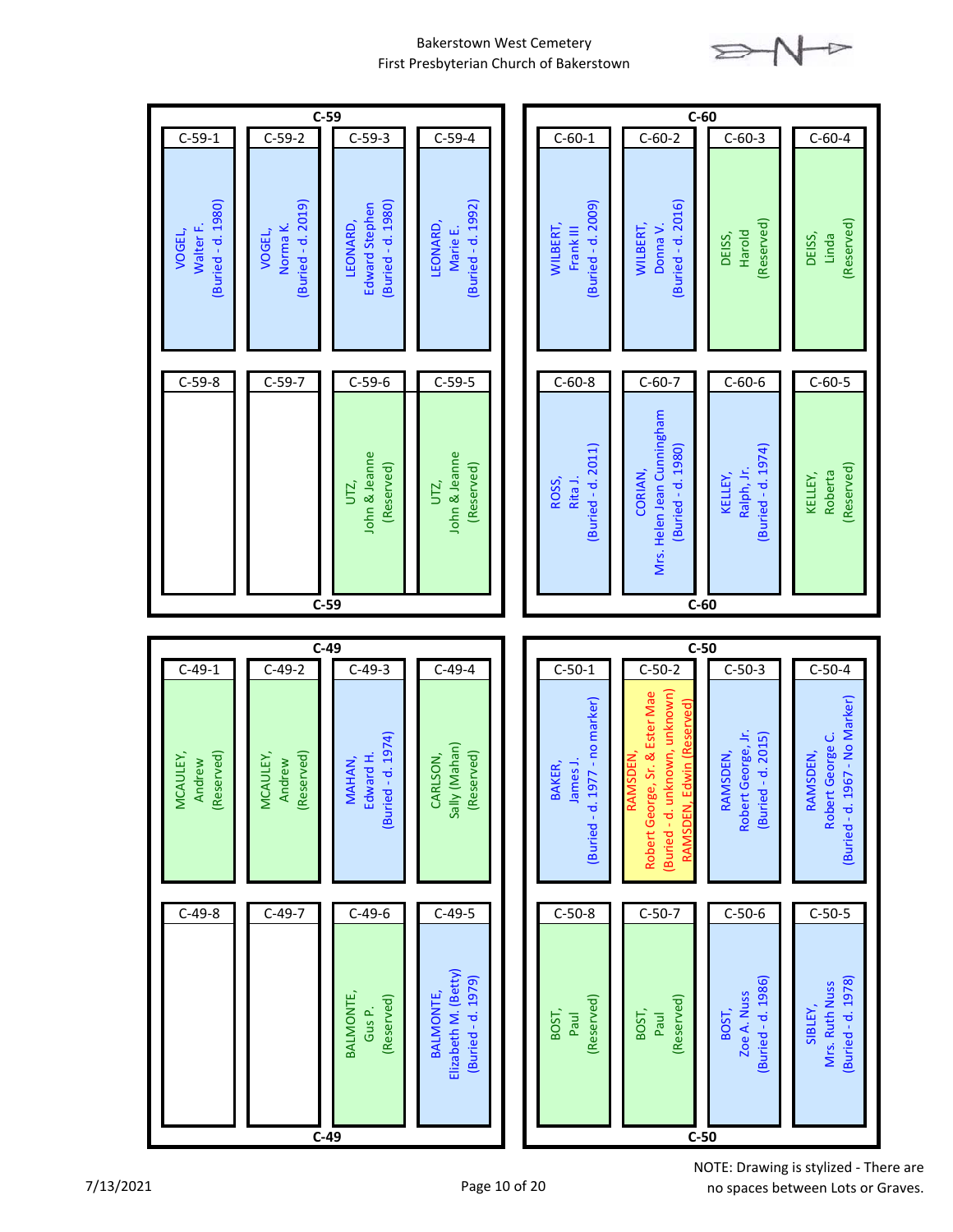

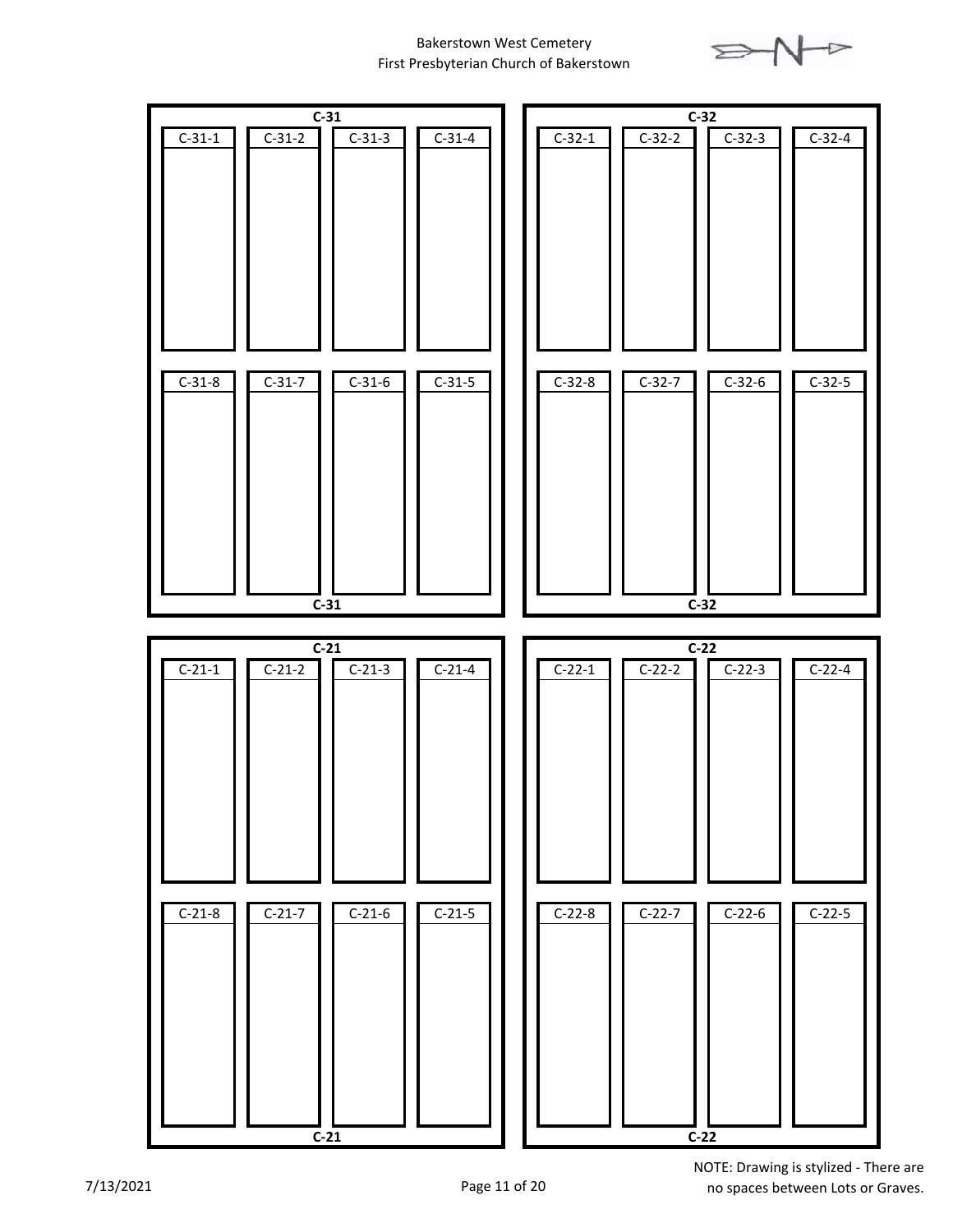

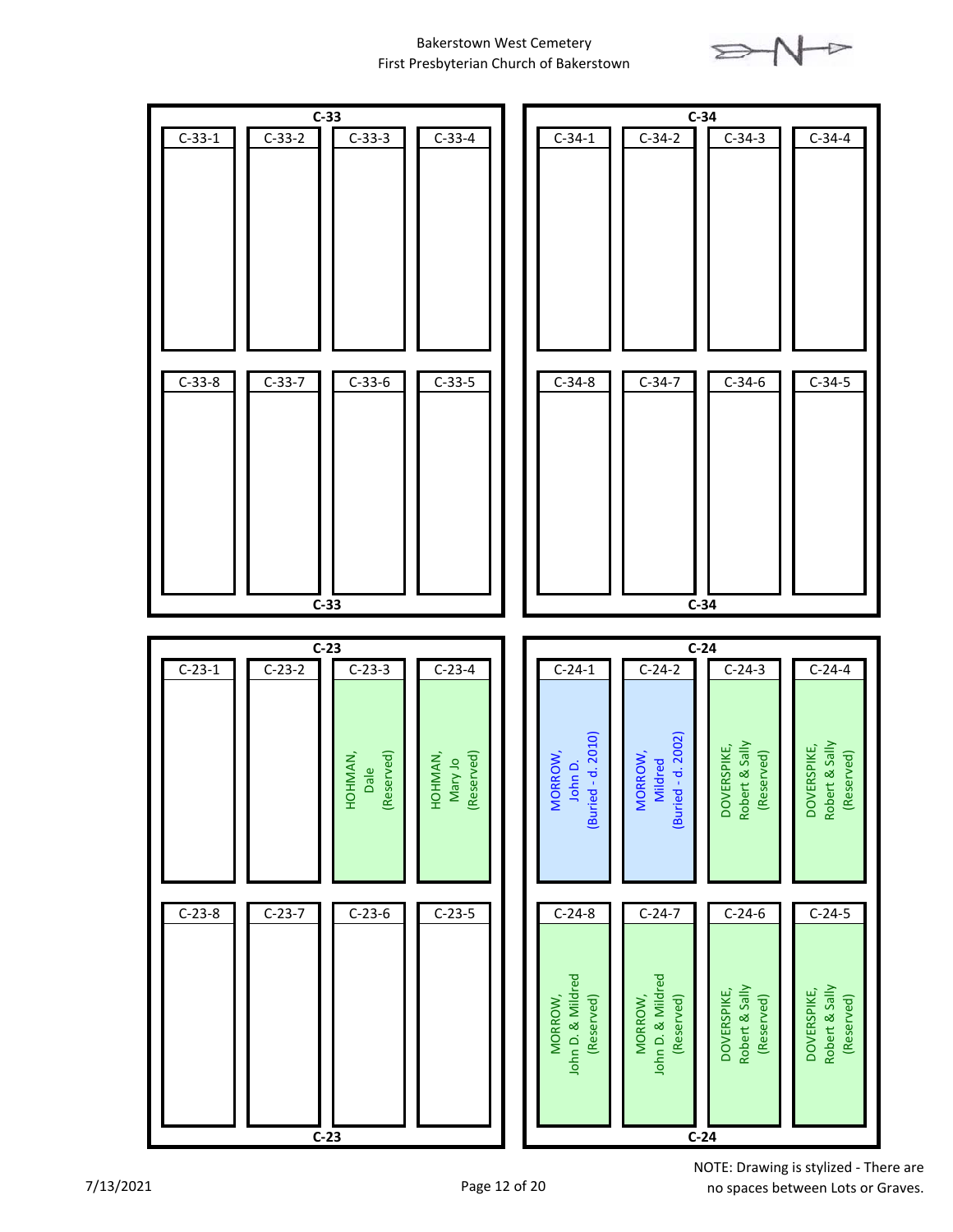

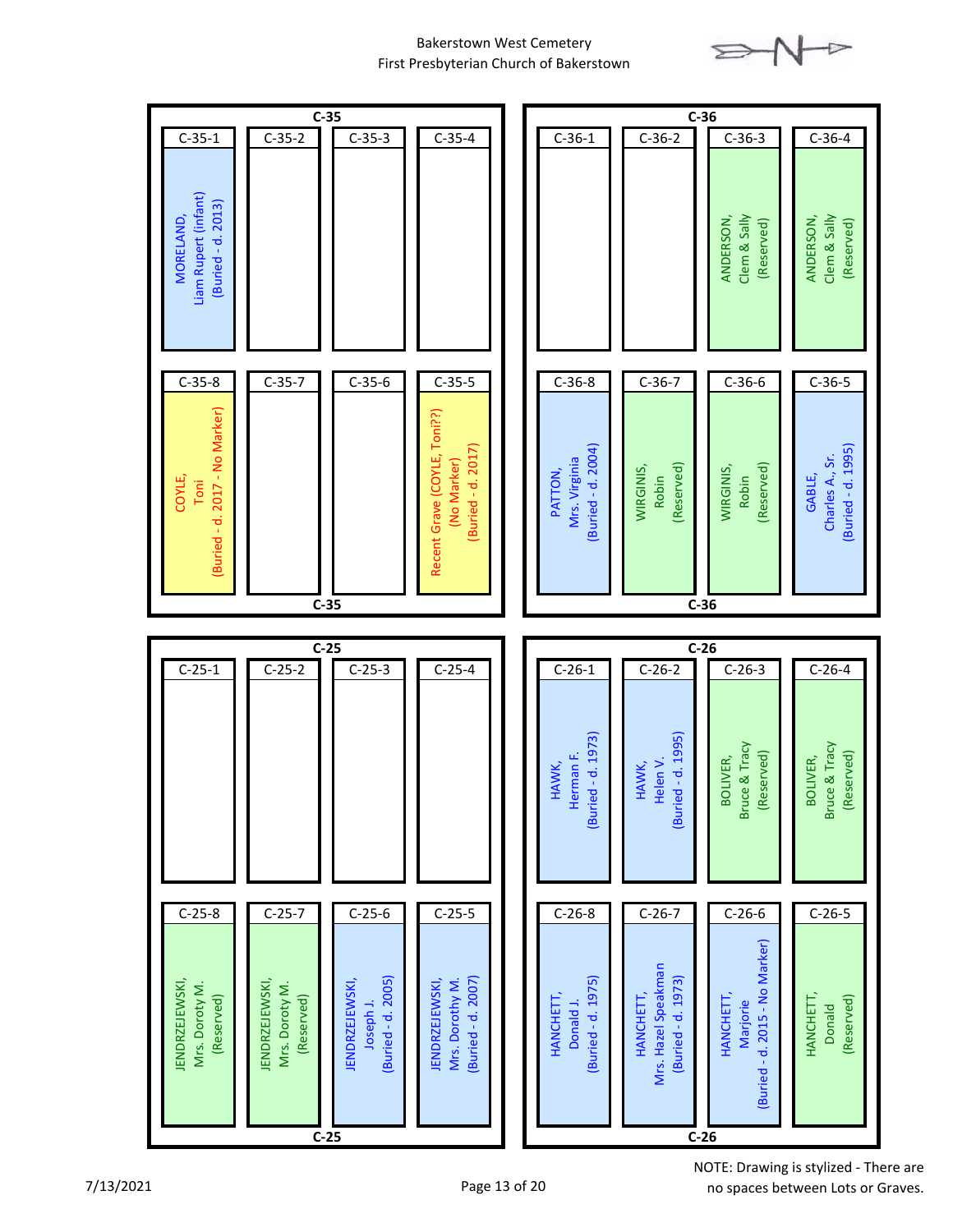

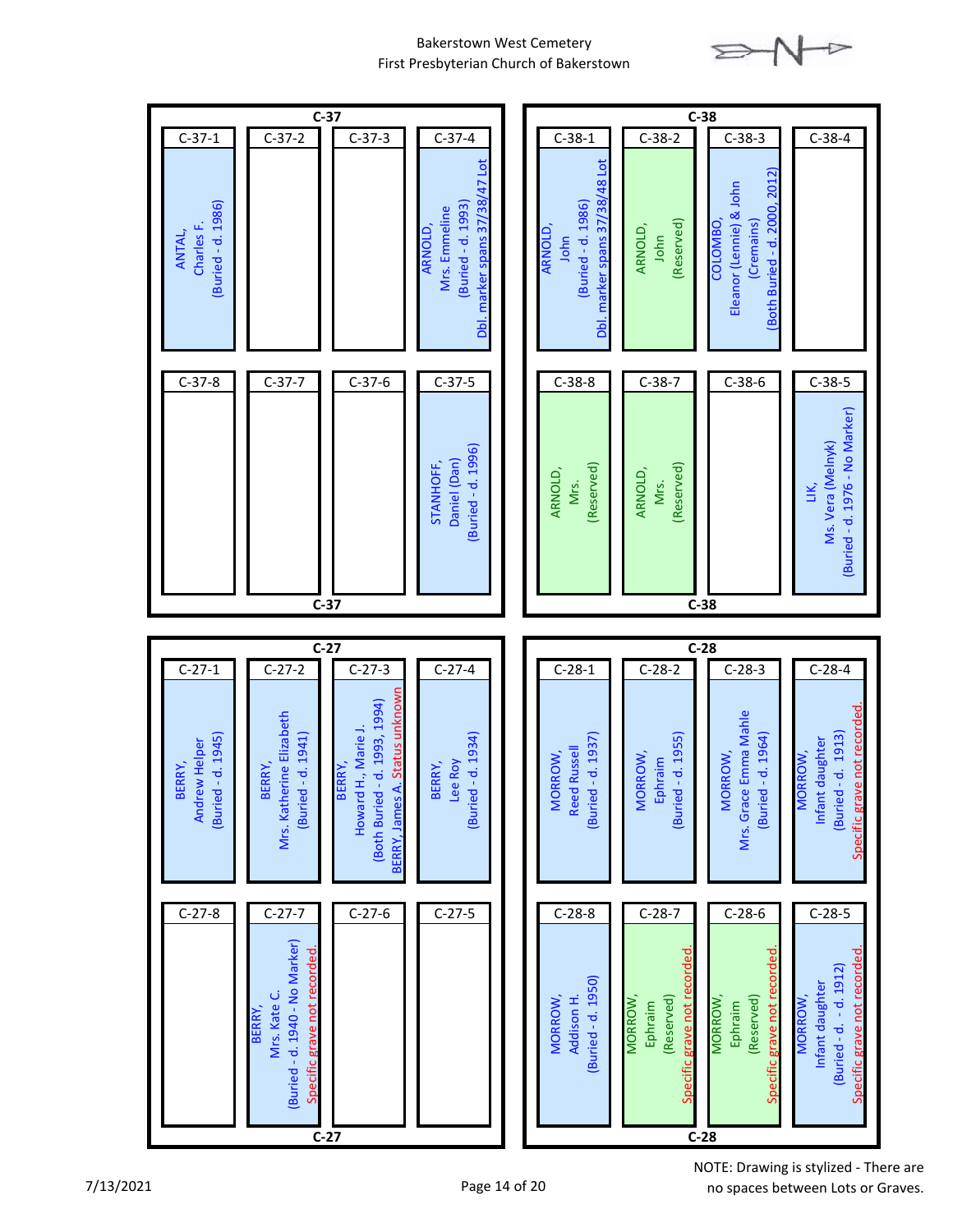

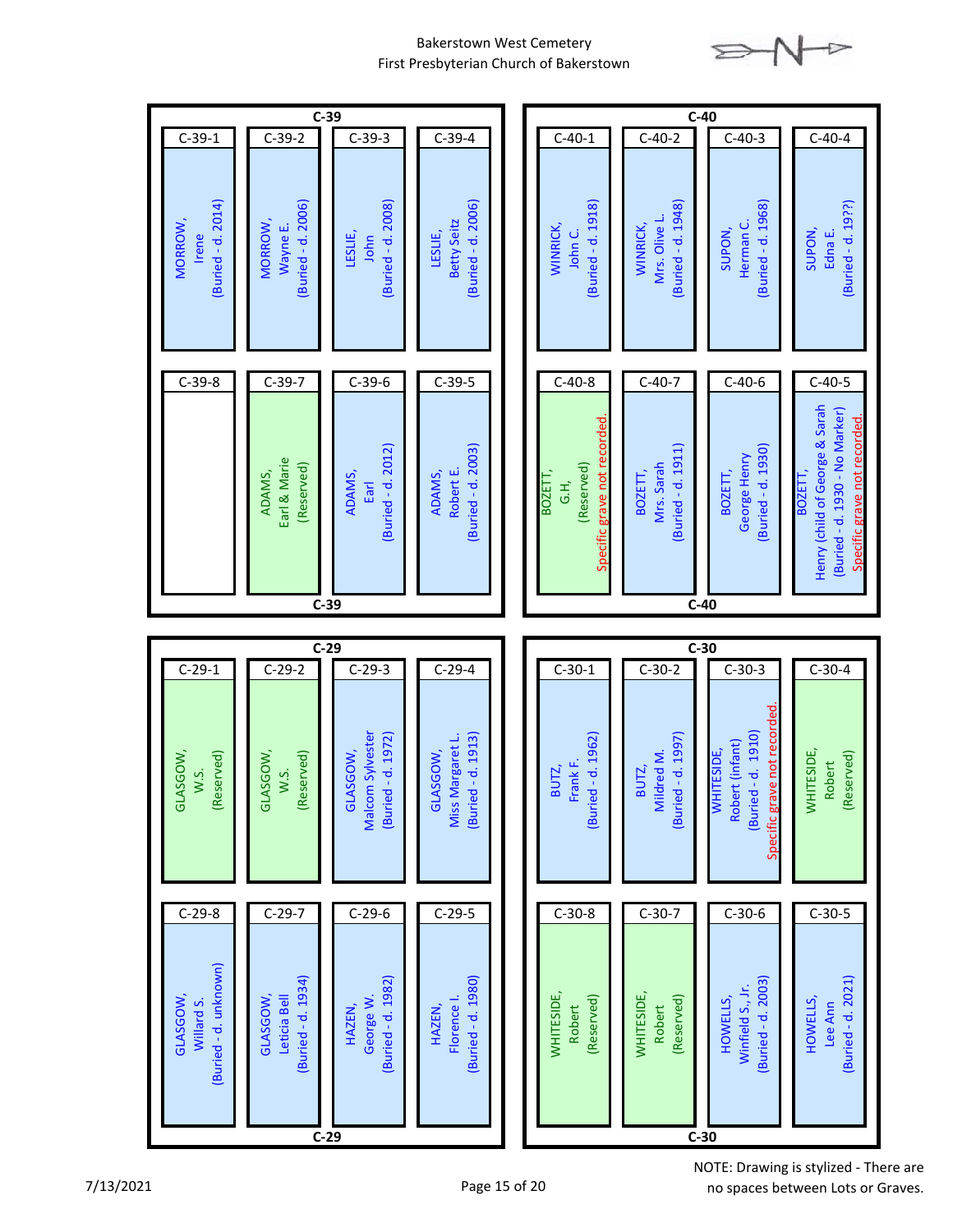

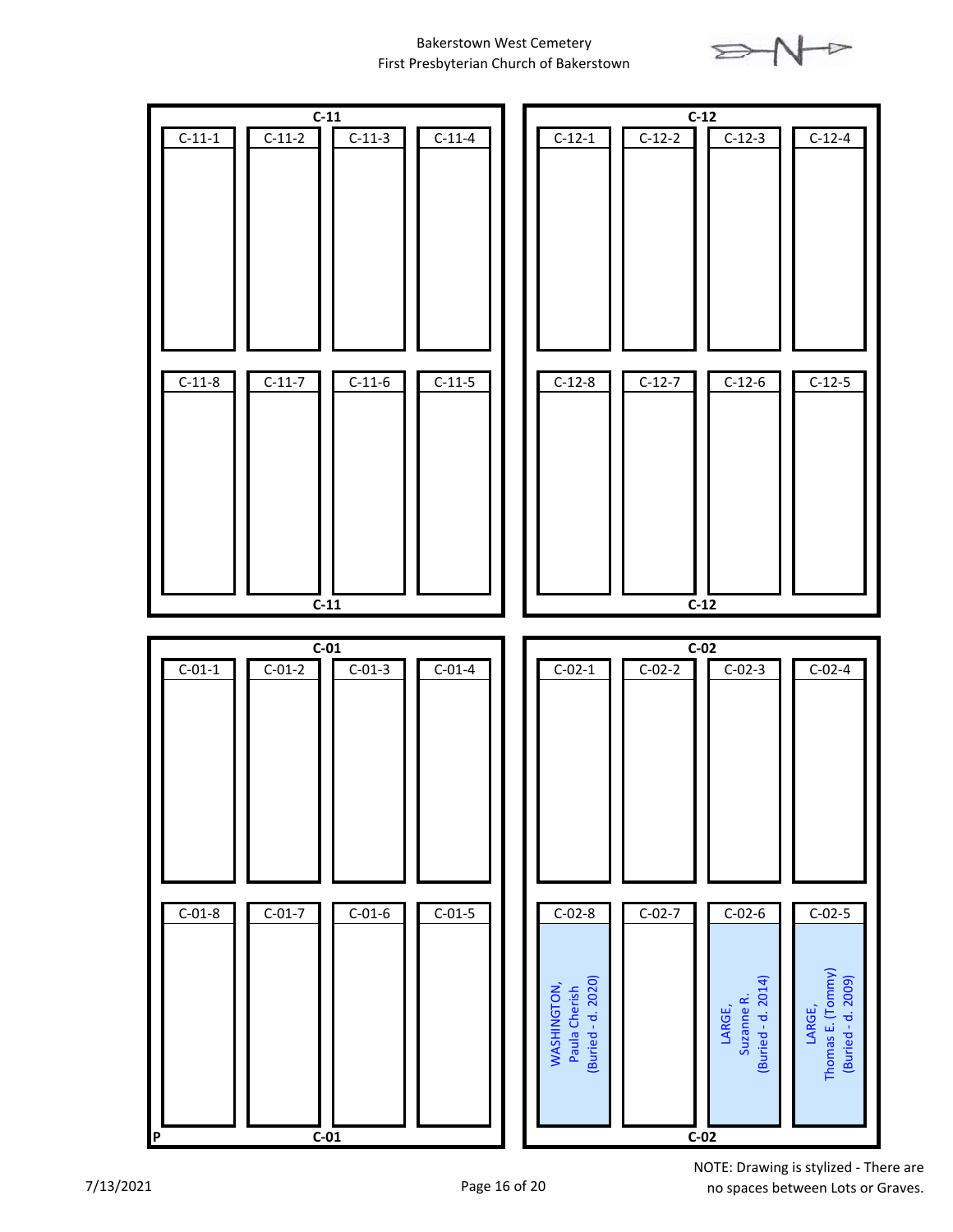

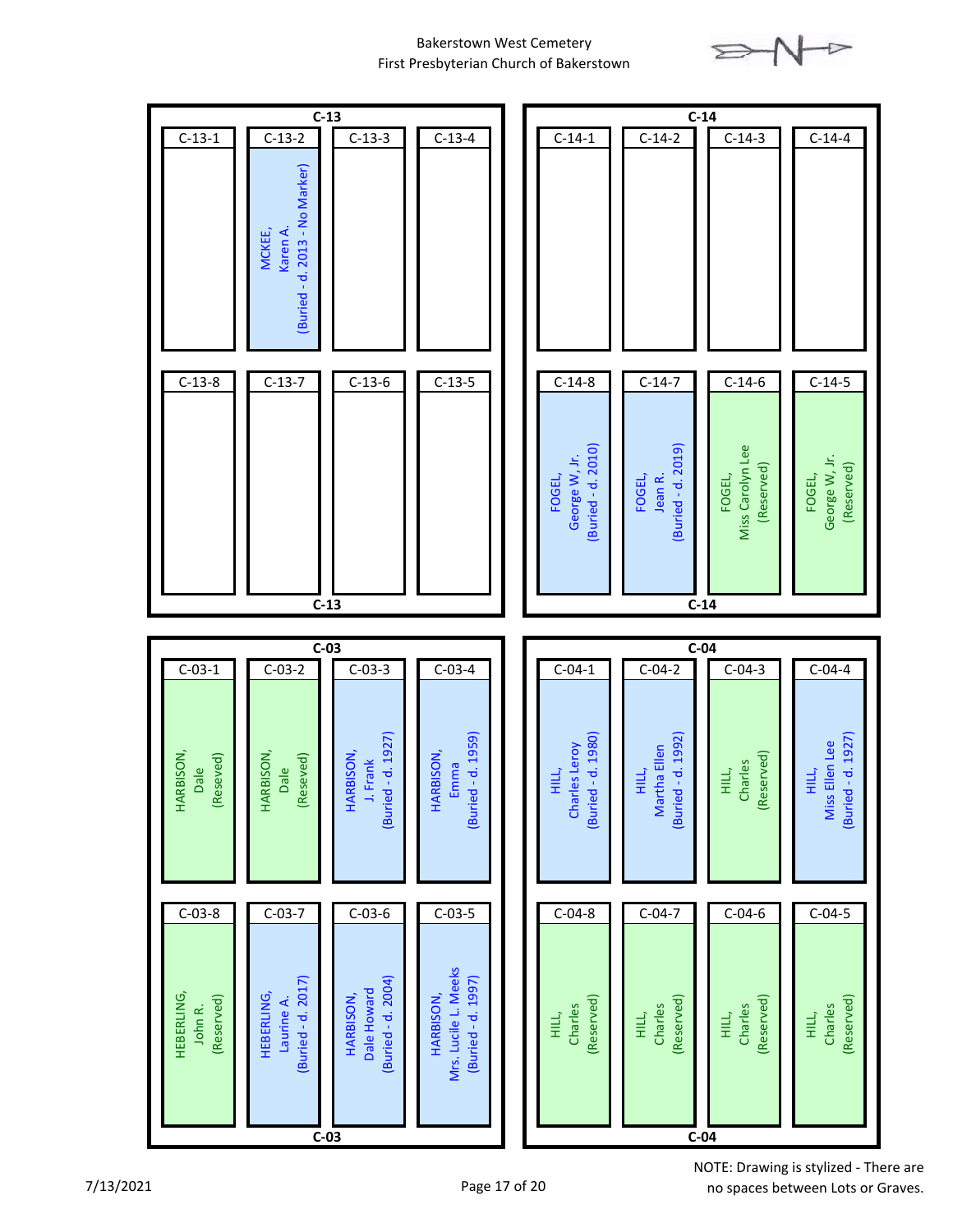

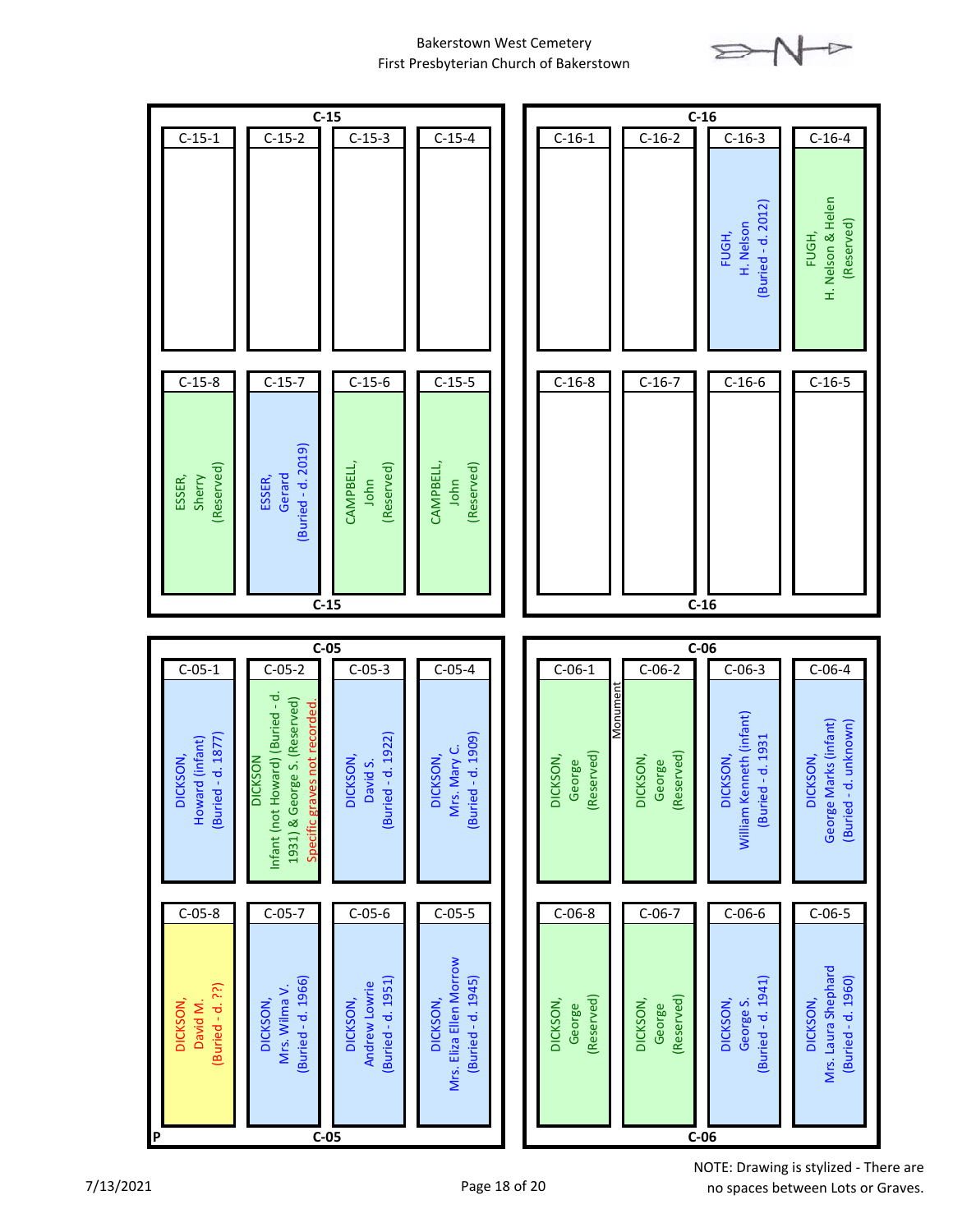

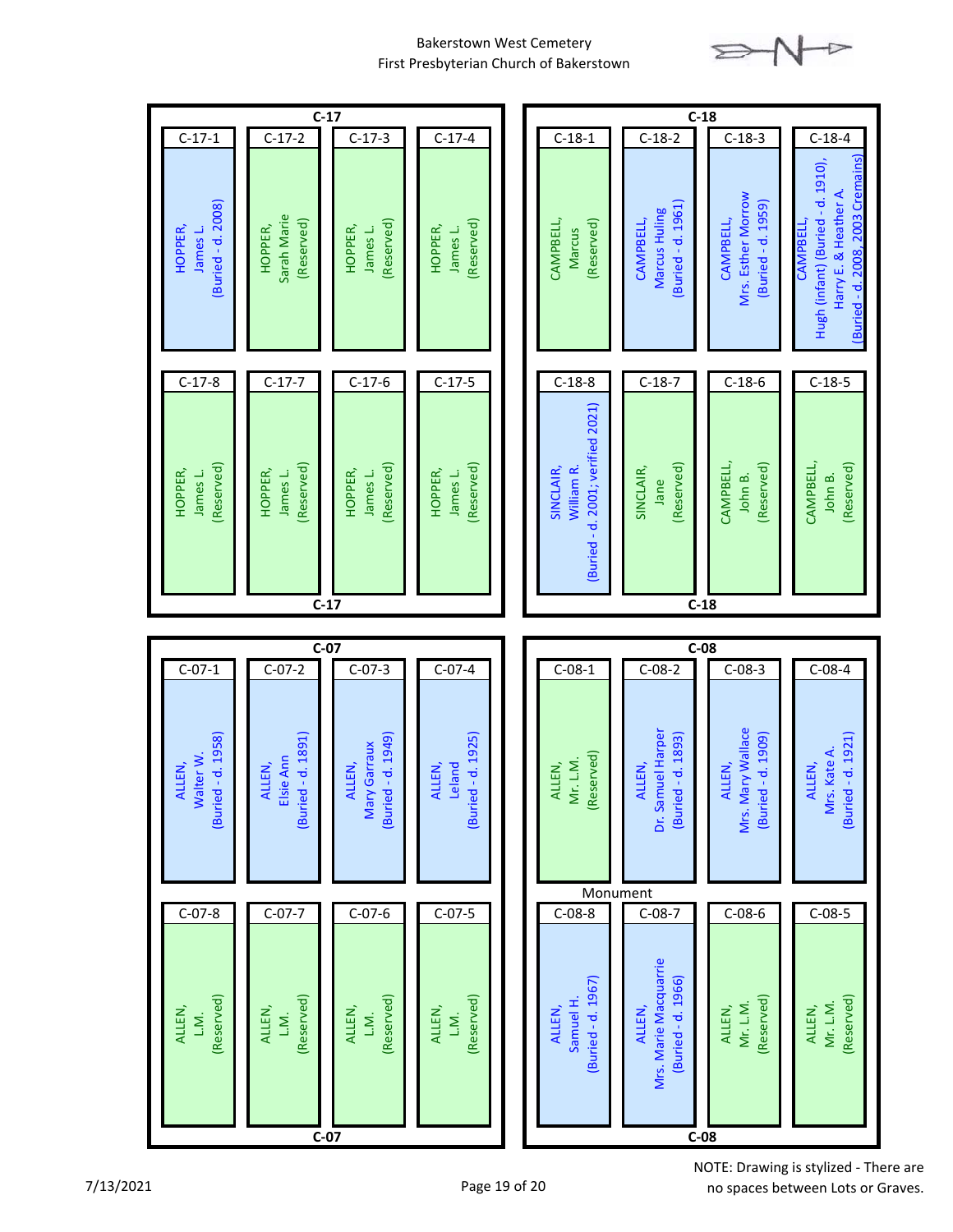

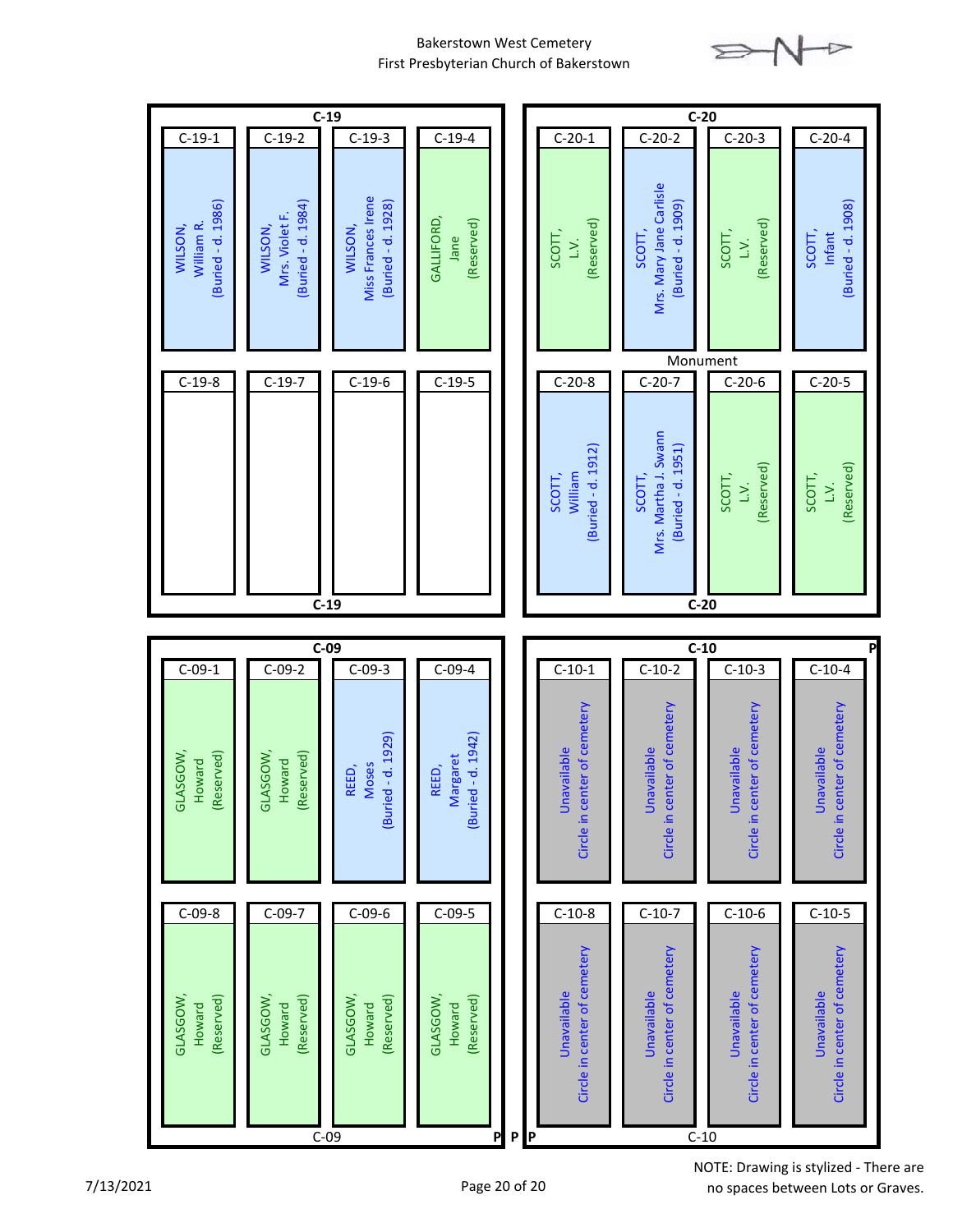

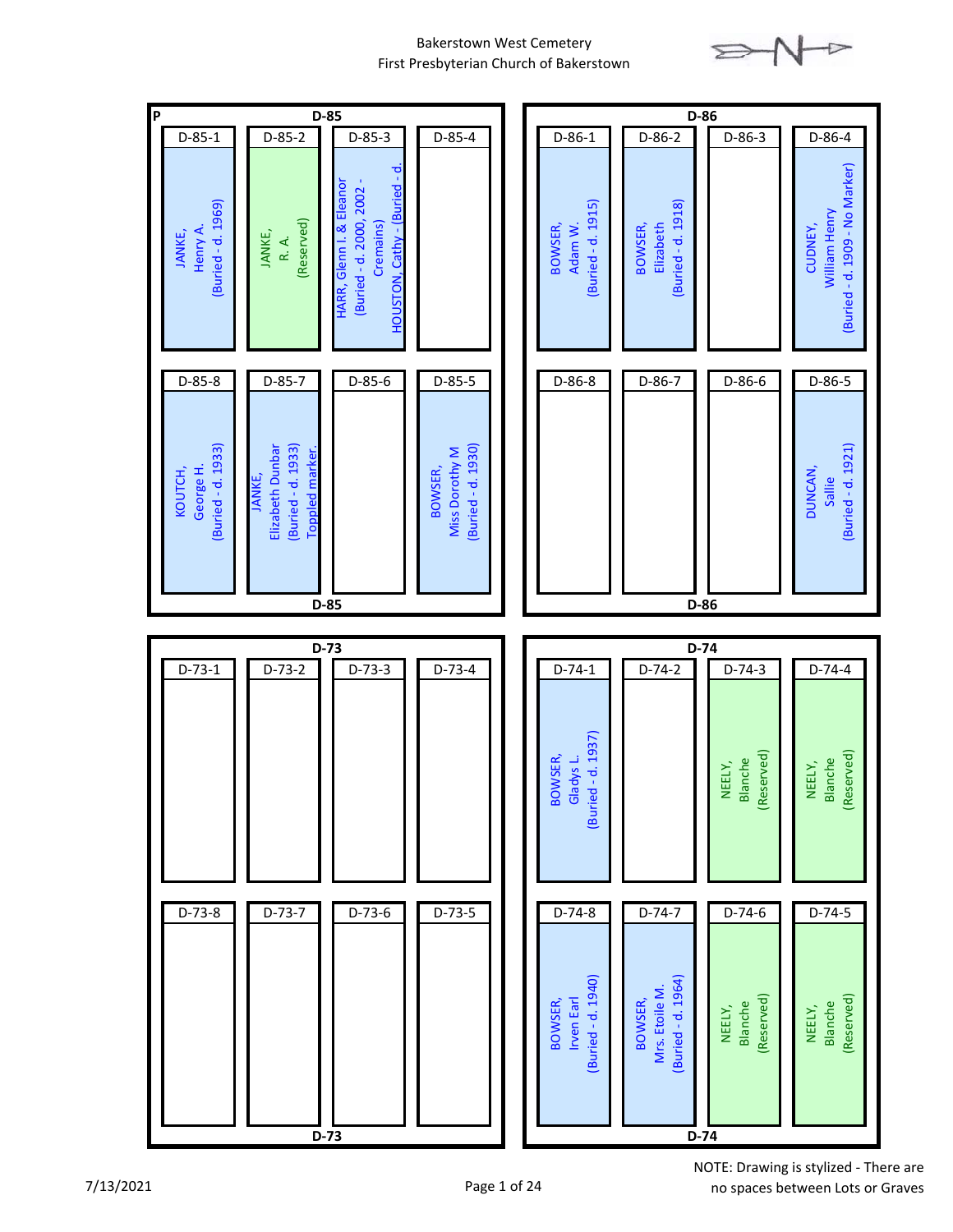

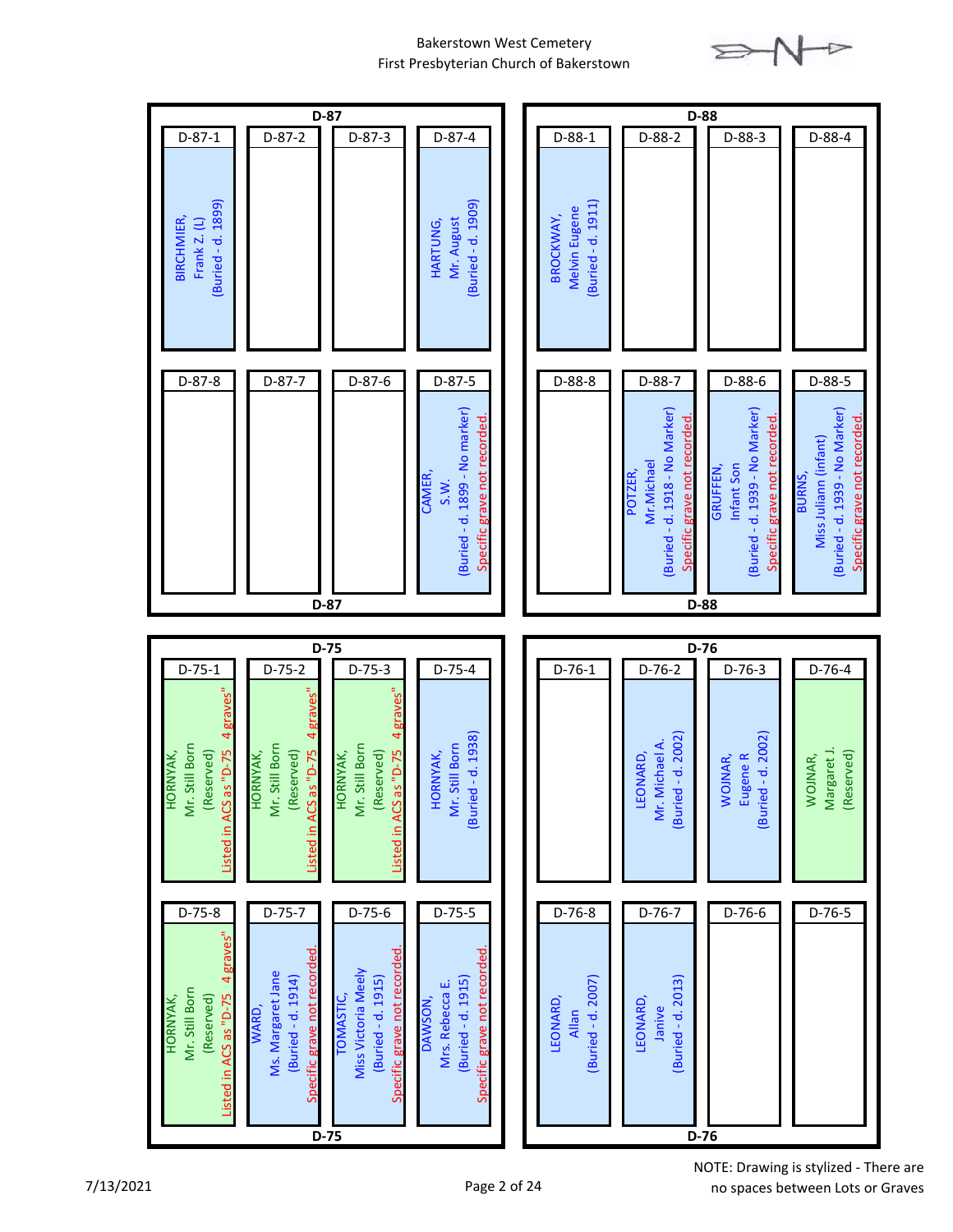

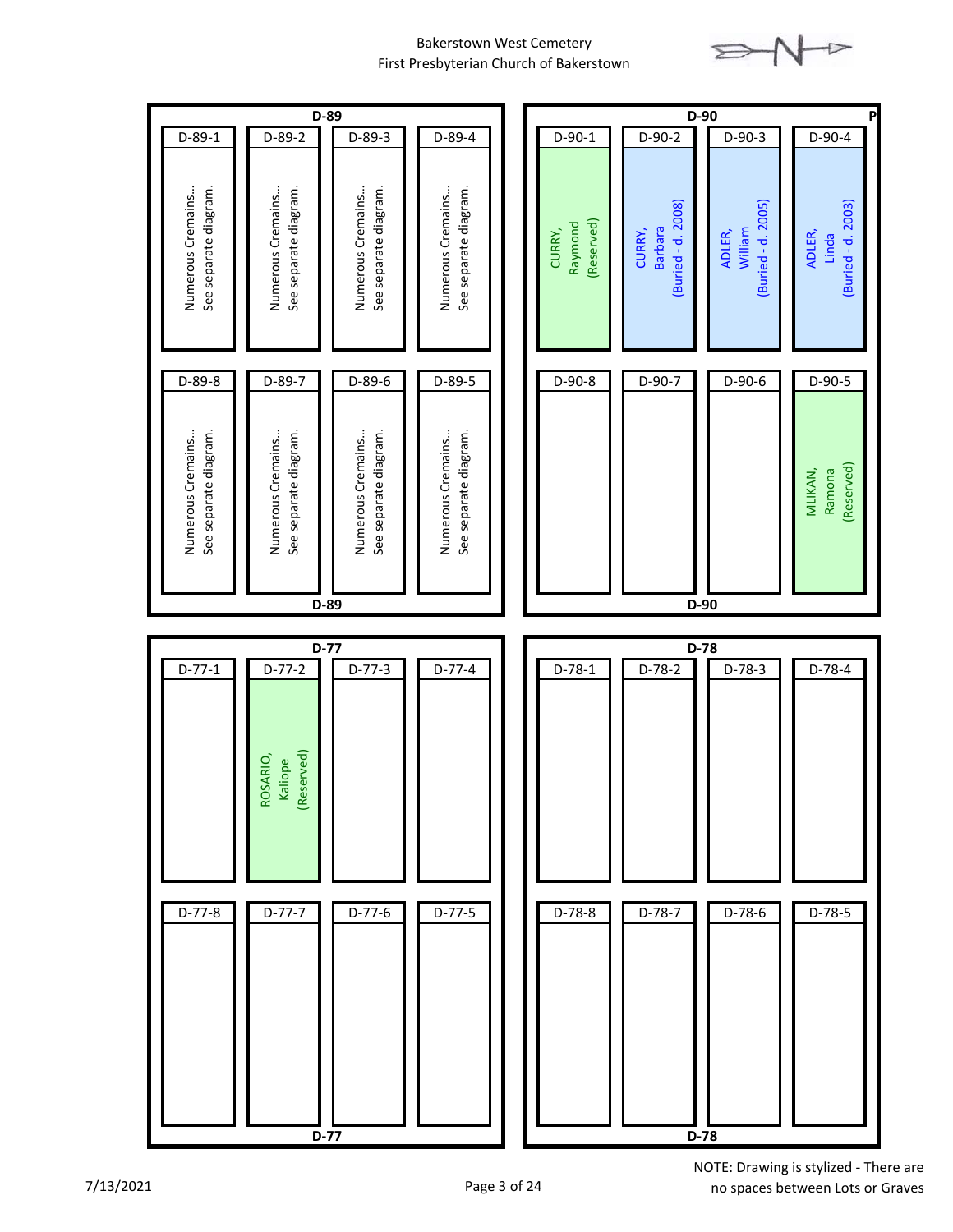

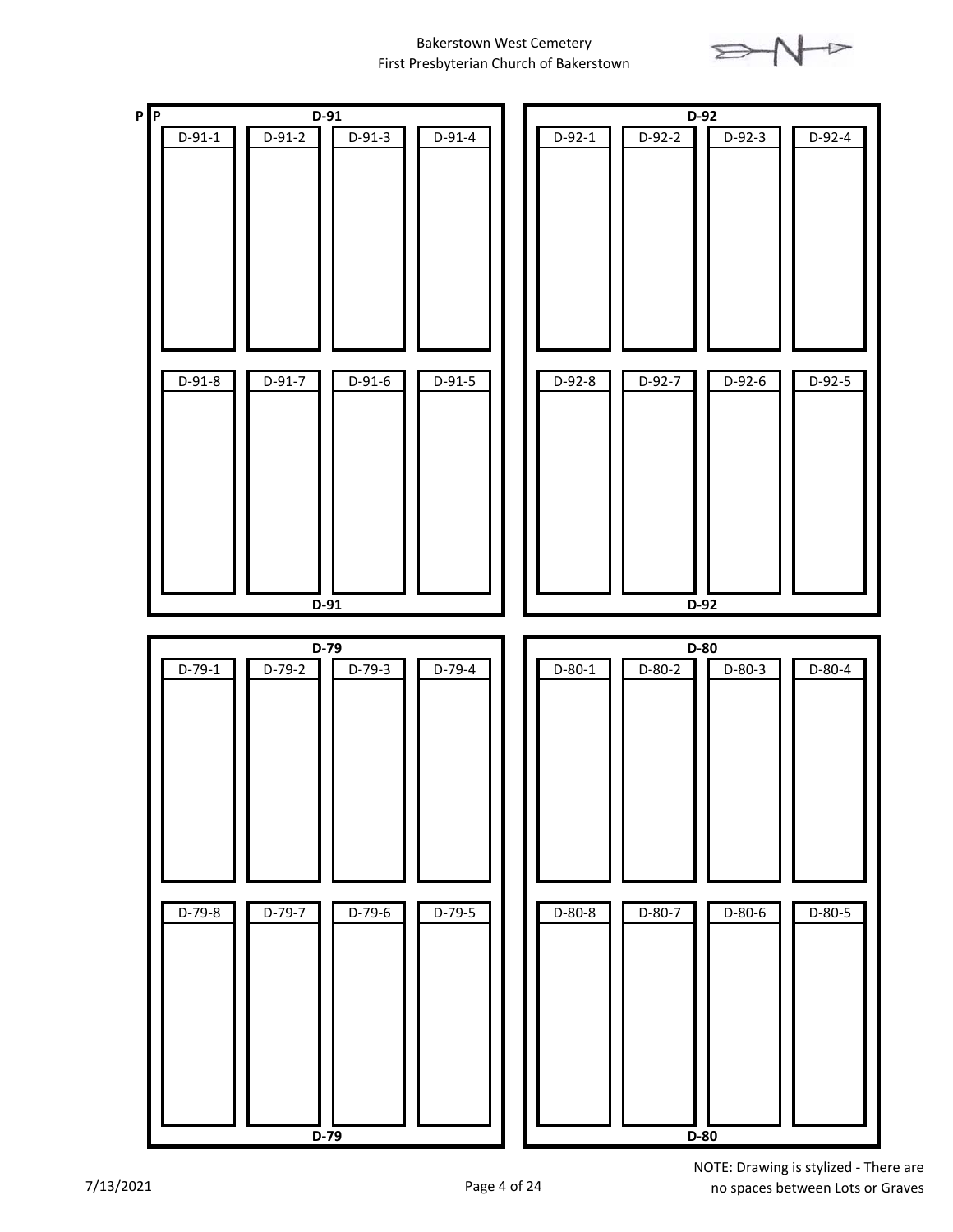

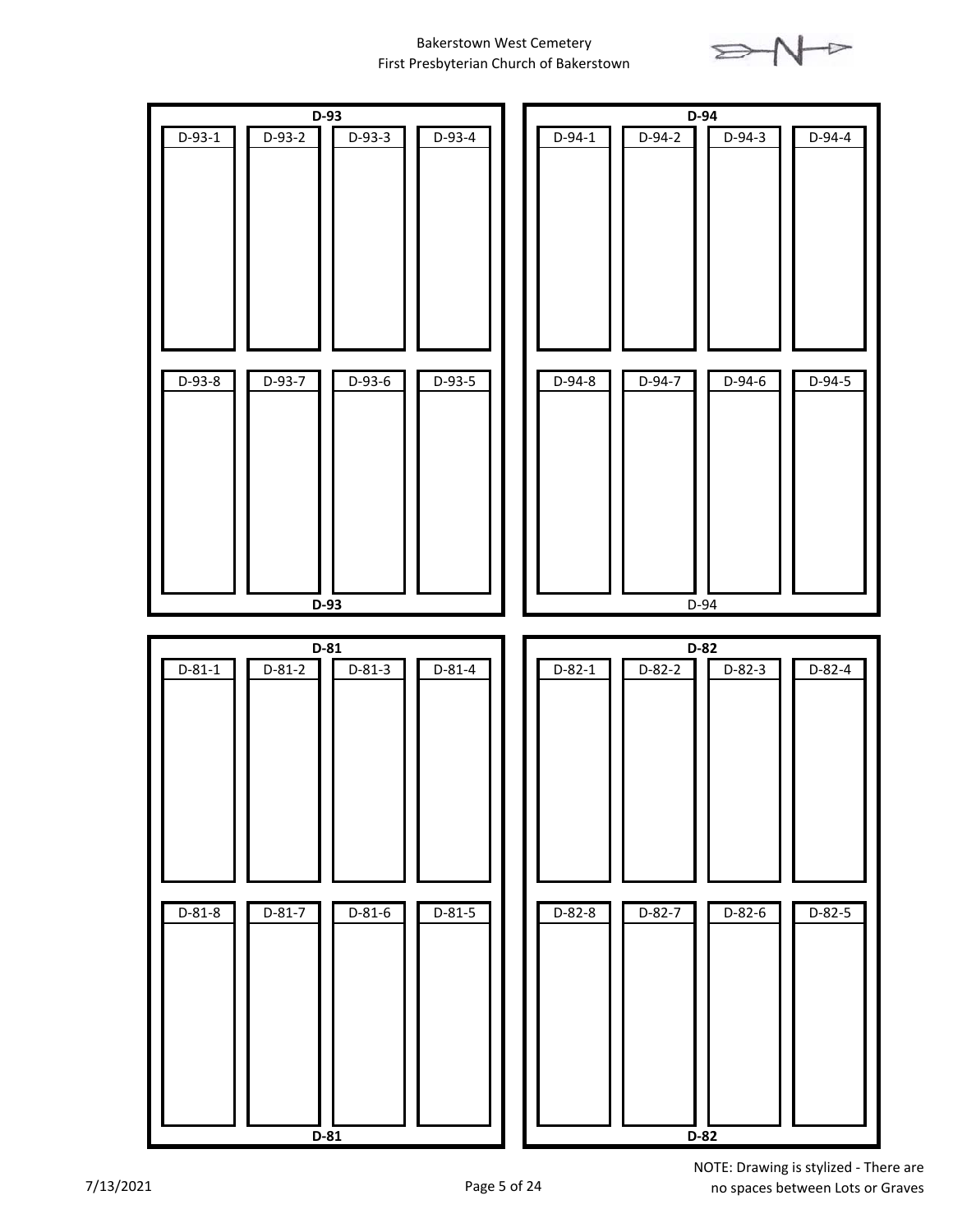

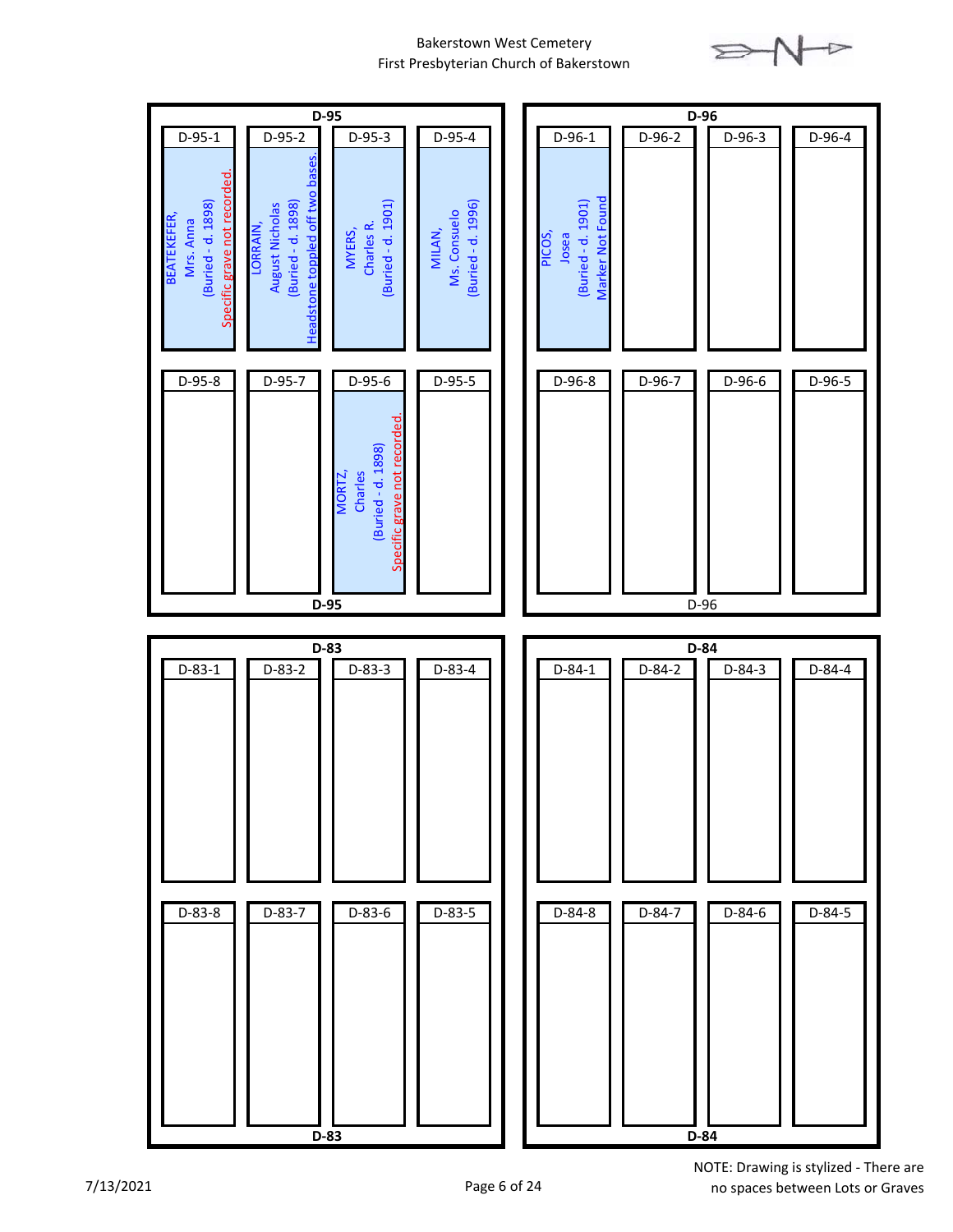

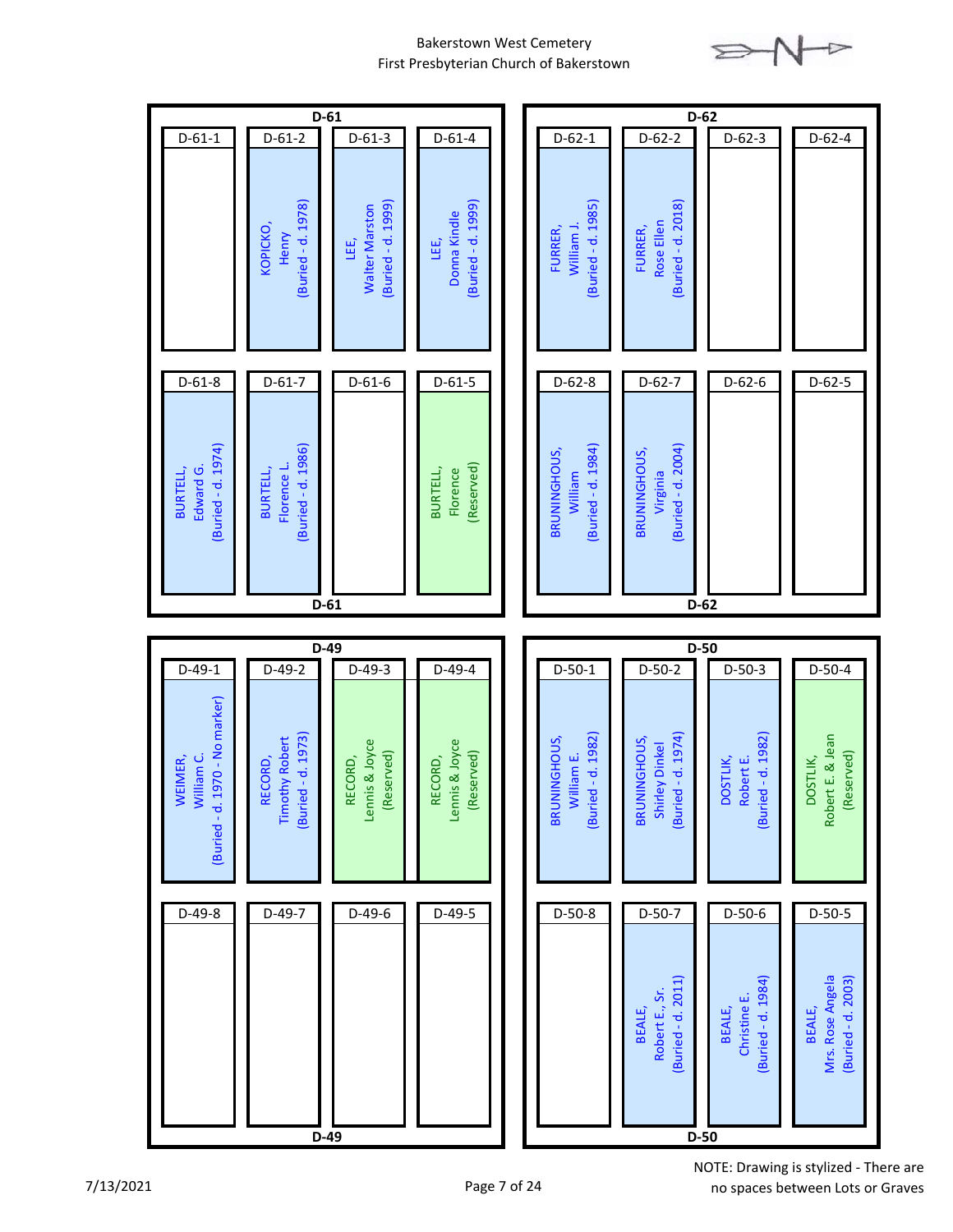

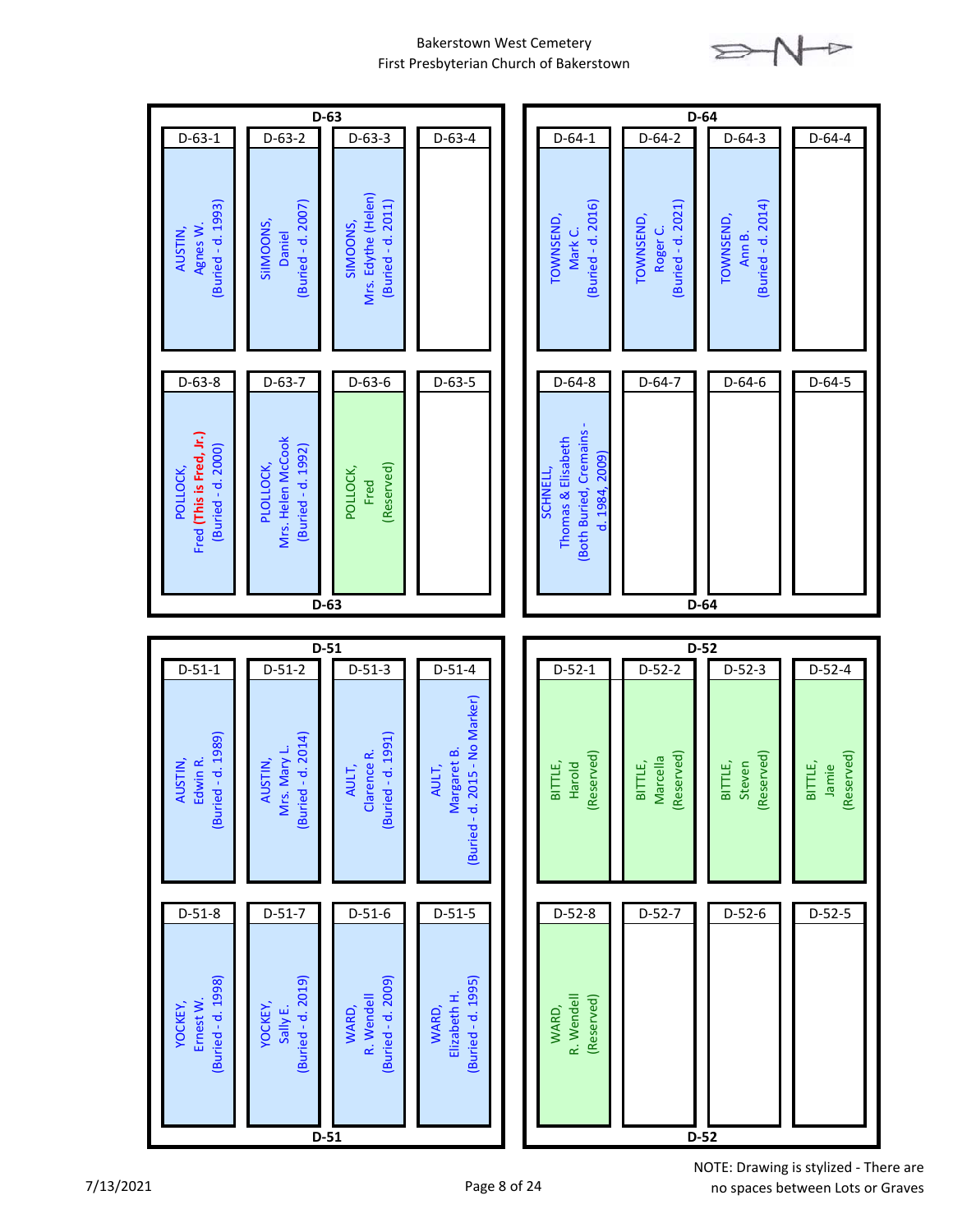

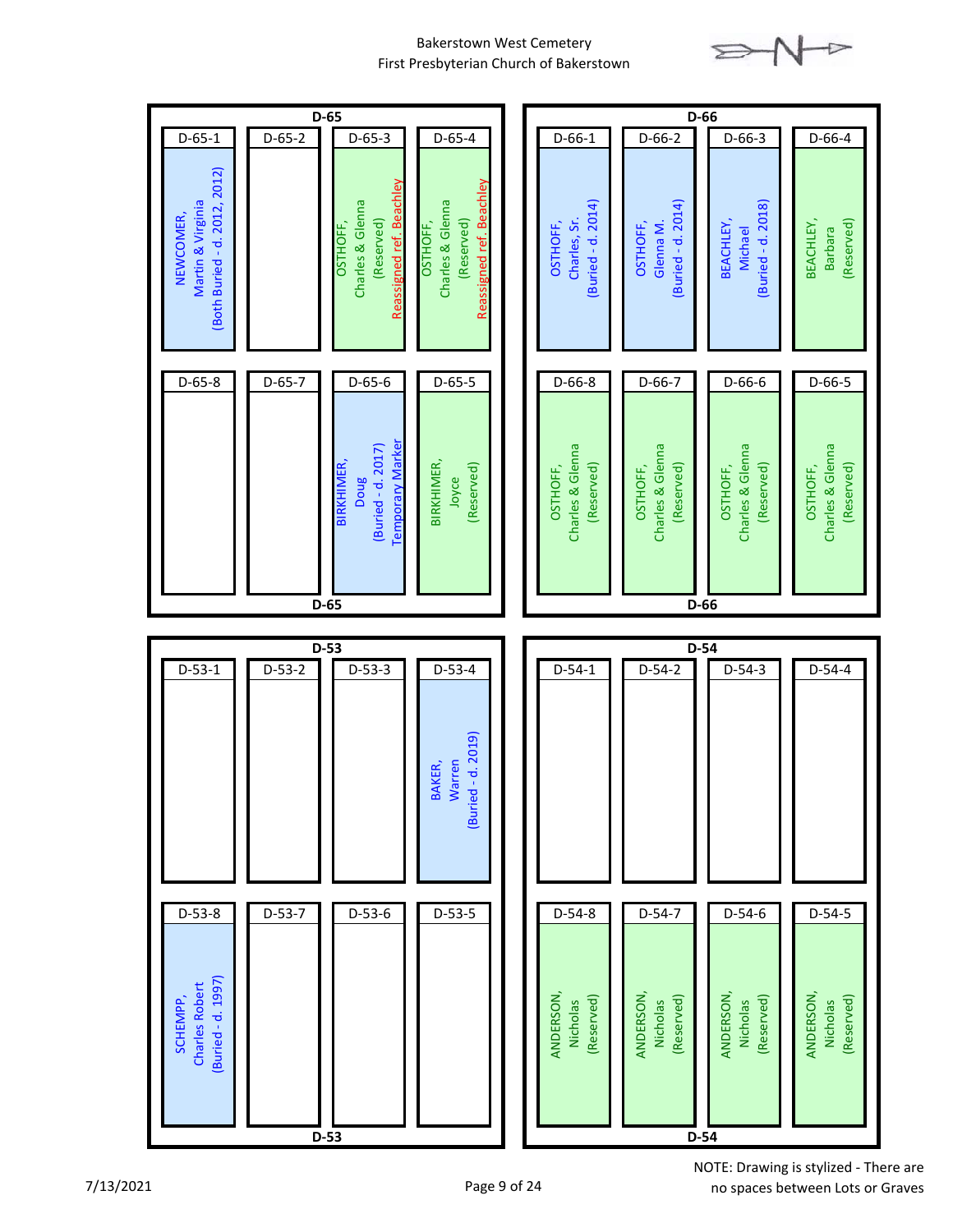

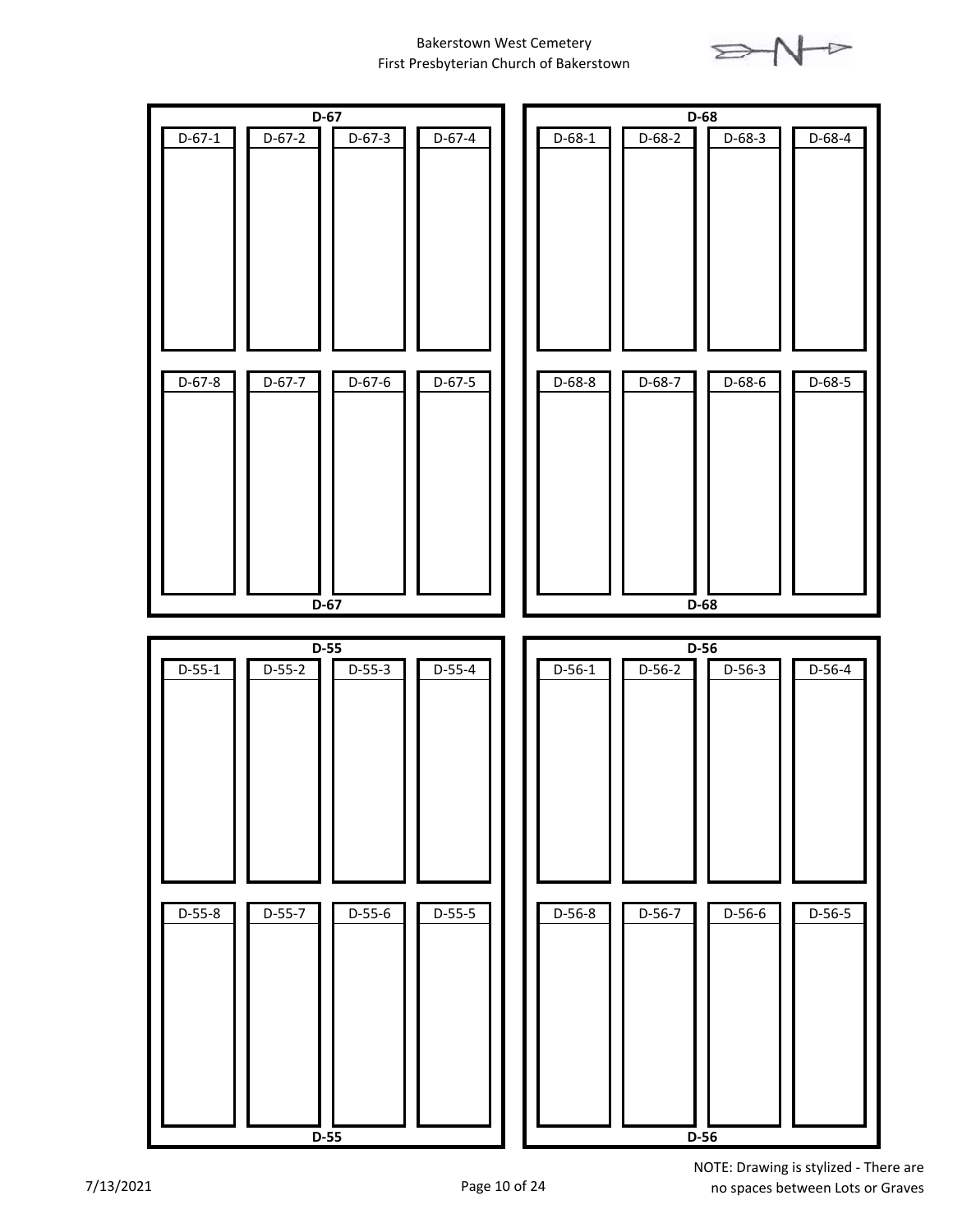

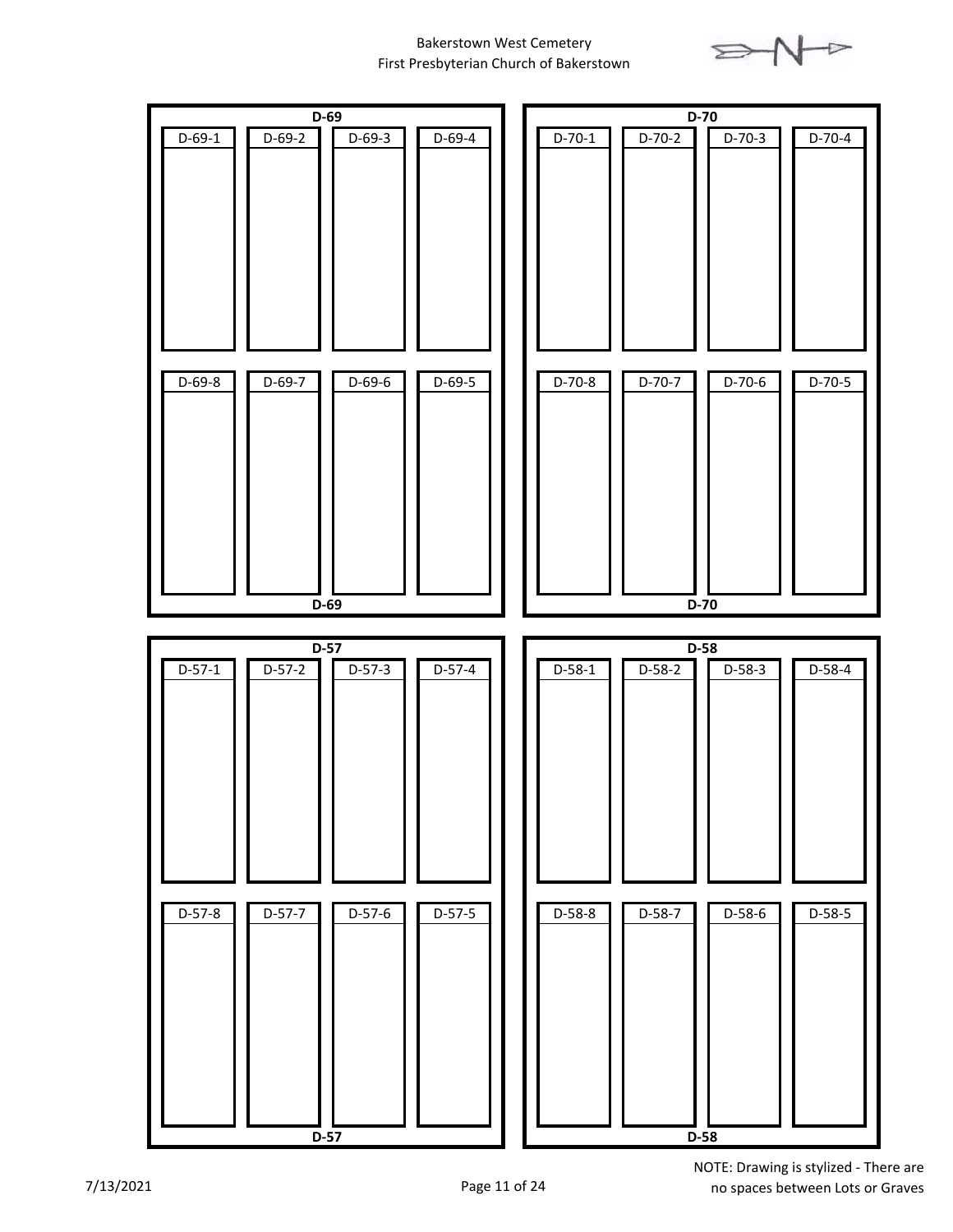

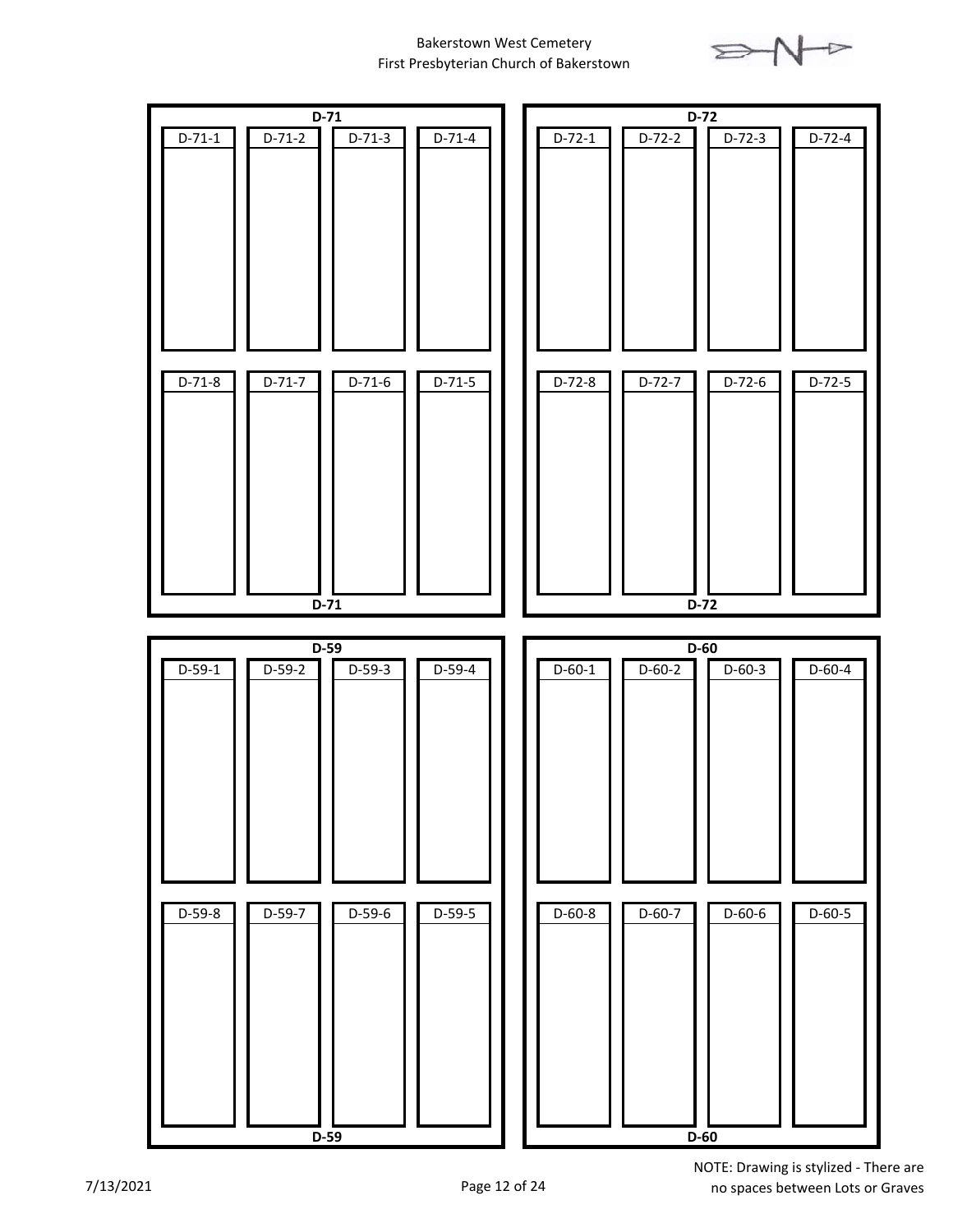

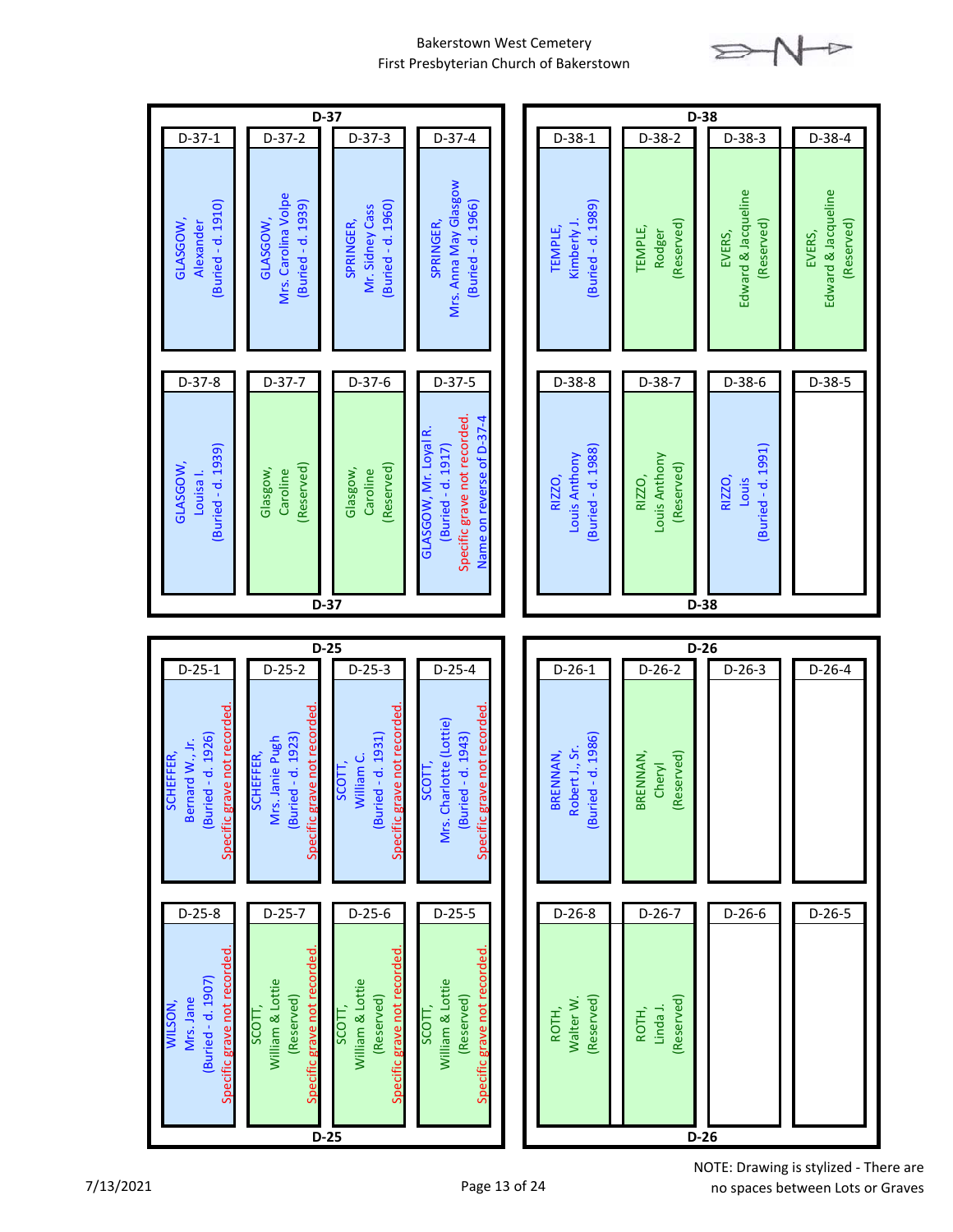

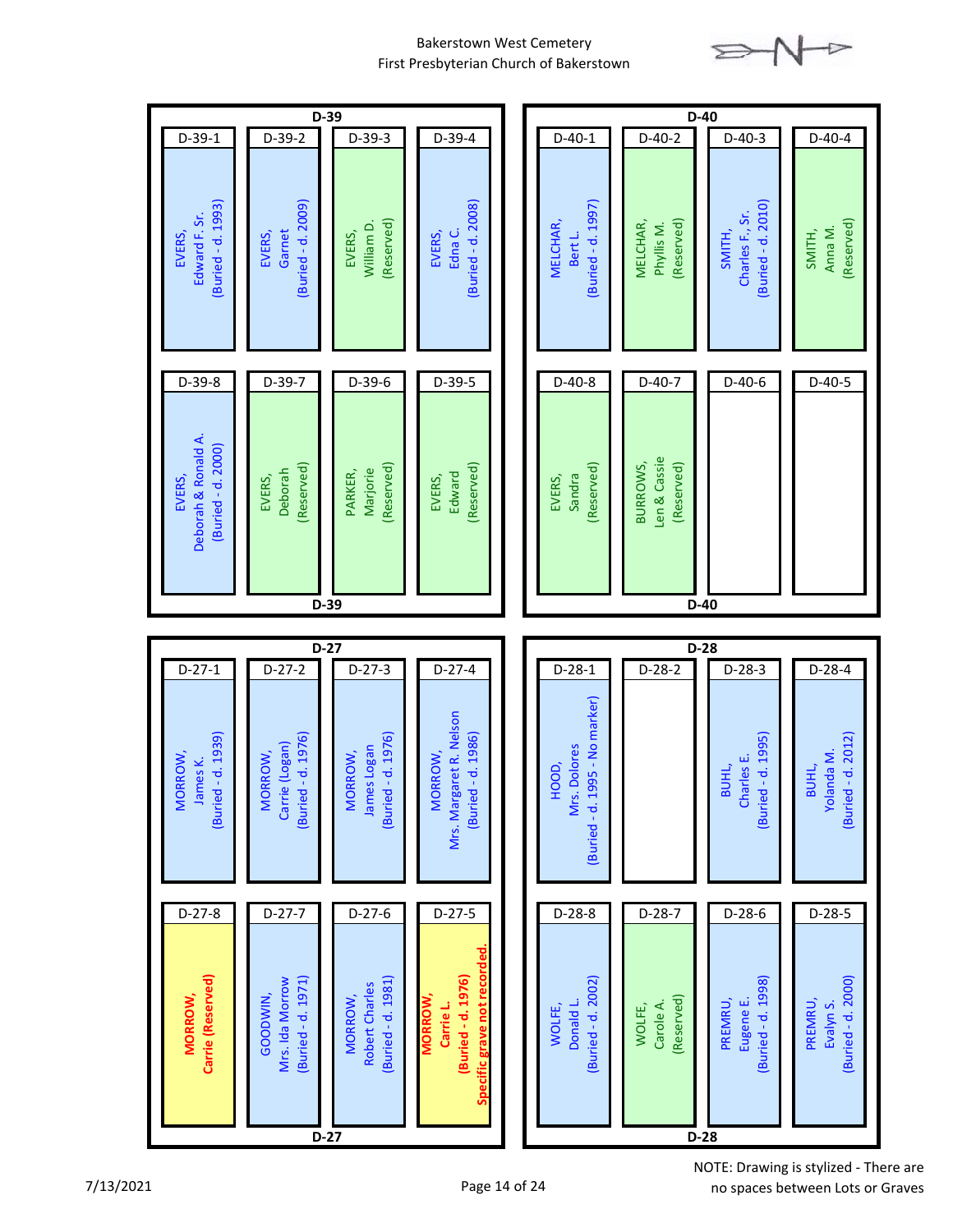

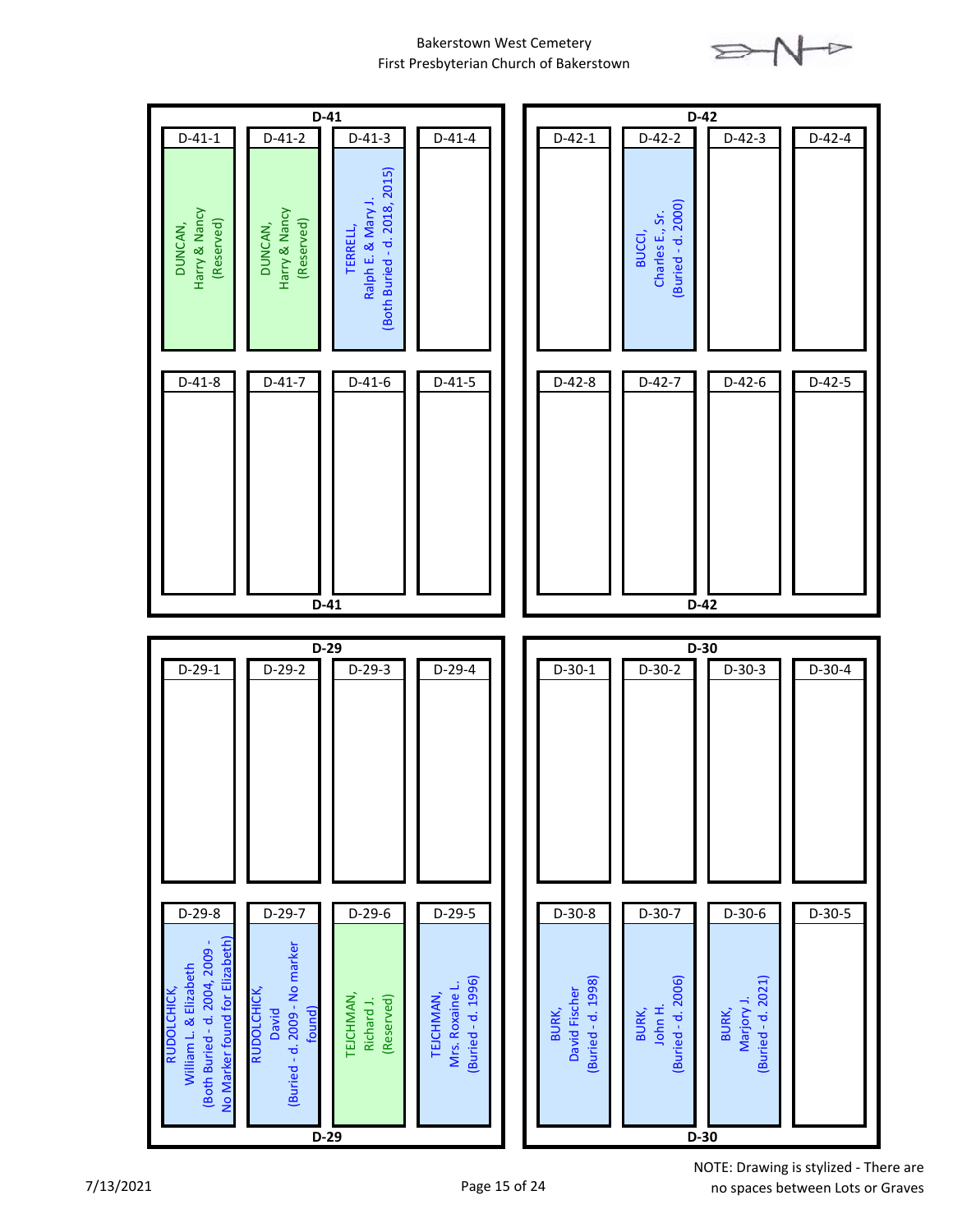

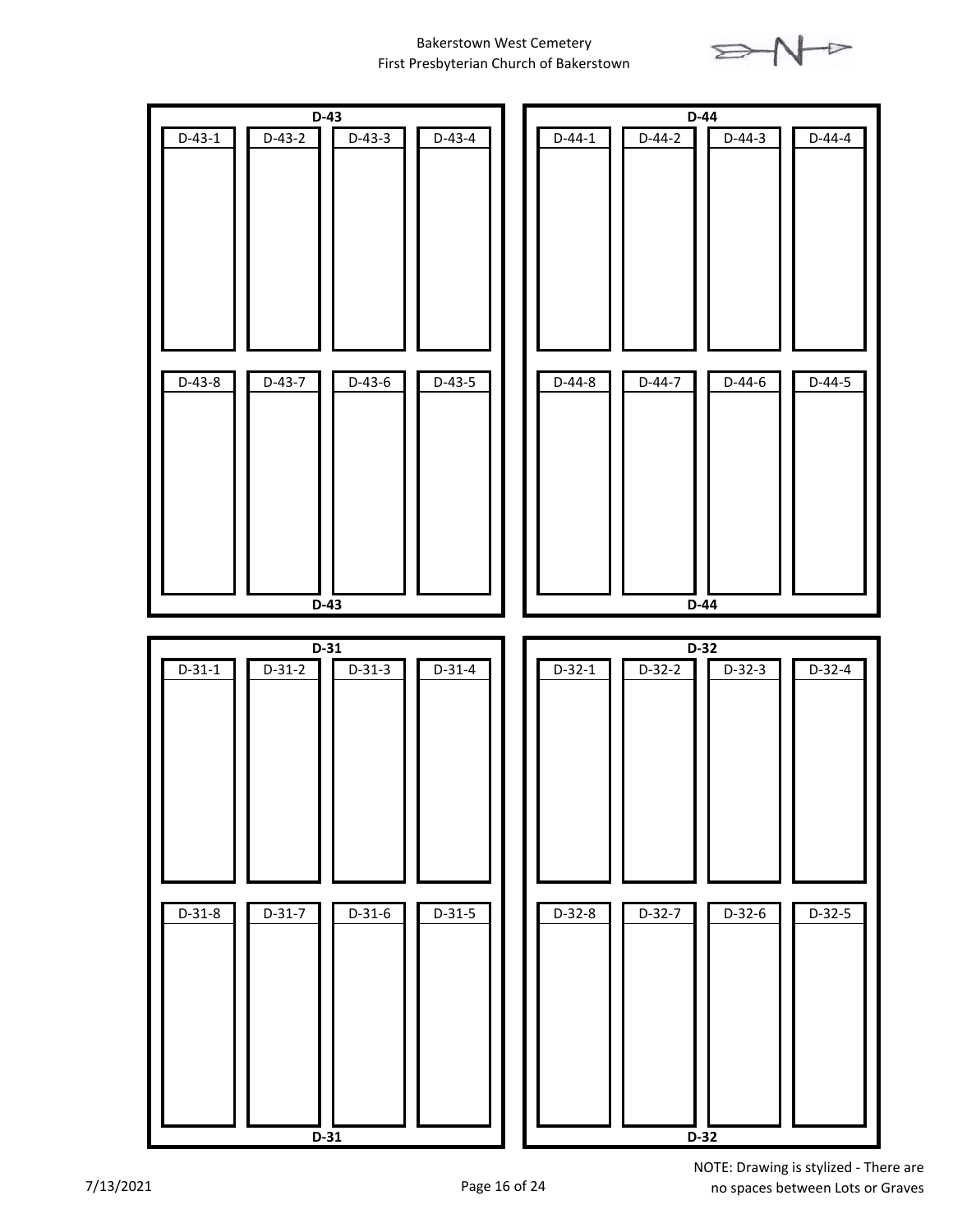

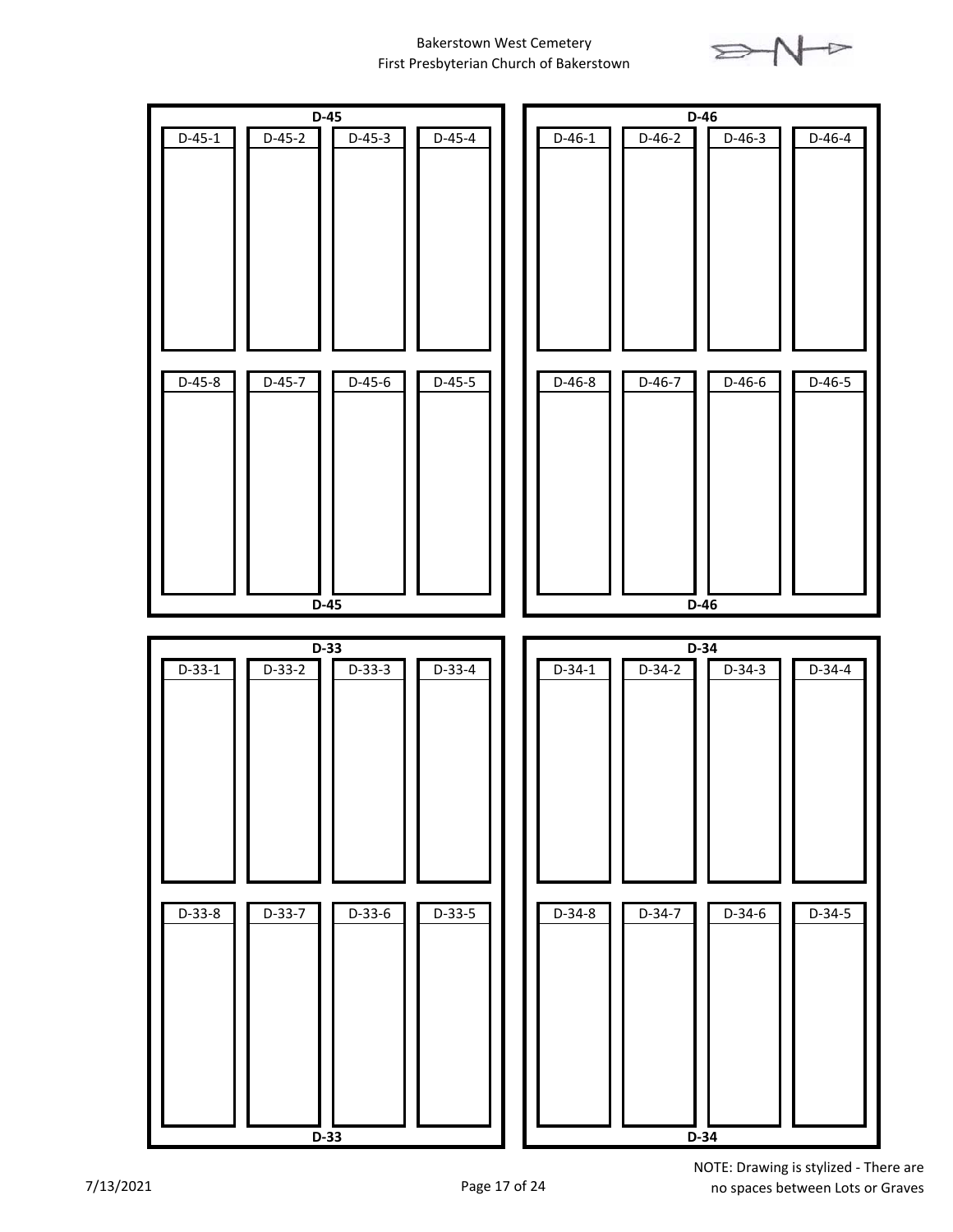

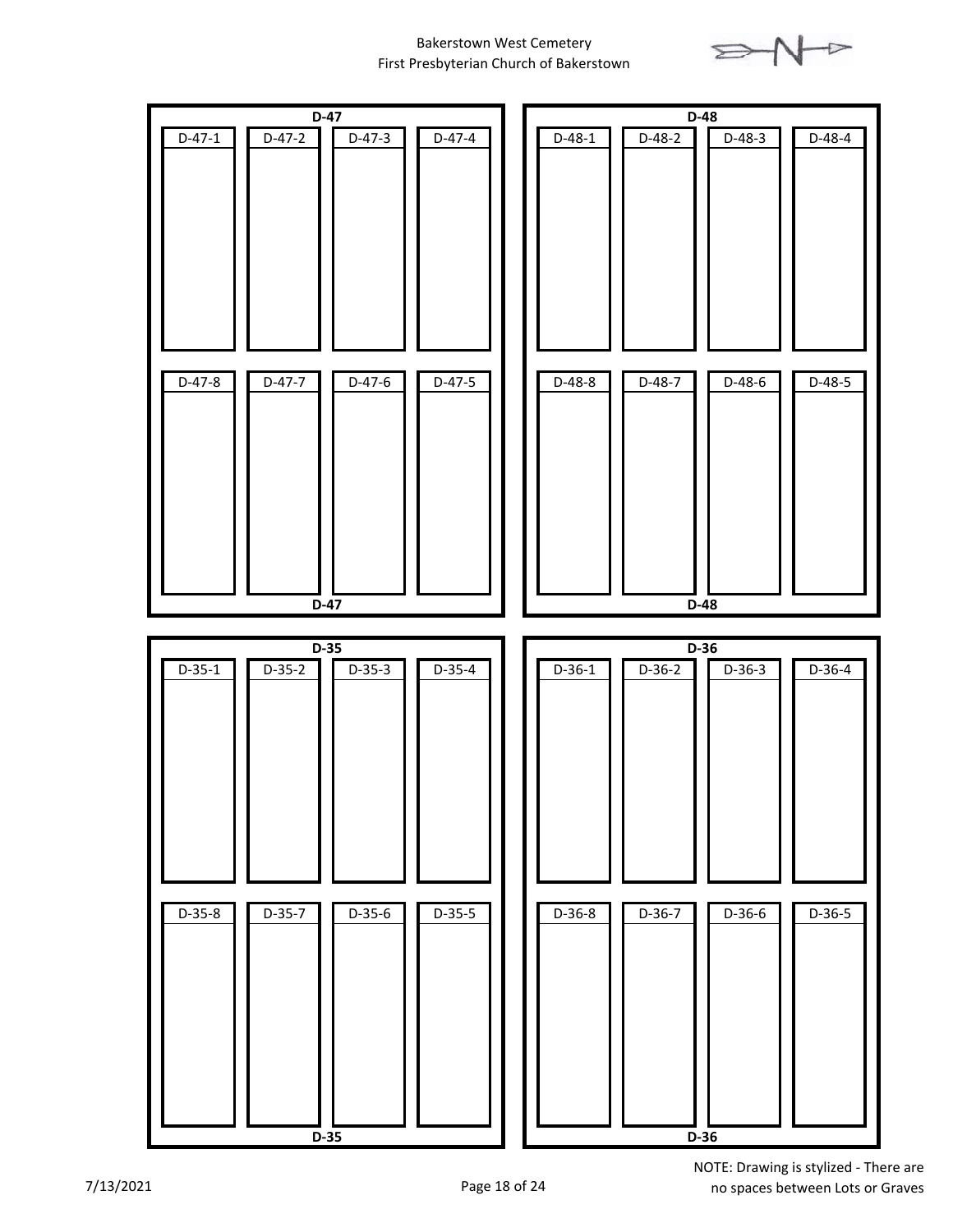

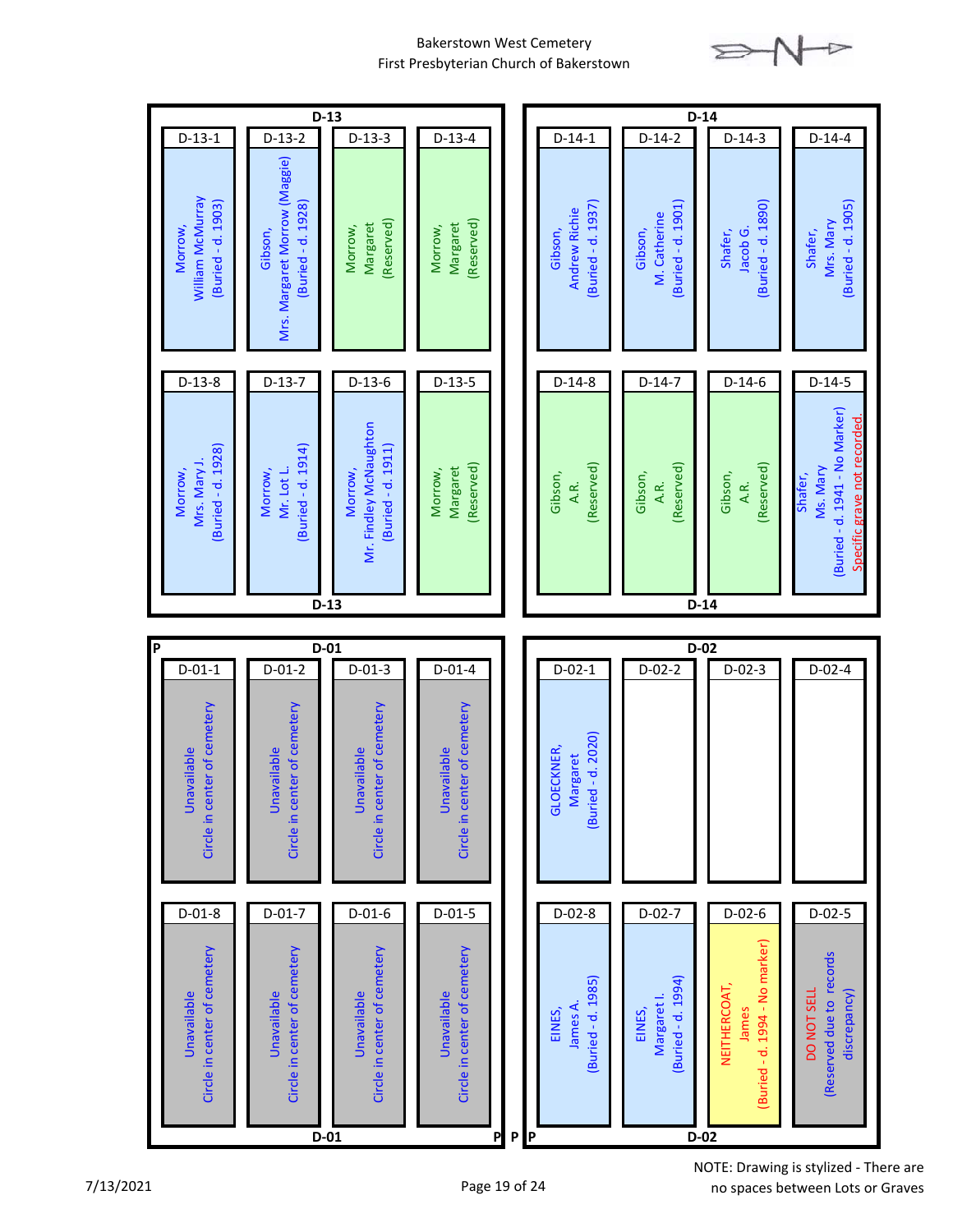

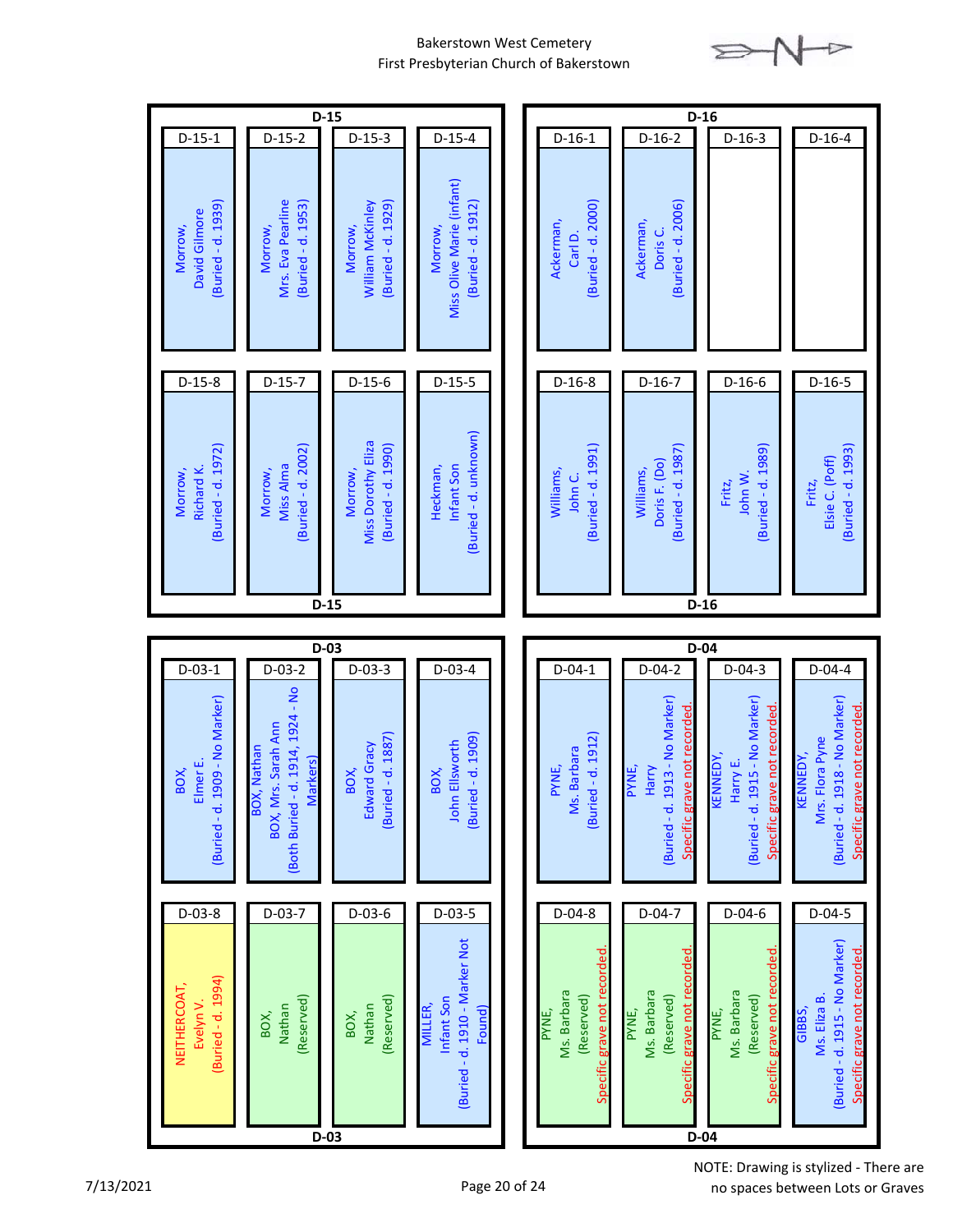

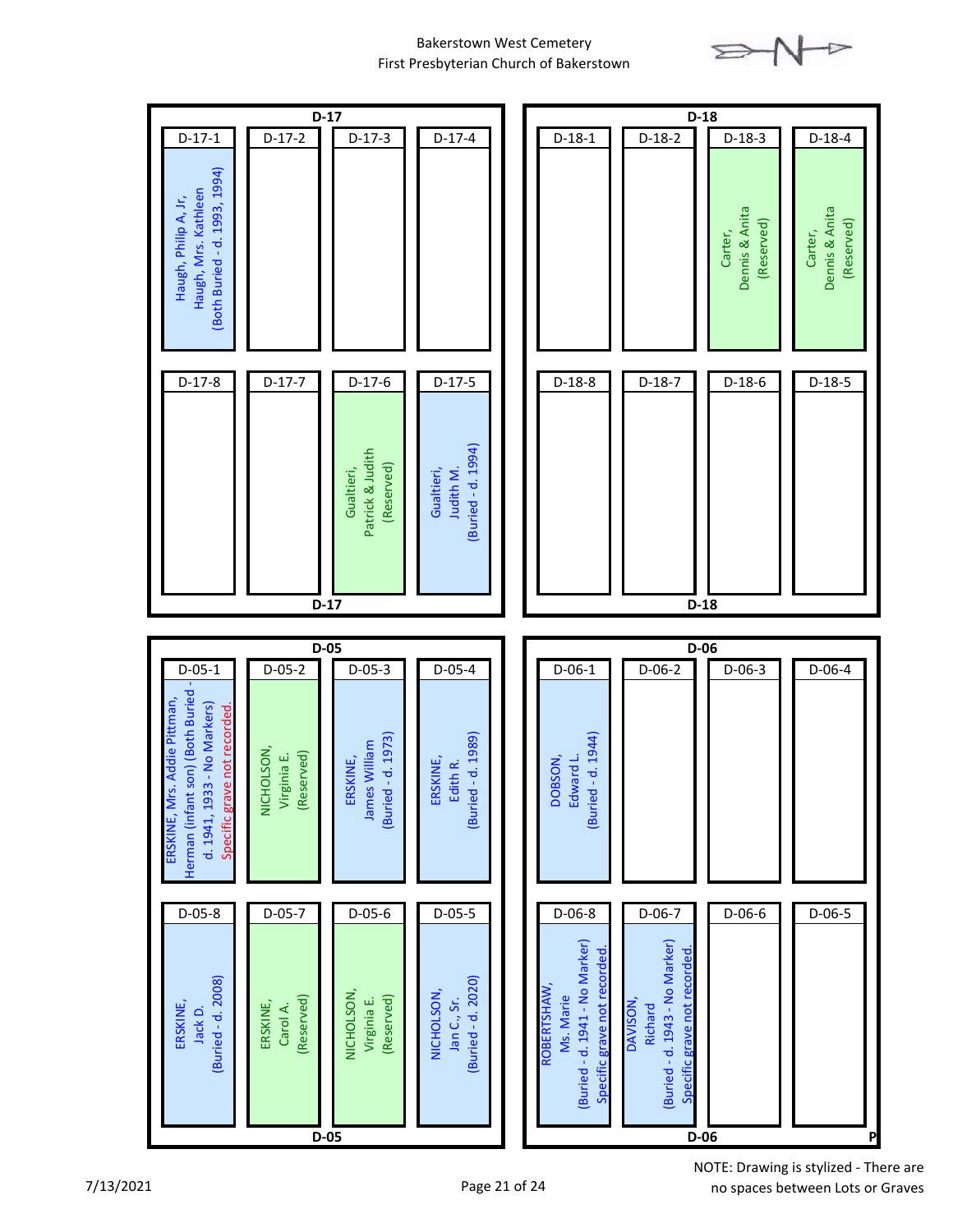

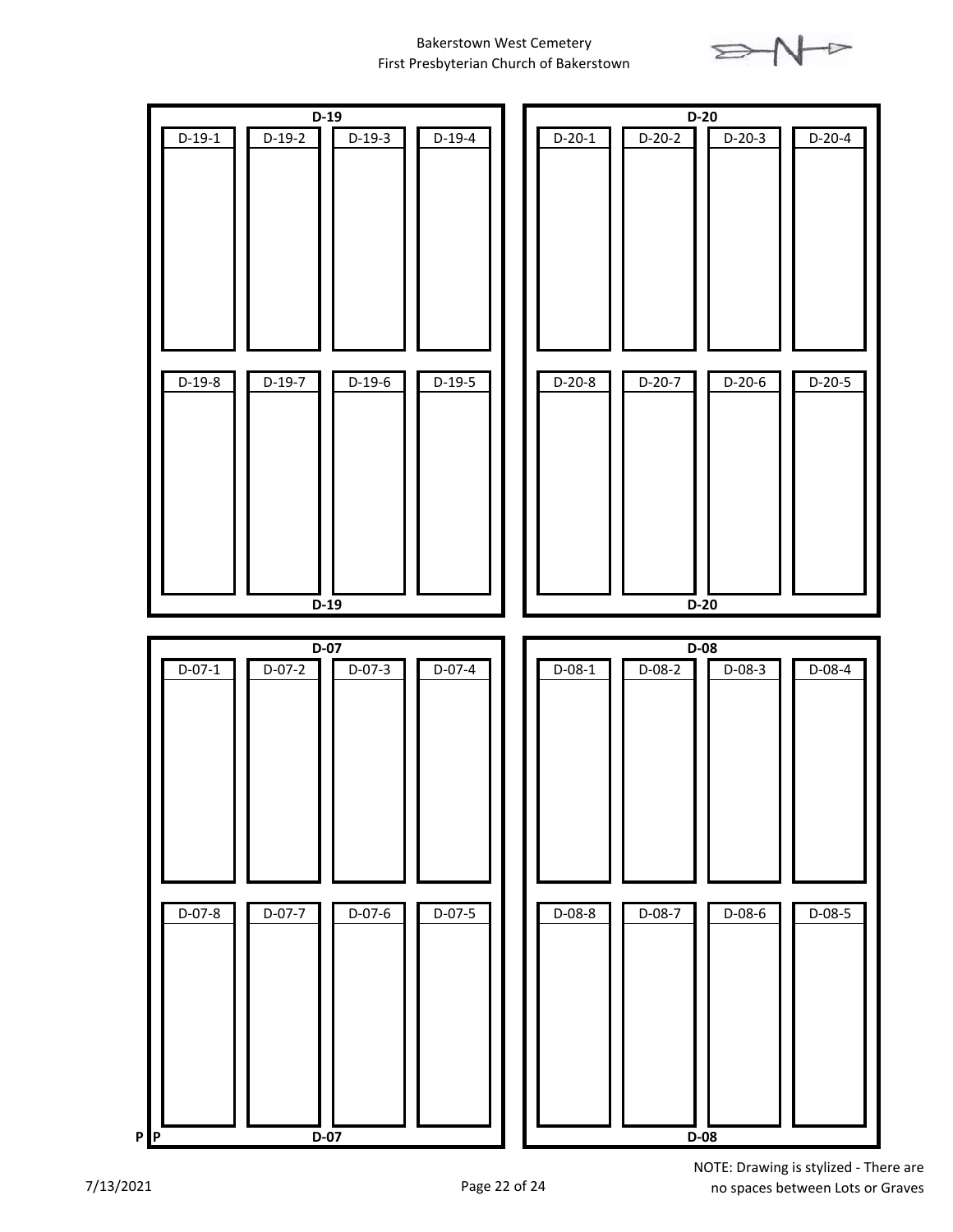

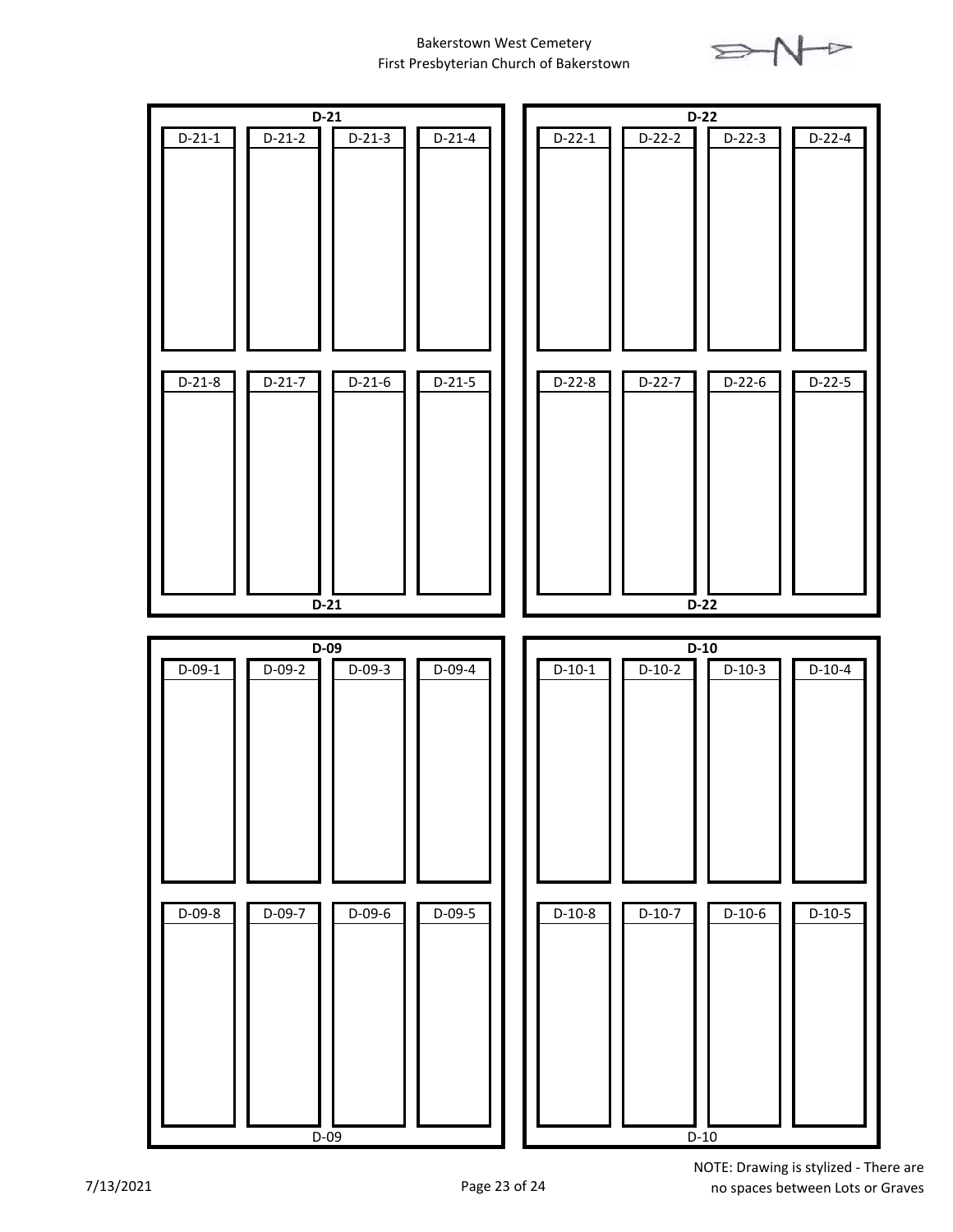

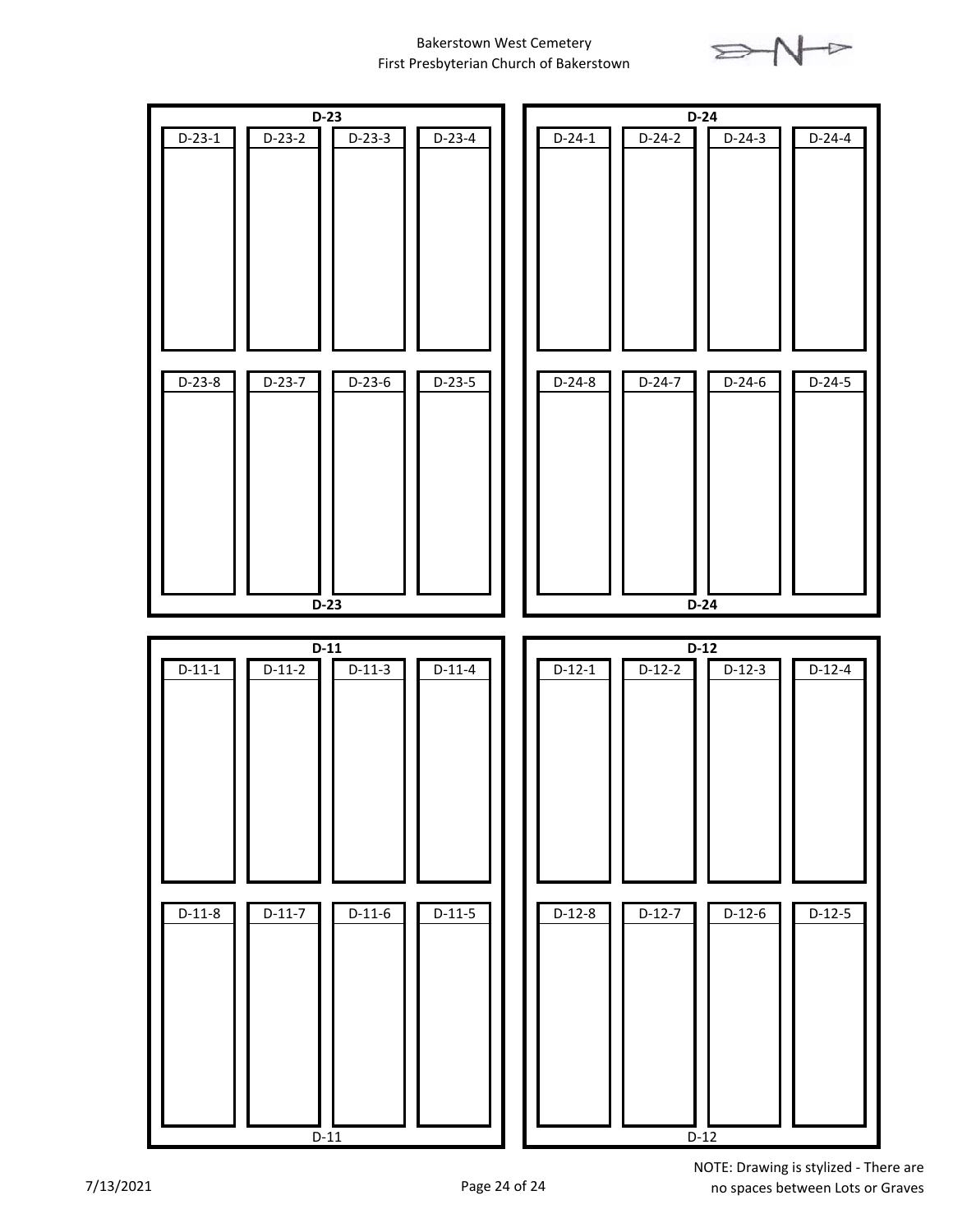

| D-89 (All Cremains)                                                                        |                                                                                                 |                                                                          |                                         |                                                                                                                                                          |                                                                                                                                |                                                                                                                                                                                         |         |
|--------------------------------------------------------------------------------------------|-------------------------------------------------------------------------------------------------|--------------------------------------------------------------------------|-----------------------------------------|----------------------------------------------------------------------------------------------------------------------------------------------------------|--------------------------------------------------------------------------------------------------------------------------------|-----------------------------------------------------------------------------------------------------------------------------------------------------------------------------------------|---------|
| D-89-1A                                                                                    | $D-89-1B$                                                                                       | D-89-2A                                                                  | D-89-2B                                 | D-89-3A                                                                                                                                                  | D-89-3B                                                                                                                        | D-89-4A                                                                                                                                                                                 | D-89-4B |
| (Buried - d. 1989)<br>Pamela Carter<br>MYERS,                                              | (Buried - d. 1995)<br>(CVETKOVICH),<br>$\blacksquare$<br><b>KASAVICH</b><br>Lisa<br>П           | L<br>(Buried - d. 1994)<br>П<br>POPIELA,<br>William<br>I.<br>п<br>П<br>П | (Buried - d. 1995)<br>POPIELA,<br>Helen | $\blacksquare$<br>(Buried - d. 1994)<br>$\blacksquare$<br>ı<br>Rickie Ann<br>П<br>ı<br>DUMAS,<br>П<br>I<br>$\blacksquare$<br>ı<br>$\mathbf{I}$<br>П<br>П | (Buried - d. 1999)<br>I<br>П<br>KNAUSS,<br>Emmett<br>$\mathbf I$<br>$\mathbf I$<br>П<br>П                                      | $\mathbf{I}$<br>(Buried - d. 1999)<br>ı<br>$\overline{\phantom{a}}$<br>KNAUSS,<br>Dorothy<br>П<br>П<br>П                                                                                |         |
| D-89-1C                                                                                    | D-89-1D                                                                                         | D-89-2C                                                                  | D-89-2D                                 | D-89-3C                                                                                                                                                  | D-89-3D                                                                                                                        | D-89-4C                                                                                                                                                                                 | D-89-4D |
| (Buried - d. 2003)<br>Roberta<br>WELSH,                                                    | п<br>П<br>ι<br>п<br>Ш<br>П                                                                      | (Buried - d. 2004)<br>CREDE,<br>Louise<br>L                              | (Buried - d. 2011)<br>John H.<br>CREDE, | $\mathbf{I}$<br>$\blacksquare$<br>П<br>П<br>ı<br>П<br>П<br>$\blacksquare$<br>ı<br>$\mathbf{I}$<br>П<br>П<br>l I                                          | $\mathbf{I}$<br>$\mathbf I$<br>PINTEA, Patricia<br>(Both Buried -<br>d. 2019, 2012)<br>Georgiane M.<br>WILSON,<br>$\mathbf{I}$ | Π<br>$\overline{\phantom{a}}$<br>Bransel B., Jr. &<br>(Both Buried -<br>d. 2008, 1994)<br>$\begin{bmatrix} 1 \\ 1 \end{bmatrix}$<br>Darlene T.<br>GROOMES,<br>ÎΪ<br>Г<br>$\blacksquare$ |         |
| D-89-1E                                                                                    | D-89-1F                                                                                         | D-89-2E<br>$\mathbf I$                                                   | D-89-2F                                 | D-89-3E<br>П                                                                                                                                             | D-89-3F                                                                                                                        | D-89-4E                                                                                                                                                                                 | D-89-4F |
| (Buried - d. 2006)<br>SCHAUERMAN,<br>Floyd                                                 | П<br>Kathryn E.<br>(Buried - d. 2007)<br>SCHAUERMAN,<br>$\blacksquare$<br>П                     | П<br>$\mathbf{I}$<br>I.<br>П<br>П<br>П<br>П                              |                                         | I<br>П<br>П<br>П<br>П<br>Π<br>П<br>П<br>П<br>П                                                                                                           | $\mathbf{I}$<br>П<br>$\blacksquare$<br>I<br>$\mathbf l$<br>П<br>I,<br>$\mathbf{I}$                                             | П<br>П<br>П<br>$\blacksquare$<br>П<br>$\overline{\phantom{a}}$                                                                                                                          |         |
| D-89-1G                                                                                    | D-89-1H<br>$\blacksquare$                                                                       | D-89-2G                                                                  | D-89-2H                                 | D-89-3G<br>П<br>п                                                                                                                                        | Ш<br>D-89-3H<br>I                                                                                                              | $\overline{\phantom{a}}$<br>D-89-4G<br>П                                                                                                                                                | D-89-4H |
| (Buried - d. 1997)<br>Michael<br>EVANS,                                                    | (Buried - d. 2020)<br>MARQUETTE,<br>$\blacksquare$<br>Janet<br>$\blacksquare$<br>$\blacksquare$ | П<br>П<br>П<br>ι<br>П<br>$\mathbf{I}$                                    |                                         | $\overline{\phantom{a}}$<br>$\mathbf I$<br>п<br>Π<br>ı<br>П<br>$\mathbf I$<br>$\blacksquare$<br>П<br>$\mathbf{I}$<br>П<br>Π<br>ı                         | П<br>$\mathbf I$<br>$\mathbf I$<br>П<br>$\mathbf I$<br>$\blacksquare$<br>П                                                     | $\overline{\phantom{a}}$<br>П<br>П<br>П<br>$\overline{\phantom{a}}$<br>$\overline{\phantom{a}}$                                                                                         |         |
|                                                                                            |                                                                                                 |                                                                          |                                         |                                                                                                                                                          |                                                                                                                                |                                                                                                                                                                                         |         |
| D-89-8A                                                                                    | D-89-8B<br>$\mathbf I$                                                                          | D-89-7A                                                                  | D-89-7B                                 | I<br>D-89-6A<br>I                                                                                                                                        | D-89-6B<br>$\mathbf I$                                                                                                         | D-89-5A<br>П                                                                                                                                                                            | D-89-5B |
| d. 1966, 1987, 1995)<br>SMITH, Lynn Ann<br>DEXTER, Erroll<br>DEXTER, Mary<br>(All Buried - | П<br>п<br>П<br>$\blacksquare$<br>П                                                              | $\blacksquare$<br>(Buried - d. 2016)<br>HOCK,<br>Garl<br>П               |                                         | $\blacksquare$<br>П<br>$\mathsf{I}$<br>П<br>$\overline{\phantom{a}}$<br>$\blacksquare$<br>П<br>п<br>ı<br>$\blacksquare$                                  | I,<br>$\blacksquare$<br>$\mathbf I$<br>$\mathbf I$<br>П                                                                        | $\mathbf{I}$<br>П<br>П<br>П<br>$\mathbf{I}$                                                                                                                                             |         |
| D-89-8C                                                                                    | D-89-8D<br>ι                                                                                    | D-89-7C                                                                  | D-89-7D                                 | D-89-6C                                                                                                                                                  | D-89-6D                                                                                                                        | D-89-5C<br>ı                                                                                                                                                                            | D-89-5D |
| CARTER,<br>Mrs. Audrey<br>Juried - d. 2017)<br>(Buried - d.                                | ι<br>П                                                                                          | $\mathbf{I}$<br>$\mathbf{I}$<br>$\blacksquare$<br>Ш<br>$\blacksquare$    |                                         | $\blacksquare$<br>$\blacksquare$<br>П<br>Π<br>п<br>Π<br>$\blacksquare$<br>$\blacksquare$<br>П<br>П<br>$\mathbf{I}$                                       | T<br>$\mathbf{I}$<br>H                                                                                                         | $\blacksquare$<br>П<br>ı<br>П                                                                                                                                                           |         |
| D-89-8E                                                                                    | D-89-8F                                                                                         | Ш<br>ш<br>D-89-7E                                                        | D-89-7F                                 | l I<br>D-89-6E                                                                                                                                           | D-89-6F<br>П                                                                                                                   | $\mathbf{I}$<br>D-89-5E<br>ı                                                                                                                                                            | D-89-5F |
| (Buried - d. 1999)<br>Warren C., Jr.<br>CARTER,                                            | ι<br>ι<br>П<br>П                                                                                |                                                                          |                                         | П<br>ı<br>П<br>ı<br>ш<br>П<br>П<br>$\mathbf I$<br>п<br>ı                                                                                                 | П<br>$\mathbf I$<br>Ш<br>П<br>П                                                                                                | $\overline{\phantom{a}}$<br>$\blacksquare$<br>H                                                                                                                                         |         |
| D-89-8G                                                                                    | D-89-8H<br>П                                                                                    | D-89-7G                                                                  | D-89-7H                                 | $\overline{\phantom{a}}$<br>D-89-6G<br>ı                                                                                                                 | D-89-6H                                                                                                                        | ı<br>D-89-5G<br>$\blacksquare$                                                                                                                                                          | D-89-5H |
| (Buried - d. 2017)<br>HOUCK,<br>Brian                                                      | П<br>ι<br>П<br>П                                                                                | Ш                                                                        |                                         | П<br>П<br>п<br>ı<br>П<br>П<br>ı<br>П<br>$\blacksquare$<br>$\blacksquare$<br>I<br>$\mathsf{I}$<br>$\mathbf I$                                             | П<br>$\mathbf I$<br>П<br>П<br>$\mathbf I$<br>$\mathbf I$                                                                       | П<br>Π<br>$\mathbf{I}$<br>H<br>$\overline{\phantom{a}}$                                                                                                                                 |         |
|                                                                                            |                                                                                                 |                                                                          |                                         |                                                                                                                                                          |                                                                                                                                |                                                                                                                                                                                         |         |
| D-89 (All Cremains)                                                                        |                                                                                                 |                                                                          |                                         |                                                                                                                                                          |                                                                                                                                |                                                                                                                                                                                         |         |